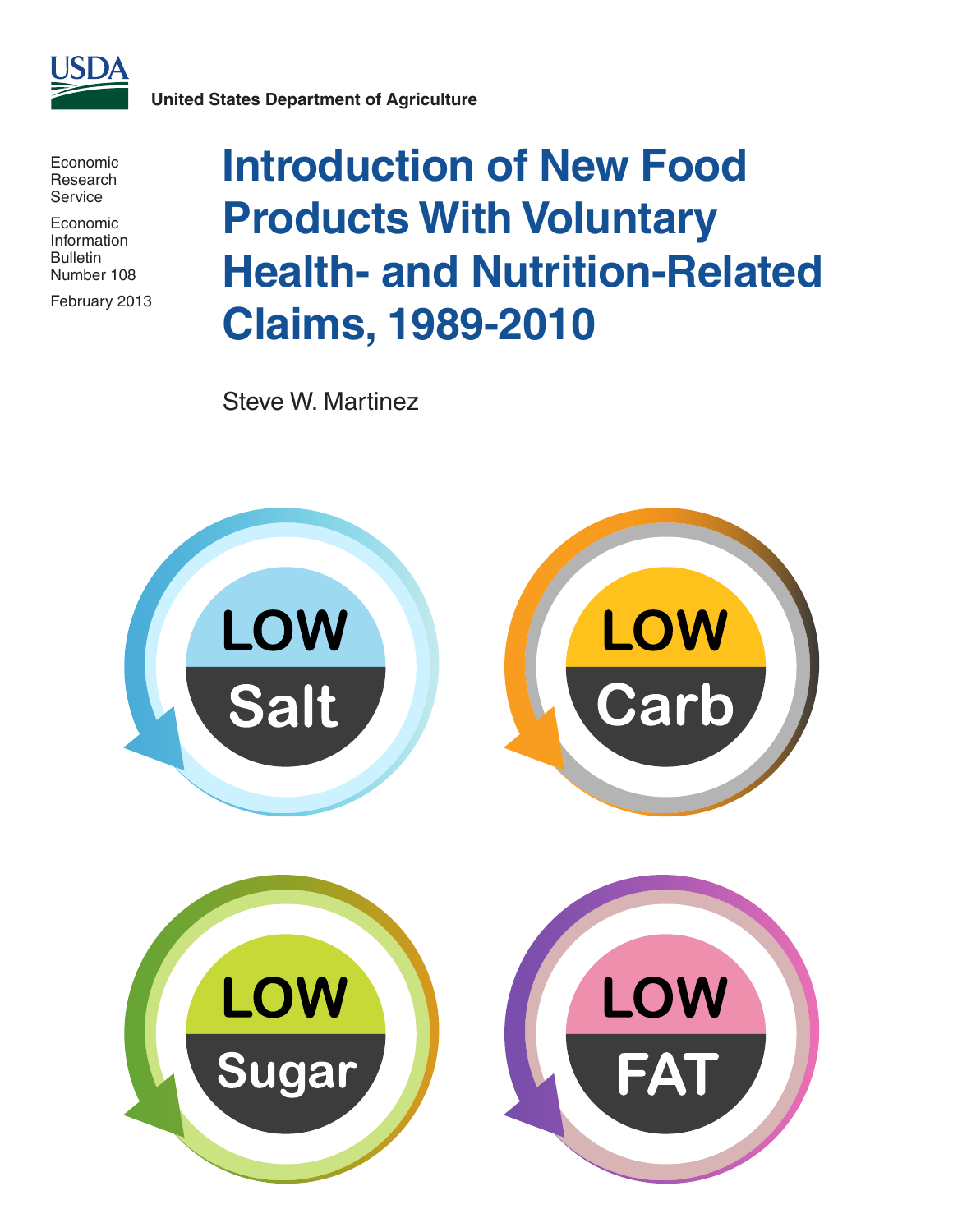# **www.ers.usda.go<sup>v</sup> Visit Our Website To Learn More!**

http://www.ers.usda.gov/ topics/food-choiceshealth/diet-quality-nutrition.aspx

#### **Recommended citation format for this publication:**

Martinez, Steve W. *Introduction of New Food Products With Voluntary Health- and Nutrition-Related Claims, 1989-2010,* EIB-108, U.S. Department of Agriculture, Economic Research Service, February 2013.

Photo: Shutterstock.

Use of commercial and trade names does not imply approval or constitute endorsement by USDA.

The U.S. Department of Agriculture (USDA) prohibits discrimination in all its programs and activities on the basis of race, color, national origin, age, disability, and, where applicable, sex, marital status, familial status, parental status, religion, sexual orientation, genetic information, political beliefs, reprisal, or because all or a part of an individual's income is derived from any public assistance program. (Not all prohibited bases apply to all programs.) Persons with disabilities who require alternative means for communication of program information (Braille, large print, audiotape, etc.) should contact USDA's TARGET Center at (202) 720-2600 (voice and TDD).

To file a complaint of discrimination write to USDA, Director, Office of Civil Rights, 1400 Independence Avenue, S.W., Washington, D.C. 20250-9410 or call (800) 795-3272 (voice) or (202) 720-6382 (TDD). USDA is an equal opportunity provider and employer.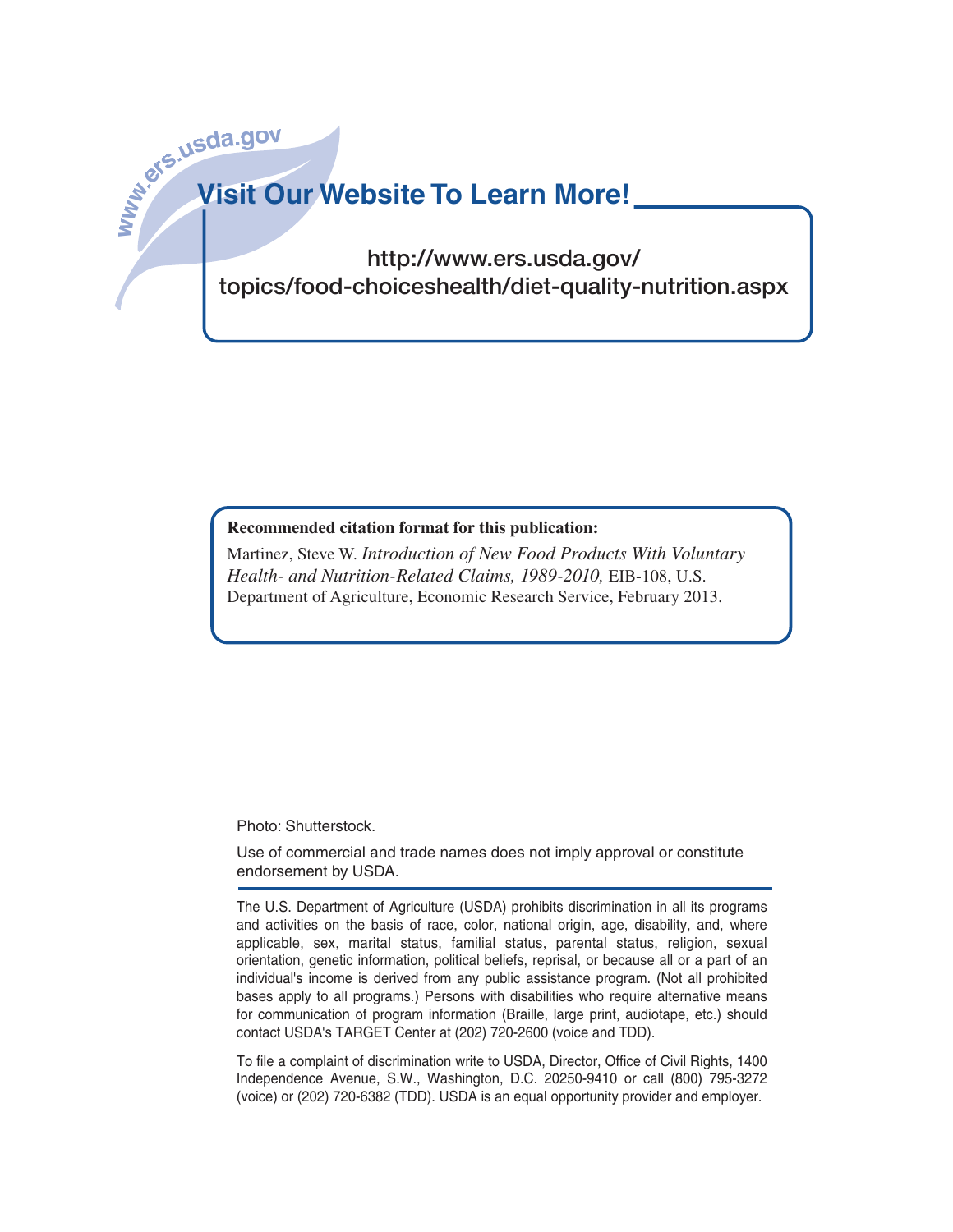Economic Research **Service** 

Economic Information Bulletin Number 108

February 2013

## Introduction of New Food Products With Voluntary Health- and Nutrition-Related Claims, 1989-2010

**Steve W. Martinez,** martinez@ers.usda.gov

## Abstract

This study tracks food products introduced from 1989 to 2010 to better understand the adoption of voluntary health- and nutrition-related claims by companies. New food products introduced with health- and nutrition-related claims accounted for 43.1 percent of all new U.S. food product introductions in 2010, up from 25.2 percent in 2001 and 34.6 percent in 1989. The reduction in health- and nutrition-related claims from 1989 to 2001 followed enactment of the Nutrition Labeling and Education Act of 1990 (NLEA). The NLEA required most food products to carry the Nutrition Facts label and established labeling rules for the use of voluntary nutrient content and health claims. Overall growth in health- and nutrition-related claims after 2001 reflect increases in low/no calorie, whole grain, high fiber, and low/no sugar claims, along with relatively new claims related to no gluten, no trans fats, antioxidants, and omega-3. This period was characterized by nutrition information and education campaigns targeting obesity. Recent increases in healthand nutrition-related claim use also reflect evolving consumer needs and preferences for foods that promote a healthy lifestyle and disease-fighting capabilities, and new labeling regulations directed at trans fats.

**Keywords:** nutrient content claims, health claims, new products, food labeling regulations, nutrition information, dietary recommendations, functional foods

## Acknowledgments

Thanks to three anonymous reviewers for their helpful insight and to Jessica Todd of the United States Department of Agriculture, Economic Research Service (ERS) for manuscript review. The author also thanks Priscilla Smith for editorial and production services and Wynnice Pointer-Napper for designing the report.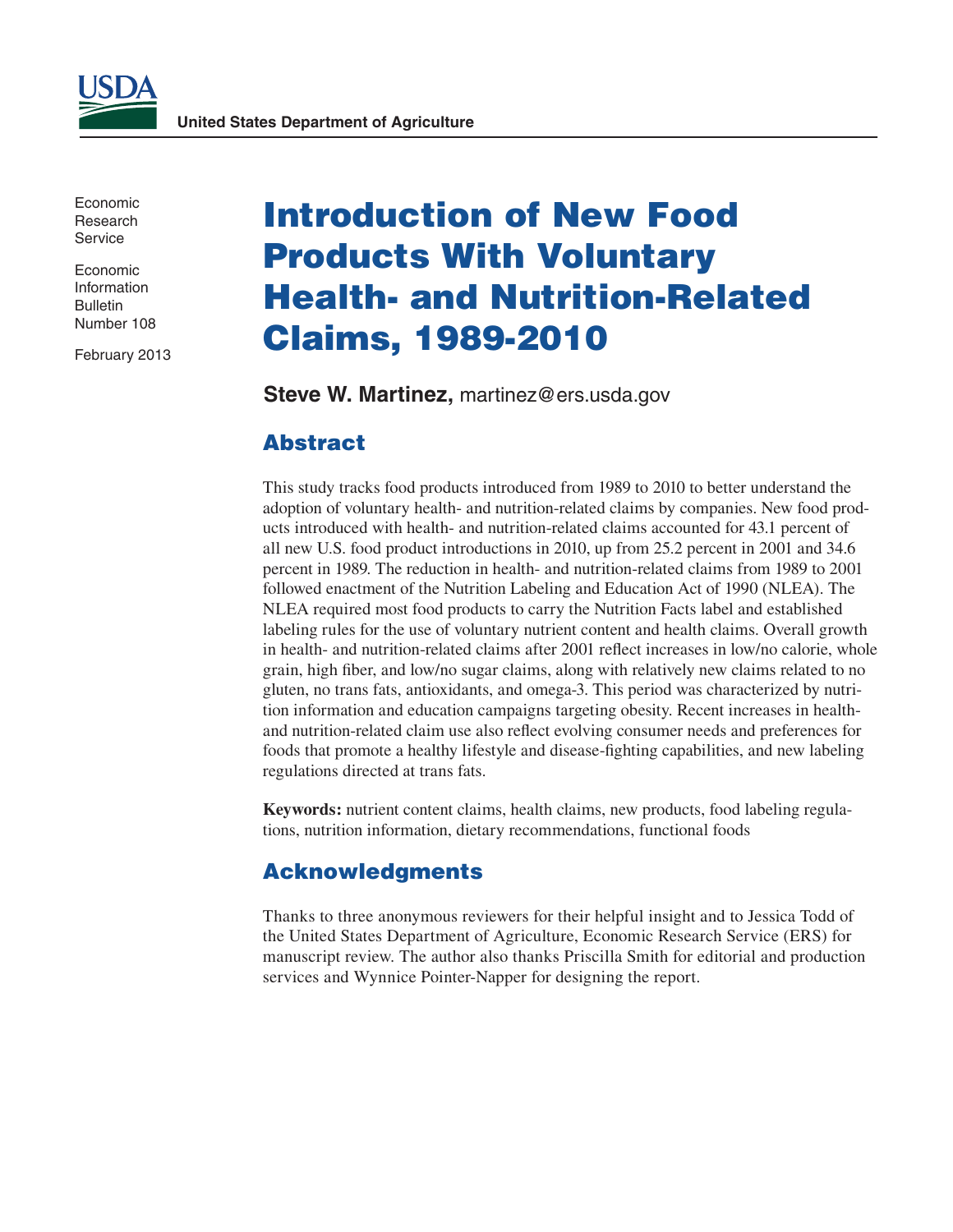## **Contents**

| <b>Incentives To Market New Food Products Using Voluntary Health- and</b><br>Food Labeling Legislation Strictly Regulates Health- and Nutrition-<br>Do Health- and Nutrition-Related Claims Affect                                        |
|-------------------------------------------------------------------------------------------------------------------------------------------------------------------------------------------------------------------------------------------|
| <b>Datamonitor Tracks New Food and Beverage Product</b>                                                                                                                                                                                   |
| The Use of Health- and Nutrition-Related Claims                                                                                                                                                                                           |
| <b>New Food Labeling Regulations and Use of Health-</b><br>and Nutrition-Related Claims From 1989 and 2001  11<br>Health and Nutrition-Related Claims by Food Category  11<br>Top Five Food Categories for Leading Health- and Nutrition- |
| <b>Growth in Health- and Nutrition-Related Claims From</b><br>New Diet and Nutrition Information and Claims Targeting<br>Claims Target Evolving Consumer Needs and Preferences<br>New Labeling Regulations for Trans Fats and Growth of   |
| <b>Sales and Nutritional Content of New Products with Health-</b>                                                                                                                                                                         |
|                                                                                                                                                                                                                                           |
|                                                                                                                                                                                                                                           |
|                                                                                                                                                                                                                                           |
|                                                                                                                                                                                                                                           |

**ii**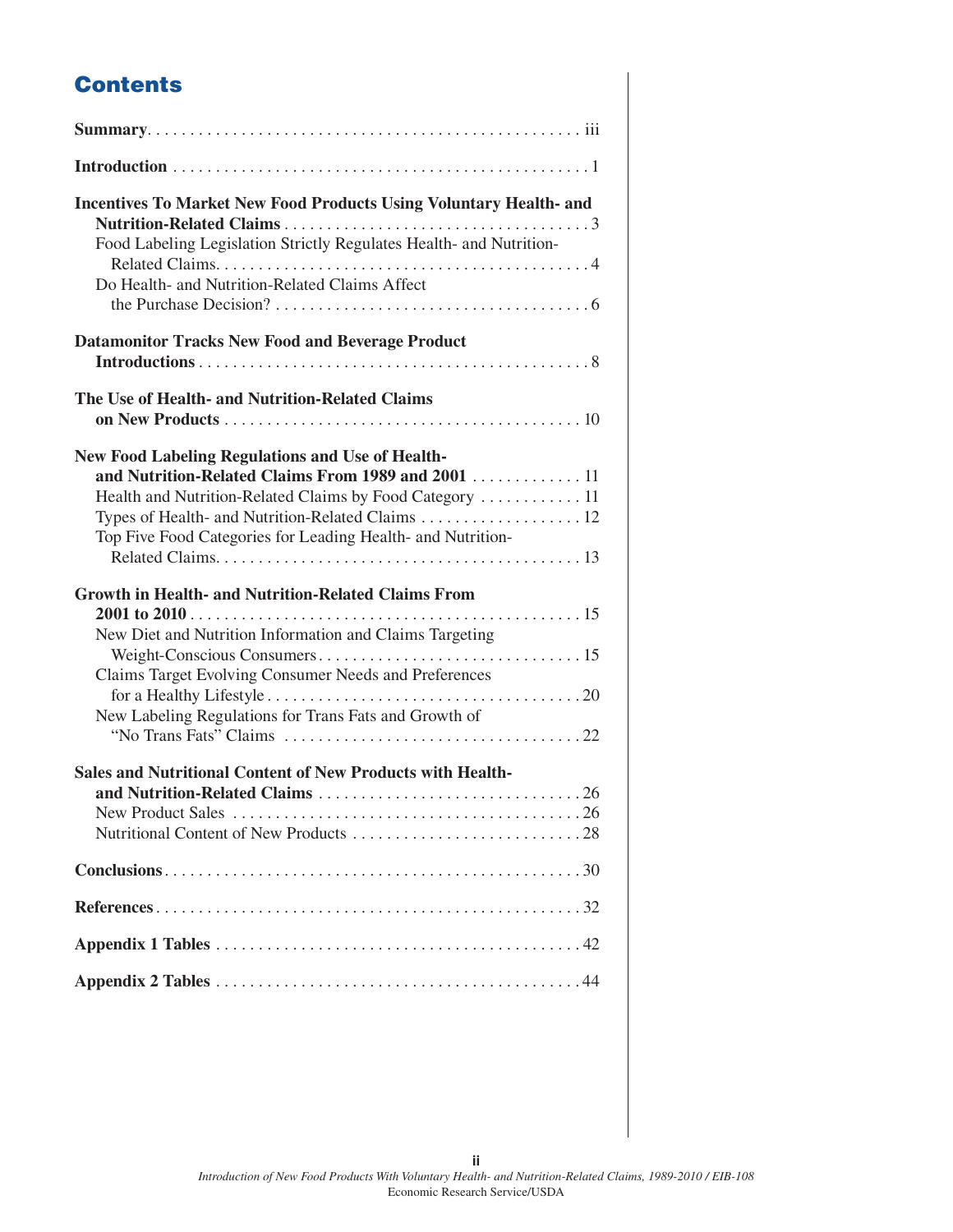## **Summary**

## **What Is the Issue?**

Voluntary health- and nutrition-related claims by food companies were present on 43.1 percent of new products introduced in 2010. Health- and nutrition-related claims such as "low fat," "low cholesterol," or "high fiber" potentially influence consumer purchases and can lead companies to reformulate their less healthy products to qualify for the claims; hence, it is important to understand food companies' adoption of these claims.

This study tracks health- and nutrition-related claims on new U.S. food and beverage products from 1989 to 2010 and delineates the claims by product category and type of claim. Over the 2009 to 2010 period, we also evaluate sales and average nutrient content of all new food and beverage products carrying at least 1 of the top 10 health- and nutrition-related claims from 2010.

### **What Did the Study Find?**

**The percentage of food products making health- and nutrition-related claims fell between 1989 and 2001, while the number of claims per product increased.** The overall percentage decrease in claims followed the Nutrition Labeling and Education Act (NLEA) of 1990, which was implemented in 1993/1994. The act made the Nutrition Facts label mandatory and established rules for the use of voluntary health- and nutrition-related claims on food and beverage products, such as those related to low/no fat, low/no cholesterol, and high fiber. This suggests that the NLEA may have led to reductions in overall claim usage by preventing non-qualifying products from using specific claims. In addition, the number of claims per product increased from 2.0 in 1989 to 2.2 in 2001. This suggests that the NLEA did not undermine the competitive process, but may have contributed to its expansion by establishing a credible means of disclosing health and nutritional characteristics.

**From 2001 to 2010, health- and nutrition-related claims became an increasingly important feature of new product introductions.** Healthand nutrition-related claims per product continued to increase, from 2.2 in 2001 to 2.6 in 2010, which suggests that competition between companies continued to result in a more complete representation of the health and nutritional attributes of their products. A proliferation of new products with claims appealing to weight-conscious consumers over 2001 to 2010 reflects growing awareness of obesity-related problems and educational campaigns targeting obesity. Claims related to gluten, antioxidants, and omega-3 ranked among the leading health- and nutrition-related claims by 2010. Growing consumer demand for food products that contribute to overall health beyond basic nutrition may have provided manufacturers with incentives to supply and promote these products. The largest increase in health- and nutrition-related claims over 2001 to 2010 was for "no gluten," followed by "no trans fats." The growth in "no trans fats" claims came as companies responded to new food labeling regulations that required disclosure of the trans fats content, and public communications that gave prominence to limiting trans fatty acids. For new food products introduced in 2009 and 2010, sales and nutritional quality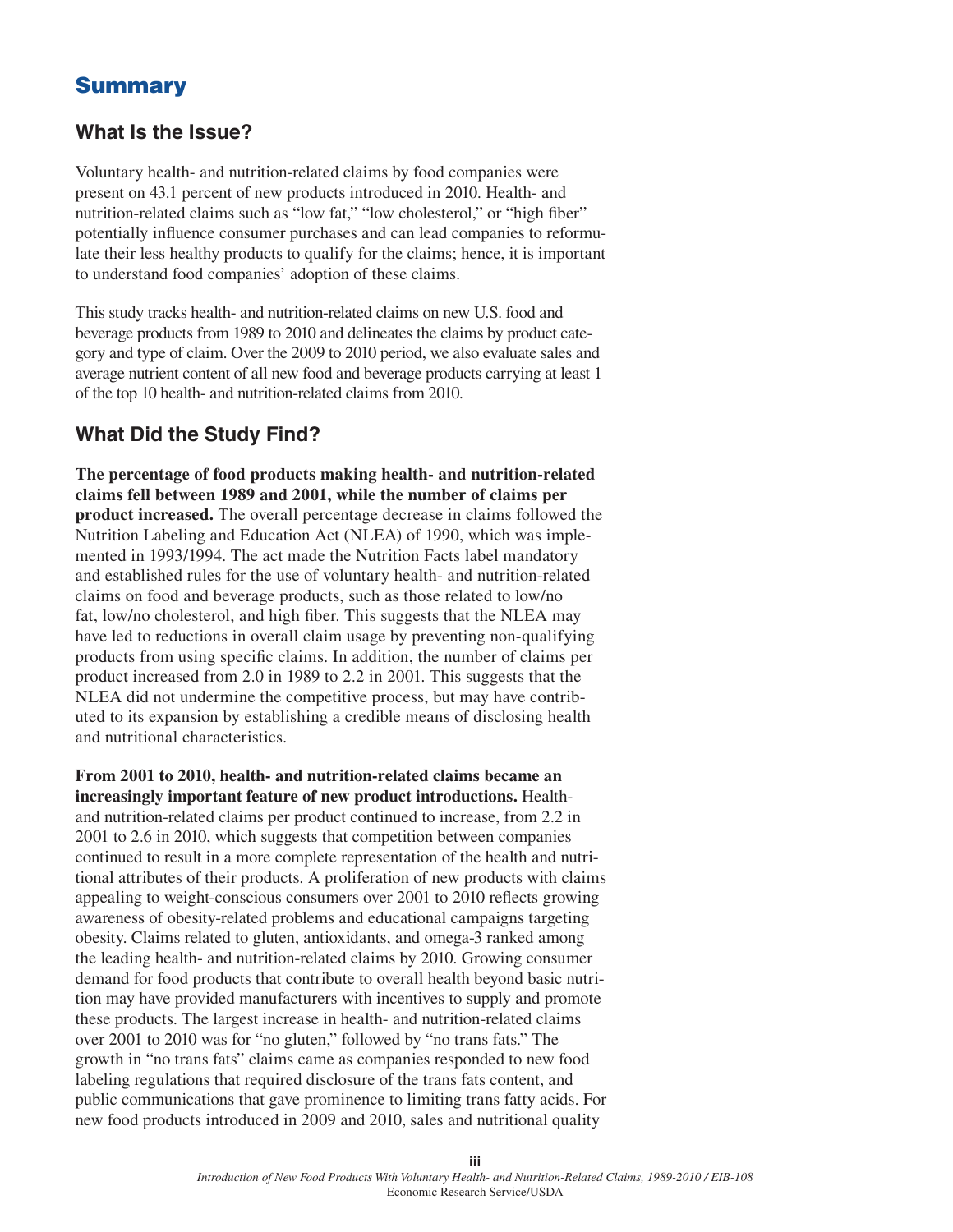of those products carrying health- and nutrition-related claims exceeded that of all new food products.

## **How Was the Study Conducted?**

This report relies primarily on data from the Product Launch Analytics database, developed by the Datamonitor Group. We used the database to track new products carrying health- and nutrition-related claims from 1989 to 2010. Datamonitor's field research team collected information across 20 elements for each new product in the database, including brand, product category (e.g., snacks, cereal, and dairy), package size, ingredients, and most common marketing messages or claims made on packages. The team also provided a qualitative product description. We used Mintel's Global New Product Database (Mintel GNPD) to compare the nutritional profile of new products with health- and nutrition-related claims to all new products over 2009 to 2010. We used data provided through a partnership between Mintel and Symphony IRI (formerly Information Resources, Inc., or IRI) to compare sales of new products in Mintel GNPD over the same period.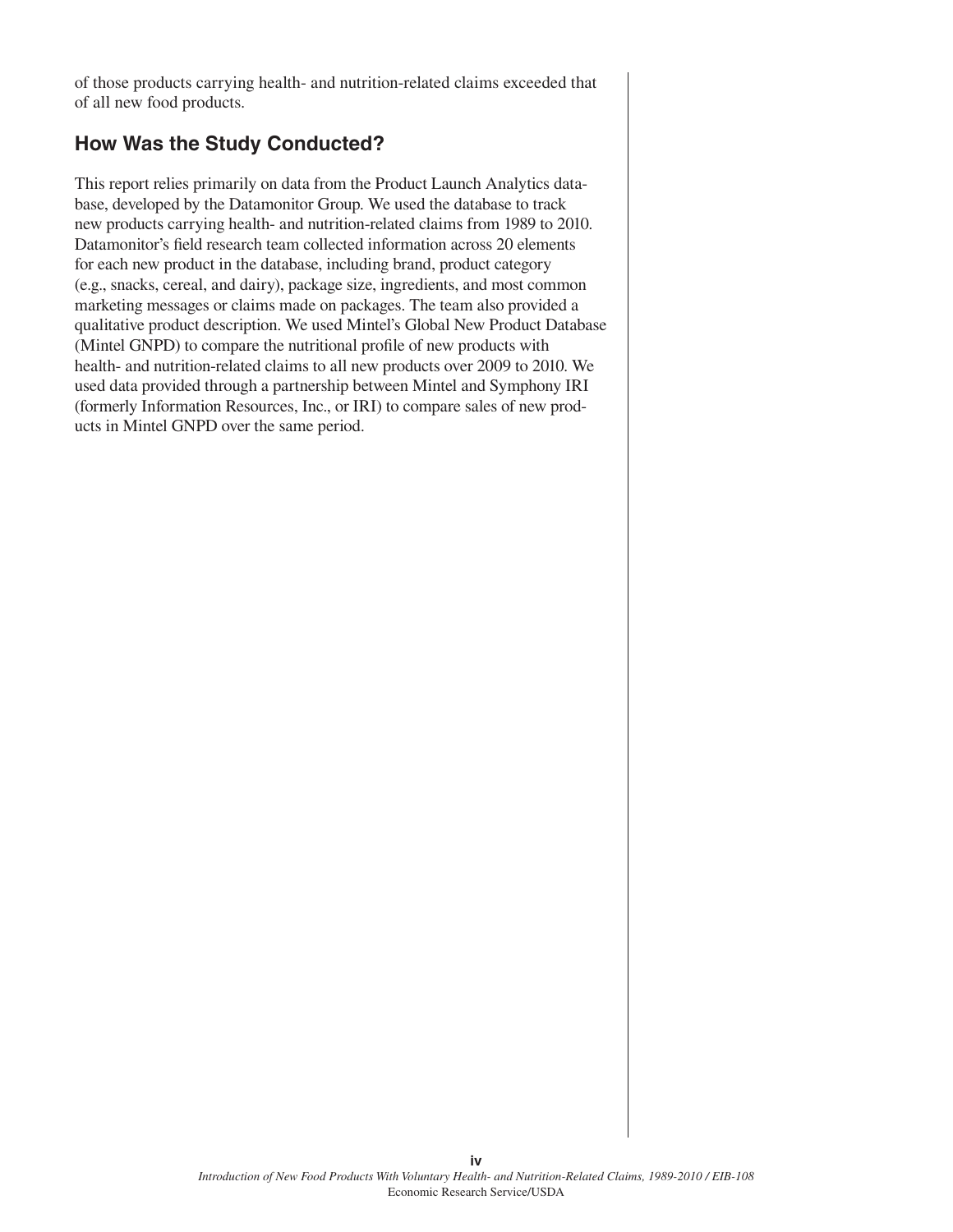## Introduction

One way that food companies can influence consumer purchases is through the use of voluntary health- and nutrition-related (HNR) claims (e.g., "low fat," "high fiber"). They provide a means for companies to differentiate their products by identifying foods that are high or low in specific nutrients, which may assist consumers in improving the nutritional quality of their diet. Sales of products with fat-, sodium-, and calorie-related claims accounted for \$73 billion in 2009 (*Nielsenwire*, 2010) or 12 percent of food sales for at-home consumption.<sup>1</sup> Past studies of HNR claims have mostly focused on impacts on product evaluations and purchase decisions of consumers, as opposed to understanding the adoption of HNR claims by companies (Roe, Levy, and Derby, 1999; Van Camp et al., 2010). Studies of companies' adoption of HNR claims over periods of changing claims regulation, new health and nutrition information, and changing consumer preferences complement studies of claim effects on consumers' product evaluations and purchase intentions.

This study tracks food product introductions carrying HNR claims from 1989 to 2010. New product introductions were delineated along several dimensions including types of HNR claims used, their frequency, and types of products making claims. By tracing new product introductions over an extended period of time, we can document changes in product claims by companies as: food labeling regulations are changed, new health and nutrition information is identified, and consumer needs and preferences change. Unlike previous studies of HNR claims on new products, this study also tracks sales of all products introduced in 2009 and 2010 to compare purchase patterns of products with health- and nutrient-related claims to all new products. New products with HNR claims will have little impact on diet and health unless they are purchased by consumers. Over the same period, we also compare the average nutritional profile of products with HNR claims to all new products to assess whether the claims could assist consumers in choosing more nutritious products.

This study also addresses recommendations from the White House Task Force on Childhood Obesity Report to the President (2010), which include encouraging industries to shift product portfolios to promote new and reformulated foods and beverages that are healthier. Previous progress in this area is analyzed by tracking the introduction of products that assist consumers in identifying "healthier" formulations, such as low fat, low or no sodium, and less or no sugar. Sales of these products are also evaluated to determine whether they may account for an increasing share of consumer purchases of new products.

Unless otherwise noted, we define "new" to include seven types of product introductions, following the nomenclature used by the Datamonitor Group, a business information and market analysis company:

- 1. New flavor(s) of an existing product line.
- 2. New package size.

<sup>1</sup>These claims accounted for 15.8 percent of all HNR claims tracked by Datamonitor, a market research agency, in 2010.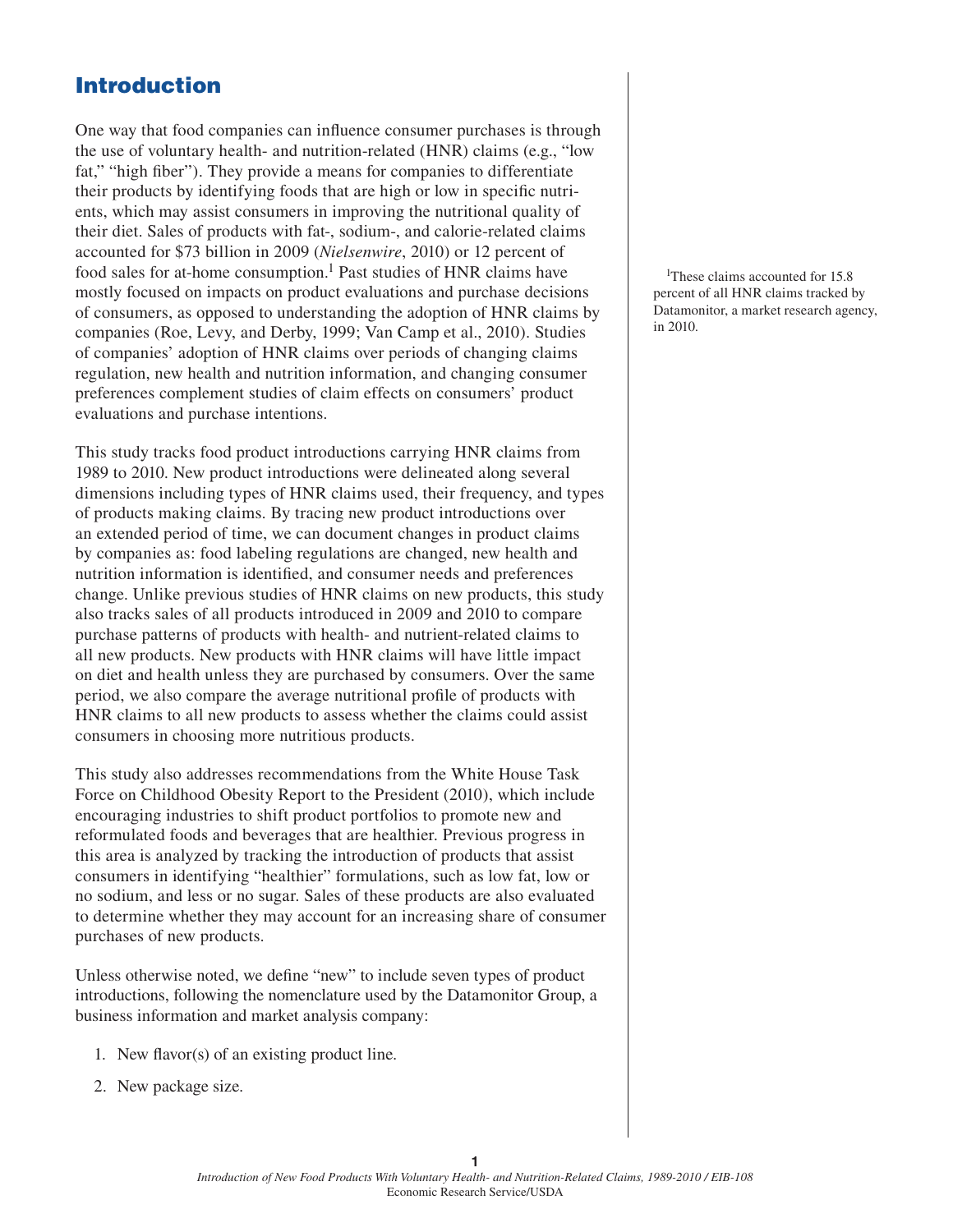- 3. New packaging formats (for example, a brand of mayonnaise formerly available only in glass jars is introduced in plastic squeeze bottles.)
- 4. Newly available within the country.
- 5. Significantly reformulated (for example, a drink mix is reformulated to contain 47 percent less sugar.)
- 6. Renamed.
- 7. An entirely new product or product line.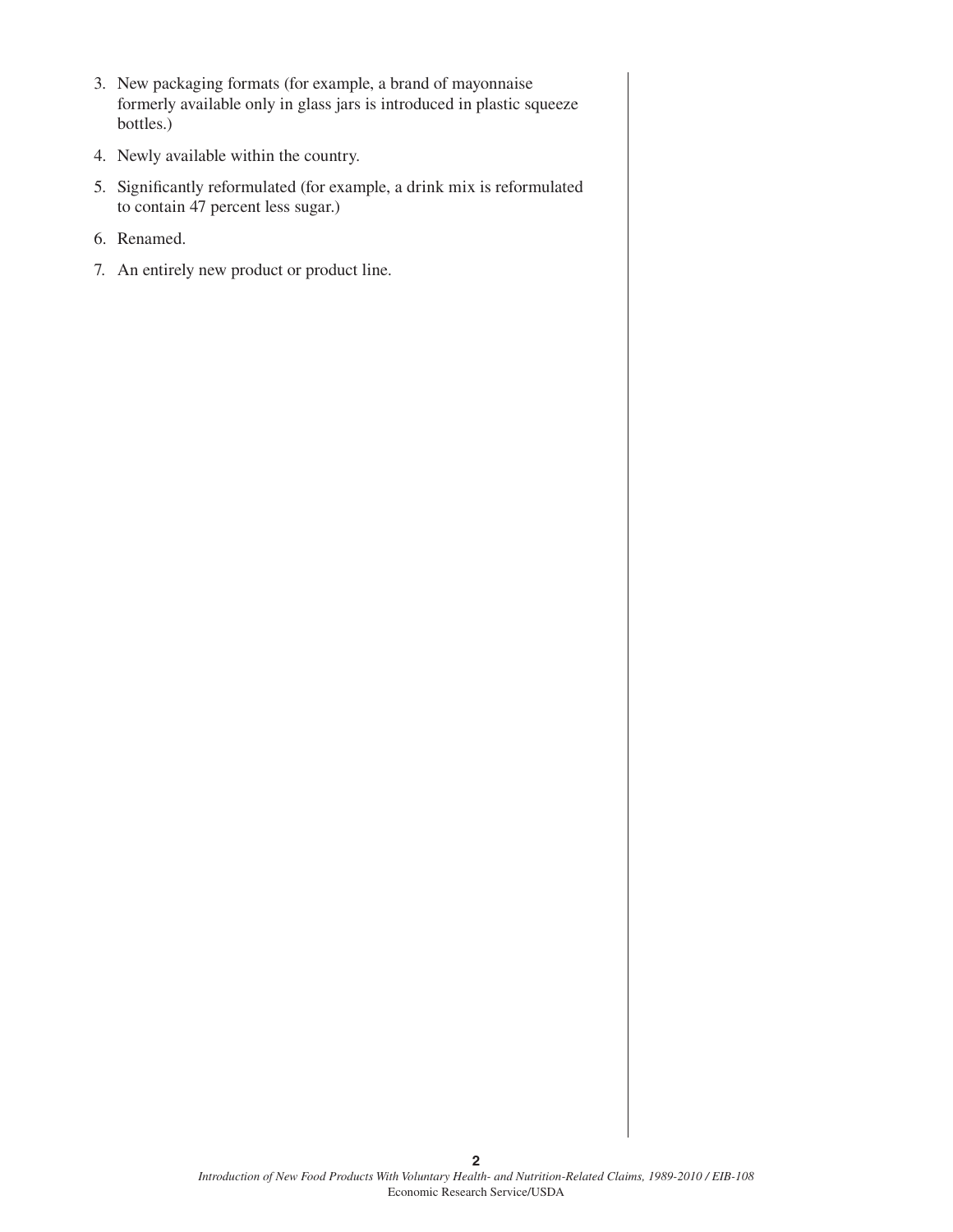## Incentives To Market New Food Products Using Voluntary Health- and Nutrition-Related Claims

The introduction of a product represents the first stage of the product life cycle, which includes the product's introduction, its growth in market share, maturity, and potential decline in market share (Tanner and Raymond, 2010). All products do not pass through all stages, and the length of a stage may vary. For example, some products may never experience growth and are withdrawn from the market. Estimates of market success rates of new food products vary depending on how "success" is defined. Based on a 1997 analysis by Prime Consulting Group Inc., 33 percent of new products were deemed successful (i.e., those with sales that remained above second quarter sales over a 2-year tracking period), 42 percent were still in distribution but declining in sales, and 25 percent failed by year 2 (*Progressive Grocer*, 1997). Using a different definition of success, IRI analyzed over 600 products introduced between 1996 and 1998 and found that the success rate of new products was 48 percent (Sachdev, 2001). A product was deemed successful if it was distributed in at least 50 percent of national outlets in its first year and didn't lose more than 30 percent of distribution in year 2.

Companies that introduce new products may choose to promote the nutrient and health benefits of their products. New products may be developed and introduced for many reasons, some of which include (IOM, 2010):

- Satisfying changing consumer preferences for healthier products by improving nutritional characteristics, for example, by removing undesirable ingredients;
- Responding to new technologies that make it feasible to create new and reformulated products, such as the development of healthier substitute ingredients (Unnevehr and Jagmanaite, 2008);
- Responding to changes in Government regulations and policies that provide incentives to reformulate products or develop new ones (for example, mandatory disclosure of nutrient content that influences consumer choice of food products (Unnevehr and Jagmanaite, 2008) and lifting of regulatory bans on advertising the health benefits of food products (Ippolito and Mathios, 1990)); and
- • Responding to new or improved products introduced by competitors, for example, to compete on nutritional quality as a means of differentiating their products.

Food companies may also introduce reformulated products to avoid public litigation or improve their image. For example, in 2003, a suit against Kraft Foods was filed by a public interest group directed at the health impact of trans fats in its snack foods (Unnevehr and Jagmanaite, 2008). Kraft settled out of court by agreeing to reduce the trans fats content in its popular brands. In addition, companies may attempt to gain a competitive advantage by voluntarily reporting on activities that address responsible social and environmental practices. In 2011, 83 percent of the 100 top U.S. companies reported on corporate responsibility activities through dedicated corporate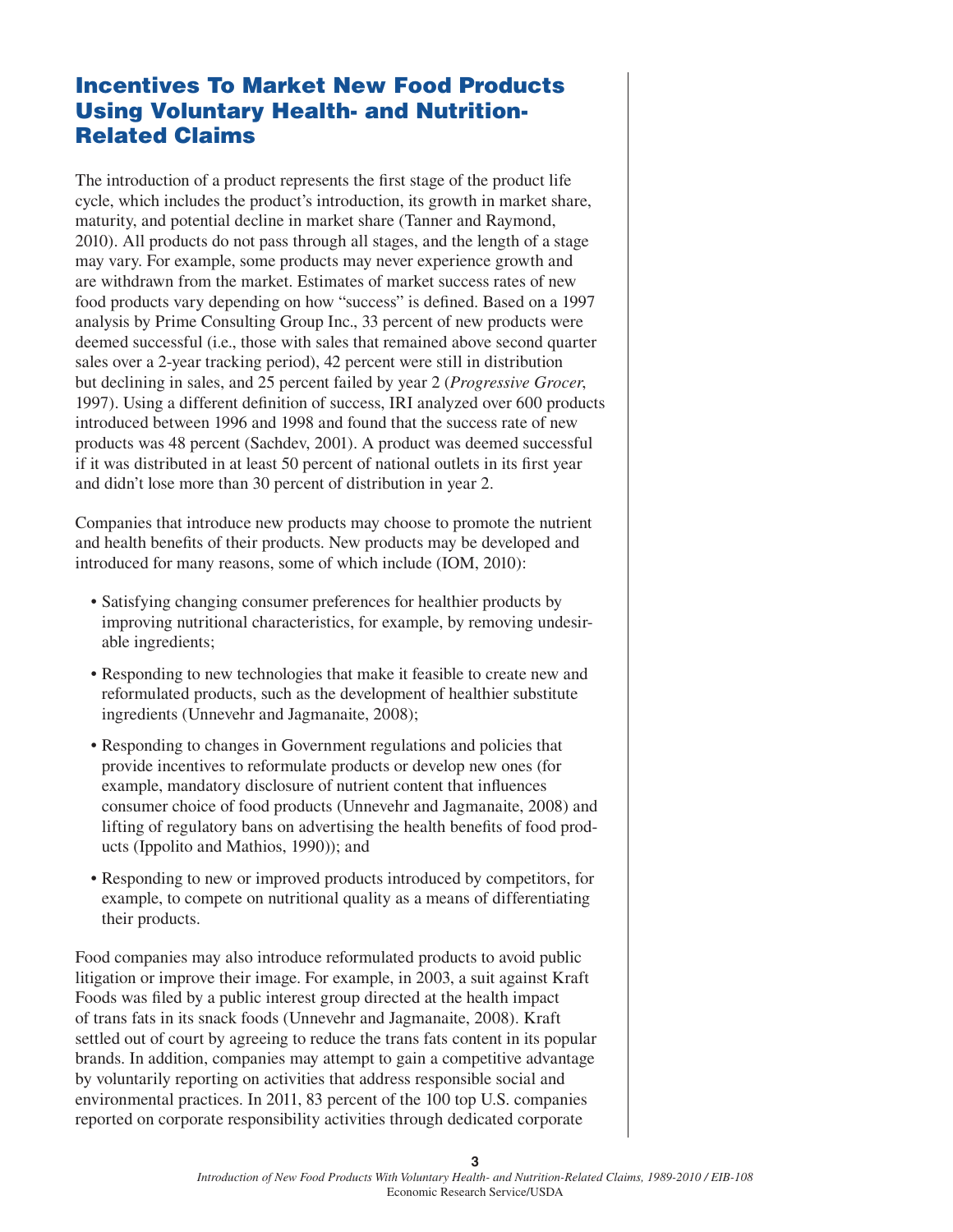responsibility or sustainability reports, company websites, or annual financial reports, up from 74 percent in 2008 (KPMG International Cooperative, 2011). Several leading food companies use the Global Reporting Initiative (GRI) index, which provides standardized guidelines for reporting progress on corporate economic, environmental, labor, human rights, social (altruistic), and product responsibility practices. For example, Pepsico, Kellogg Company, and ConAgra Foods describe progress made in lowering fats, added sugars, sodium, and trans fats in the product responsibility component of the index. Enhanced reputation from corporate responsibility reporting to consumers and investors may create incentives for positive corporate behavior (Yach et al., 2010; KPMG International Cooperative, 2011).

## **Food Labeling Legislation Strictly Regulates Health- and Nutrition-Related Claims**

Over the period covered in this study, the most significant piece of food labeling legislation in recent history was passed (Ghani and Childs, 1999). The Nutrition Labeling and Education Act of 1990 (NLEA) established labeling regulations that require most products to carry the Nutrition Facts label. The regulations also include labeling rules for voluntary claims that identify which HNR claims are allowed and under what circumstances they can be used. The proposed regulations were published in 1991, and final rules were released in January 1993 (Ippolito and Mathios, 1993). The regulations, which took effect in May 1994 for nutrient content claims and in May 1993 for health claims, are interpreted and implemented by the Food and Drug Administration (FDA) (Ippolito and Pappalardo, 2002) (see box, "Provisions of the Nutrition Labeling and Education Act of 1990").2

The objectives of the NLEA were to reduce consumer confusion about food labels and aid consumers in making healthy food choices. The act was intended to increase the reliability of HNR claims on labels by making it more difficult for food companies to make unsubstantiated claims. By giving manufacturers an opportunity to make positive claims about their products, the NLEA aimed to provide an incentive to increase the availability of more healthful food choices (Brecher et al., 2000).

FDA categorizes HNR claims into nutrient content claims, health claims, qualified health claims, and structure/function claims (U.S. Department of Health and Human Services, 2009):

- • *Nutrient content claims* characterize the level of a nutrient found in food, such as "low fat" and "contains 100 calories." Implied nutrient content claims suggest a nutrient is available in a certain amount (e.g., "high in oat bran").
- *Health claims* characterize the presence or absence of a nutrient that is linked to a disease or health-related condition (e.g., "diets low in sodium may reduce the risk of high blood pressure, a disease associated with many factors"). Implied health claims suggest that a relationship exists between the presence or level of a substance in the food and a disease or health-related condition (e.g., vignettes used with specific nutrient information).

2FDA does not pre-approve all claims and, therefore, claims may be used that are not sanctioned by the regulations until they are challenged by the agency.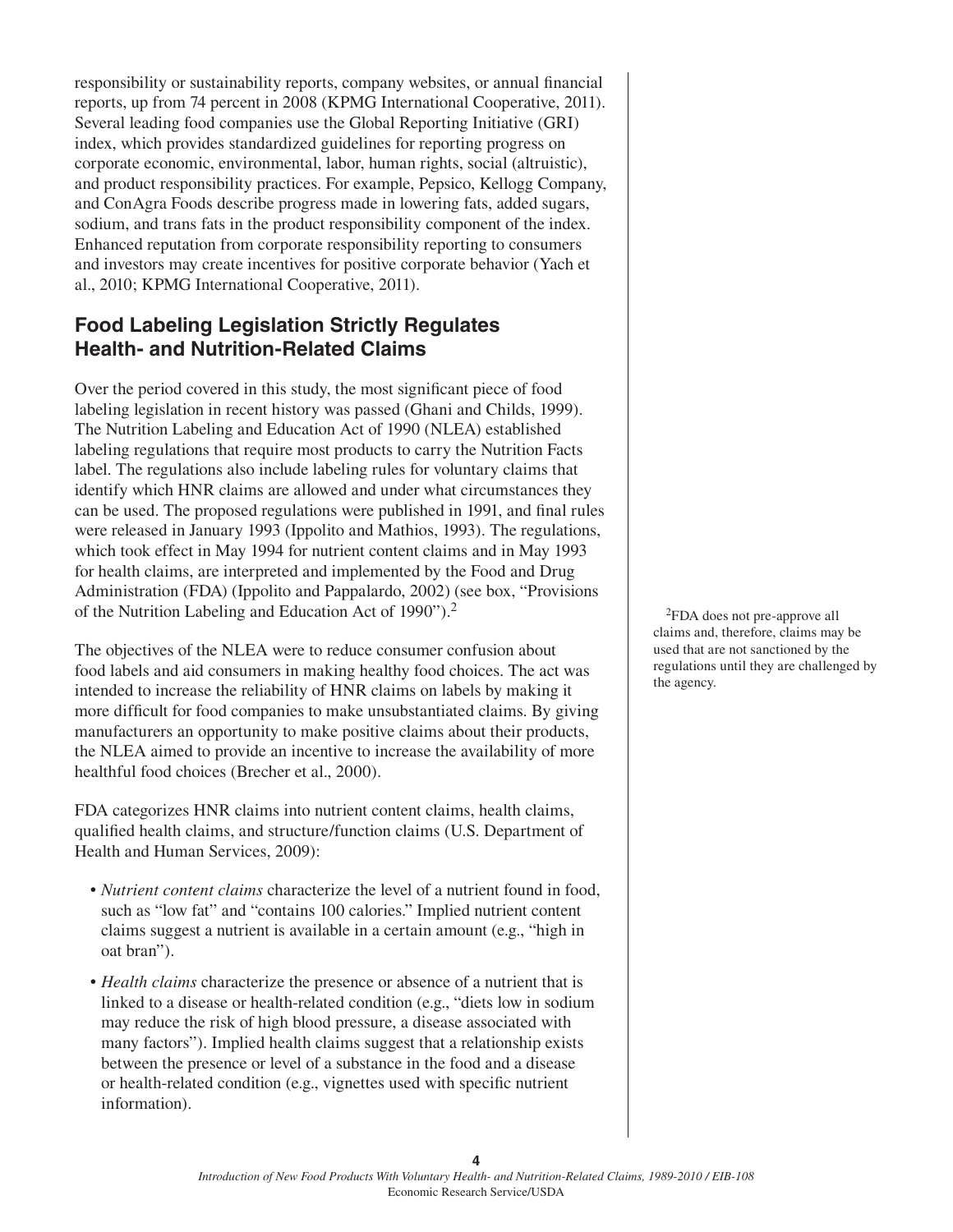#### **Provisions of the Nutrition Labeling and Education Act of 1990 (NLEA**

The NLEA set up a premarket approval requirement for nutrient content and health claims and required the Food and Drug Administration (FDA) to define certain commonly used terms such as "lite" and "healthy" (Silverglade and Heller, 2010). For example, FDA made provisions for how much sodium a product could contain so that claims such as "sodium free," "low sodium," and "reduced sodium" could be used. Prior to the regulations, nutrition and health claims were used by manufacturers without any standardized definition. If a company is interested in establishing a new nutrient content or health claim, it can petition FDA.

Claims are limited to an approved list of nutrients. Most nutrient content claim regulations apply only to nutrients that have an established daily value. For nutrients without an established daily value, a manufacturer may make a claim that specifies the amount of the nutrient per serving (e.g., "X grams of omega-3 fatty acids"), but cannot implicitly characterize the level of the nutrient (U.S. Department of Health and Human Services, 2009).

The new regulations allowed for the use of 11 core terms on food labels: low, free, lean, extra lean, high, more, good source, reduced, less, light, and fewer. Claims that did not conform to the new requirements had to be dropped. For example, the "X percent fat free" claim could no longer be used unless the product qualified as low fat. In addition, important cross-compliance requirements were established for use of nutrient content claims. If companies make nutrient content claims on their labels, they are required to disclose undesirable characteristics. For example, a product with a "high fiber" claim must have the disclaimer "not a low-fat product" if it does not qualify as low fat.

The NLEA rules also allowed for a limited number of health claims and restricted which foods could make such claims (Ippolito and Mathios, 1993). Foods with excessive levels, as established by FDA, of total fat, saturated fat, cholesterol, or sodium could not carry any health claim on their label. In addition, food must contain at least 10 percent of the recommended daily intake (RDI) or daily reference value (DRV) for vitamin A, vitamin C, iron, calcium, protein, or fiber to qualify for a health claim. There are also regulations specific to a particular health claim that, for example, require the food to meet the definition of "low" or "high" for the nutrient associated with the claim. For example, to qualify for the health claim "diets low in sodium are associated with a low prevalence of hypertension or high blood pressure," a product must meet the criteria for the "low sodium" nutrient content claim.

The NLEA does not cover foods regulated by USDA, which are primarily meat and poultry products (IOM, 2010). USDA voluntarily put in place nutrition labeling regulations consistent with those adopted by FDA. In 1993, USDA made the nutrition labeling of meat and poultry products mandatory, except for single-ingredient, raw products (IOM, 2010). In addition, it made similar provisions to that of FDA regarding nutritional claims. Beginning on March 1, 2012, nutrition-information labeling requirements became mandatory for single-ingredient, raw products and ground or chopped meat and poultry.

The NLEA also does not apply to advertisements, such as those in magazines and on websites, which are under the authority of the Federal Trade Commission (FTC). In May 1994, the FTC issued a policy statement harmonizing advertising policy with the new food labeling rules (Ippolito and Pappalardo, 2002). All advertising claims are subject to general advertising enforcement under the FTC's authority to pursue deceptive business practices. While advertisers are not directly bound by the FDA rules, FTC policy guidance states that claims not in compliance with the FDA rules will receive careful scrutiny from the FTC.

- • *Qualified health claims* differ from health claims in that they must be accompanied by a disclaimer (e.g., "scientific evidence suggests but does not prove that eating 1.5 ounces per day of most nuts [such as name of specific nut] as part of a diet low in saturated fat and cholesterol may reduce the risk of heart disease").
- • *Structure/function claims* describe how a product affects the structure or function of the body, but do not imply a relationship to a disease (e.g., "calcium builds strong bones").

Previous studies suggest that most HNR claims are nutrient content claims, followed by structure/function claims and health claims. For example, based on FDA's 2000-2001 Food Label and Package Survey (FLAPS), 49.7 percent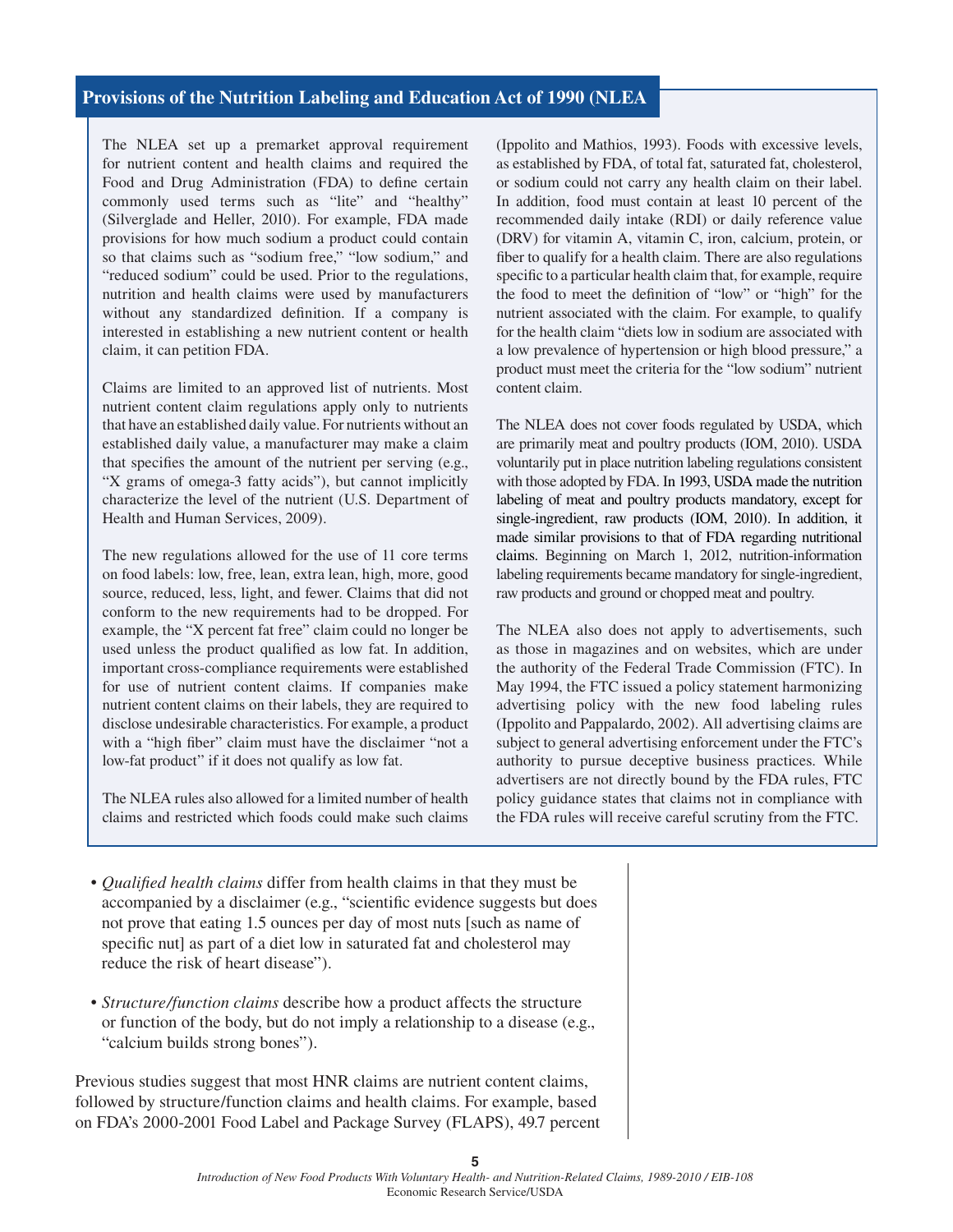of packaged foods sold at supermarkets were estimated to have a nutrient content claim, compared to 6.2 percent with a structure/function claim and 4.4 percent with a health claim (LeGault et al., 2004).<sup>3</sup>

Three possible responses by manufacturers to the new regulations were identified by Caswell et al. (2003). First, companies that did not previously use claims on products that met the standards for claims could have begun using them under the new regulations. Second, companies making claims may have dropped them because the claims did not meet the newly detailed requirements. Third, because access to information on nutrition quality is improved, manufacturers may reformulate their less nutritious products to qualify for HNR claims to differentiate their products from the competition. Overall, the number of HNR claims following the new regulations could have risen or fallen, depending on these possible manufacturing responses.

Studies have noted other possible reasons for reductions in the use of HNR claims following the NLEA. Claim usage may fall if disclosure requirements made them more costly to implement or reduced their effectiveness, since companies that make nutrient claims must also highlight undesirable attributes (Ippolito and Pappalardo, 2002; Ippolito and Mathios, 1993). Padberg (1992) raised the possibility that manufacturers would not use standardized claims because products would appear alike, and therefore they would compete based on non-nutritional criteria, such as taste and packaging.

## **Do Health- and Nutrition-Related Claims Affect the Purchase Decision?**

Some researchers have argued that using HNR claims to advertise new products serves a different and effective function in communicating nutritional information to a broader range of consumers than the Nutrition Facts label alone (Caswell et al., 2003). Kozup et al. (2003), for instance, concluded that presenting consumers with favorable nutrition information or health claims leads to positive effects on attitudes toward the product and purchase intentions, and reduces the perceived disease risk. In addition, information from the Nutrition Facts label does not moderate the effects of a health claim. Ford et al. (1996) concluded that health claims and nutrition information have independent effects on perceptions of product healthfulness when both types of information are presented. Kim et al. (2001) compared the impact of the Nutrition Facts label, serving sizes, nutrient content claims, list of ingredients, and health claims on diet quality. They found that, while all lead to healthier diets, consumers' use of health claims has the greatest impact. Levy et al. (1999) concluded that nutrient and health claims influence consumer perceptions of the healthfulness of products and positively affect purchase behavior for specific product categories and claims. Harris et al. (2011) found that nutrition-related claims on children's cereals made parents more likely to buy the cereals. Reported declines in the use of the Nutrition Facts label could be due to information costs associated with comparing products using the Nutrition Facts label and consumers' preference for abbreviated health and front label claims (Kiesel and Villas-Boas, 2010; Carlson, 2010).

Ippolito and Mathios (1991) concluded that producer advertising of the health benefits of their products may have positive impacts on the consumption of healthier products beyond that of government and other sources of health

<sup>3</sup>An earlier FLAPS survey found that 38.7 percent of all products sold carried a nutrient content claim in 1997, and 4.2 percent had a health claim (Brecher et al., 2000). Based on analysis of food ads from three popular consumer magazines between 1998 and 1999, 65.9 percent of HNR claims were nutrient content claims (Parker, 2003). Structure/function and health claims accounted for 13.1 percent and 4.5 percent of all HNR claims, respectively. Caswell et al. (2003) found that more than 40 percent of sampled products at a superstore from 1992 to 1999 carried nutrient content claims, but less than 7 percent had health-related claims.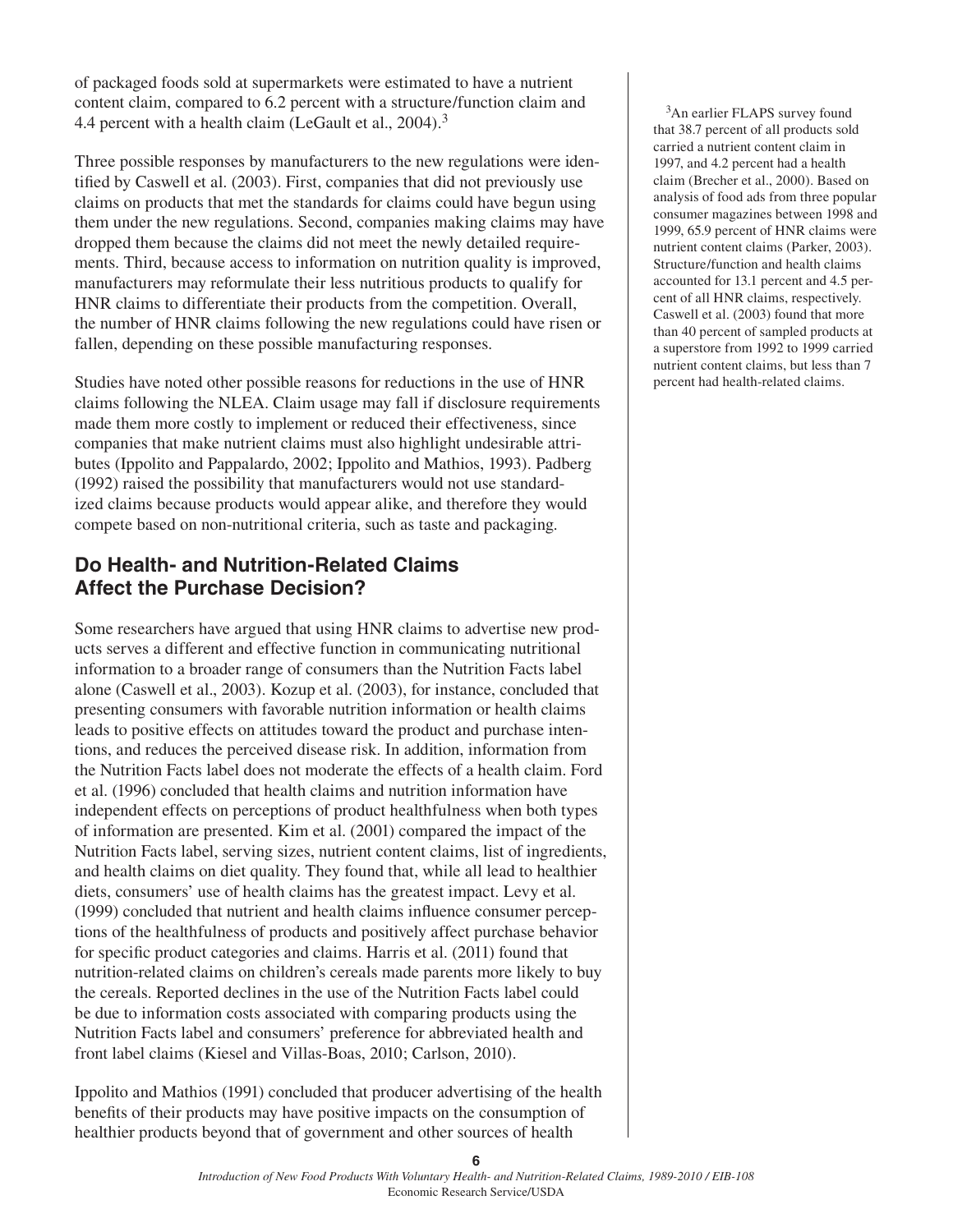information. This is because producers bring additional resources to advertise health benefits, and they are more likely to use advertising media and methods that reach a broader population.

Several studies have examined the effects of HNR claims in experimental settings. In the presence of a Nutrition Facts label, health and nutrition claims on the front of a package were found not to have a positive effect on consumers' evaluation of product healthfulness (Garretson and Burton, 2000; Teratanavat et al., 2004; Keller et al., 1997; Mitra et al., 1999) or purchase intentions (Garretson and Burton, 2000; Keller et al., 1997). In addition, inconsistencies between a claim and information from the Nutrition Facts label can reduce trust in the manufacturer and the claim (Garretson and Burton, 2000; Keller et al., 1997). On the other hand, Wansink and Chandon (2006) concluded that "low fat" nutrition claims lead overweight consumers to overeat snack foods by increasing serving sizes and reducing consumption guilt.

Others have found more complex relationships between how consumers use Nutrition Facts labels and voluntary health- and nutrition-related claims. For example, Drewnowski et al. (2010) found that consumer perception of product healthfulness was most strongly driven by proclaimed presence of protein, fiber, vitamin C, and calcium, and absence of saturated fat and sodium, but less influenced by sugar, total fat, and vitamin A content claims. In addition, nutrient content claims had a much greater influence on women compared to men. Kemp et al. (2007) found that consumers who are more motivated to process nutrition information are also more likely to use information from the Nutrition Facts label, less likely to purchase a product based only on nutrient claims, and better able to link certain nutrition information to disease risk perceptions. The effect of HNR claims on purchases is further complicated by the importance of taste compared to nutritional quality when making purchase decisions (Drichoutis et al., 2006; Chandon and Wansink, 2011; Stewart, Blisard, and Jolliffe, 2006; Moorman et al., 2012; Glanz et al., 1998; French et al., 1999).

Consumers' use of HNR claims may also be affected by information linking diet and health, which may increase consumer demand for healthier product formulations. Public nutrition education efforts, such as those that implement the Federal *Dietary Guidelines for Americans*, may influence public awareness and understanding of diet and health linkages (Dharmasena et al., 2011). Szykman et al. (1997) concluded that programs designed to educate consumers about the effectiveness of diet in combating and preventing disease may lead to greater use of package claims and nutrition labels. Changes in consumer interest in the nutrition attributes of products is expected to affect food companies' voluntary use of marketing claims of superiority with respect to one or more nutrients (Caswell et al., 2003).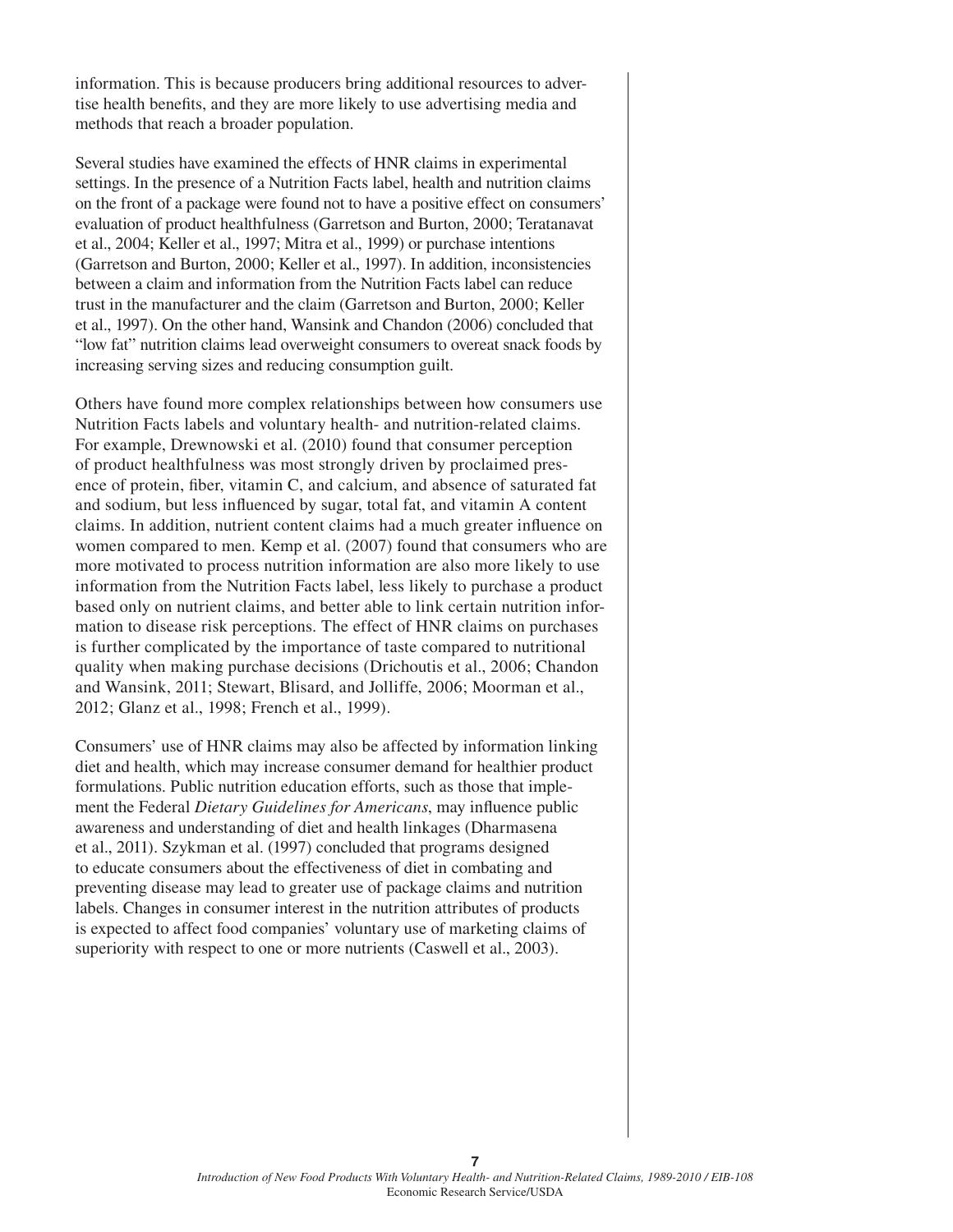## Datamonitor Tracks New Food and Beverage Product Introductions

This report relies extensively on Datamonitor's Product Launch Analytics (PLA) database, which provides updated information on new product introductions 24 hours a day, 5 days per week. A field research team collects information across 20 elements for each product in the database, including brand, product category (e.g., snacks, cereal, dairy), package size, ingredients, and most common marketing messages or claims made on packages. A qualitative product description is also provided. For a product to count as "new," it must have been launched within the last 12 months of being identified (see box "Datamonitor's Product Launch Analytics Data Collection Methodology").

Attributes of new products are generally only incrementally different from existing products. Product introductions that closely resemble successful products may be viewed by companies as less risky compared to major changes since consumers are averse to radically different products (Padberg and Westgren, 1979). Datamonitor identifies six types of innovative new products that are the first to offer breakthrough features and benefits:

- 1. **Innovative formulations** include a first-ever variety or products containing new ingredients that offer benefits not previously provided. Examples include a tortilla chip line made from blue corn that contains fruits such as blueberries, strawberries and cranberries; a gluten-free chocolate glazed doughnut; and popcorn that is high in omega-3, omega-6, and omega-9 fatty acids.
- 2. **Innovative positioning** targets new users or positioning for new uses compared to existing products, such as a raw pork product geared exclusively toward making fajitas and a sandwich spread designed specifically for panini sandwiches.
- 3. **Innovative packaging benefit** provides a new benefit through package design, for example, a compostable bag for chips that is made from wood pulp sourced from tree plantations that are certified by the Forest Stewardship Council, a rice pouch that converts to a bowl, and a plastic bottle with a built-in straw.
- 4. **New market** products create a new market that does not compete with any existing product categories, such as a sandwich packaged in a can that offers convenience and protection for people on the go.
- 5. **Innovative technology** includes new products that use a new manufacturing process to provide consumer benefits. For example, advanced freezing technology for fully cooked rice that prevents the rice from clumping to allow the consumer to control serving size, and an innovative process that allows plant-based material to be used in plastic bottles that replaces nonrenewable resources typically used, such as petroleum.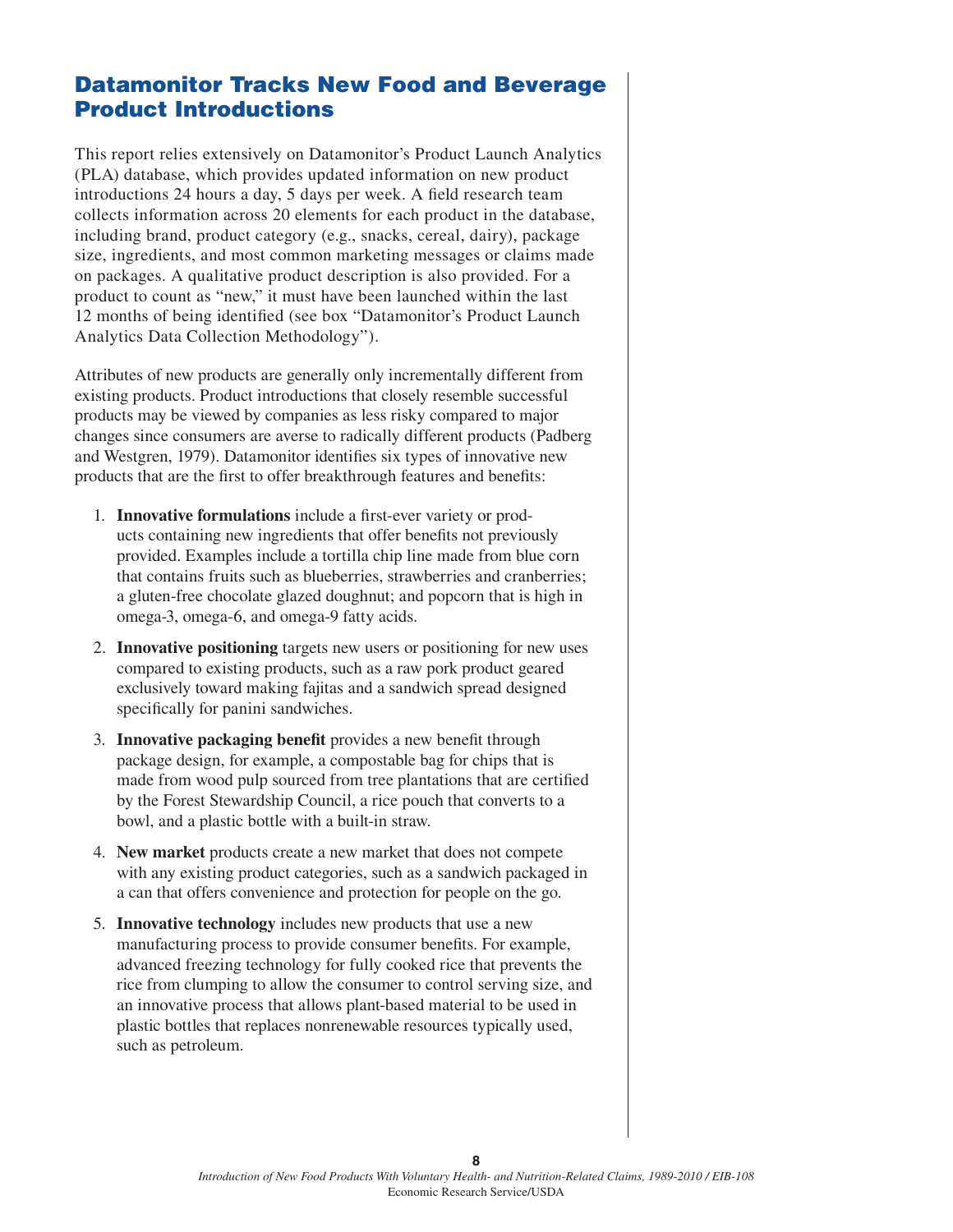#### **Datamonitor's Product Launch Analytics Data Collection Methodology**

New product information for Datamonitor's Product Launch Analytics (PLA) database is captured from a variety of primary and secondary sources. The major primary source of data is actual new product samples. These samples are obtained through regular shopping trips conducted by PLA shoppers and staff, trade show visits by PLA staff, and samples sent by manufacturers and retailers. Regular visits are made to local retail outlets to purchase new products, including grocery chains, drug stores and pharmacies, convenience stores, club stores, mass merchandisers, hypermarkets, health food stores, and gourmet and specialty stores. PLA shoppers are asked to target specific categories and brands. PLA editors attend trade shows on a regular basis to gain first-hand information on new product launches, in some cases before the products reach the shelves. Through partnerships with key marketers/manufacturers, new product samples are sometimes sent along with a press release. Secondary data sources include company and trade websites, manufacturer and PR firm press releases, trade and consumer magazines and newspapers, and news and broadcast advertisements.

Data quality control measures include:

- • Processes and procedures for data collection, product classification, and listing of product details,
- An editorial board to ensure consistency and quality standards,
- Intensive training of editors to ensure consistency across editorial offices,
- Stringent checks of all new reports before publication, and
- • Checks of all product reports against past entries to ensure that that only new products are reported.
- 6. **Innovative merchandising** includes products marketed through an outlet unique to the category, for example, a unique display or packaging option, or a pouch of soup with a unique tracking code that can be used to track the ingredients and allows the consumer to see where each ingredient is sourced.

Typically, fewer than 10 percent of new food and beverage product introductions are classified by Datamonitor as innovative. For example, in 2010, only 2.7 percent were classified as innovative, down from 7.4 percent in 2001 and 8.4 percent in 1995. Innovative formulations were by far the most common type of innovation. In 2010, they accounted for 80 percent of innovative products, followed by innovative packaging benefits (15 percent), innovative positioning (12 percent), and innovative merchandising  $(4$  percent).<sup>4</sup> <sup>4</sup>Percentages do not sum to 100 since

a product may have more than one type of innovation.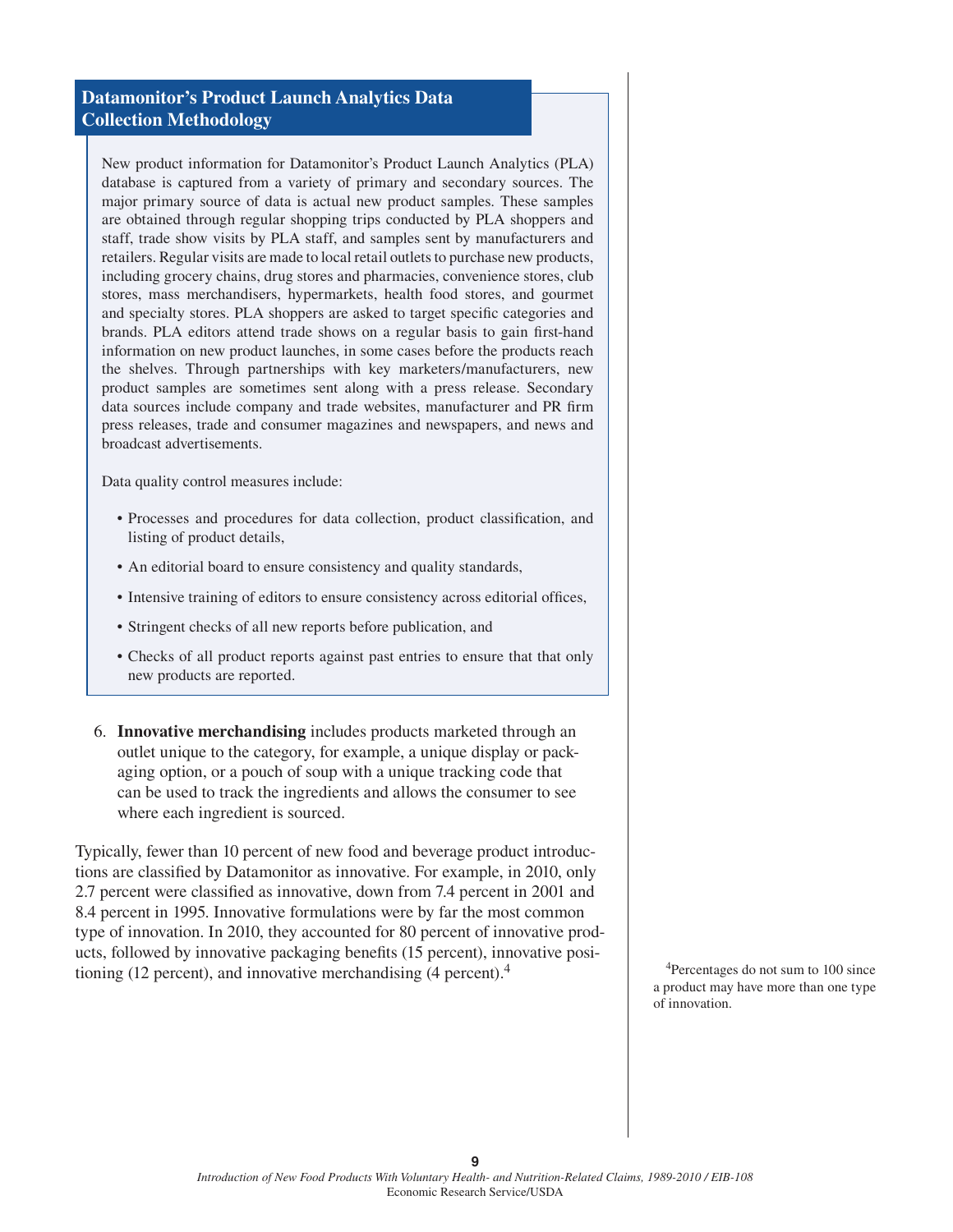## The Use of Health- and Nutrition-Related Claims on New Products

We track trends in new U.S. food and beverage introductions with voluntary HNR claims over 1989 to 2010. We trace changes in food producers' use of claims after implementation of the NLEA in 1994, along with recent developments in claim usage. HNR claims include those from the list of most common claims/tags in the Product Launch Analytics (PLA) database. Because the number of new products introduced varies from year to year, the importance of HNR claims is measured by the percentage of new products with these claims.

In general, between 25 percent and 44 percent of new products carried at least one HNR claim on an annual basis from 1989 to 2010. Use of the claims displayed divergent trends over the period (fig. 1). From 1989 to 2001, the percentage of new products with at least one HNR claim trended downward, from 34.6 percent in 1989 to 25.2 percent in 2001. After 2001, this percentage showed a marked reversal from earlier years, increasing from 25.2 percent in 2001 to 43.1 percent in 2010.

In the following sections, we delineate HNR claims by food categories and type of nutrient claims to gain insight into the underlying factors associated with the general trends described earlier in this report. We trace changes in the use of HNR claims when use was declining (1989-2001) and when it was growing (2001-2010).

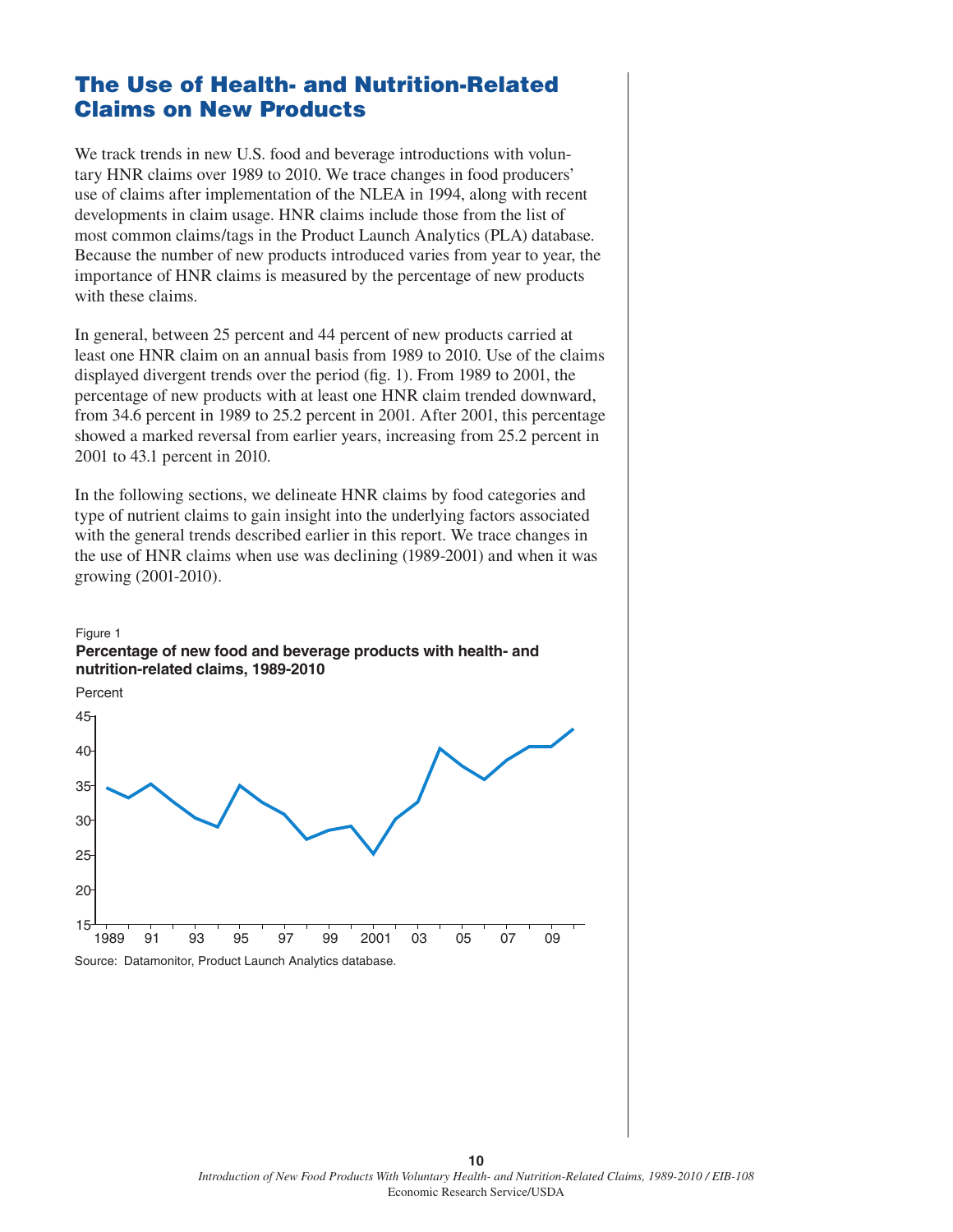## New Food Labeling Regulations and Use of Health- and Nutrition-Related Claims From 1989 and 2001

The downward trend in new product introductions with HNR claims over 1989 to 2001 suggests that implementation of the NLEA in 1994 may have restricted use of the claims. This corroborates an earlier analysis of existing products at a representative superstore by Caswell et al. (2003). They found that the percentage of products with voluntary health and nutrient content claims fell by 5 percentage points from 1992 to 1999. As noted by Caswell et al. (2003), the impact of NLEA on voluntary nutrient content claims may be understated in their study if manufacturers began to adjust to the new regulations prior to their implementation.<sup>5</sup>

For those products with HNR claims, the number of claims per product increased from 2.0 claims in 1989 to 2.2 in 2001. This lends support for the "unfolding hypothesis," that competition between companies will lead to a more complete representation of the nutrition and health dimensions of their products than provided through a single claim (Ippolito and Mathios, 1994; Ippolito and Pappalardo, 2002). The NLEA did not appear to undermine the unfolding process, but may have contributed to its expansion by providing a credible means of promoting the health and nutritional characteristics of products.

## **Health and Nutrition-Related Claims by Food Category**

Appendix 1 table 1 shows the percentage of new products with HNR claims in 16 product categories and several subcategories in select years from 1989 to 2010. Over 1989 to 2001, the percentage of products that carried HNR claims fell in 12 of the 16 categories. Oils and fats, such as cooking spray, shortening, and frying oil, had by far the largest reduction, falling from 65.8 percent to 19.6 percent. Ippolito and Pappalardo (2002) found that after publication of proposed NLEA regulations in 1991, which prohibit health claims for products that are not low fat, health and nutritional claims in the oils and fats category fell dramatically. This suggests that the NLEA rules may have shifted the focus of competition in the oils and fats category away from nutrition to other issues.<sup>6</sup> Reductions in the other 11 categories ranged from 0.6 percentage points for beverages to 15 percentage points, led by desserts and ice cream (-14.4 points); meat, fish, and poultry (-13.9 points); bakery items (-12.6 points); and snacks (-11.4 points) (fig. 2). Declines in the bakery, snack, and oils and fats categories occurred prior to 1994, perhaps in anticipation of the NLEA.

Four categories had relatively modest percentage point increases in HNR claims, including fruits and vegetables (4.7 points), soup (2.4 points), baby food (1.9 points), and meals and entrees (1.5 points).7 Hence, following NLEA, there was some redistribution of HNR claims from products such as oils and fats, desserts and ice cream, bakery items, and snacks toward meals and entrees, soup, and fruits and vegetables. This suggests that the post-NLEA environment was successful in inducing greater health focus in advertising for the foods targeted for increased consumption, such as fruit and vegetables, compared to foods targeted for reduced consumption, such

5They also contend that while consumer demand for nutritional attributes may also affect claim usage, demand did not change quickly in the mid-1990s, which is consistent with the conjecture that the NLEA did have an impact.

6Over 1989 to 2001, Datamonitor did not list nutrient content information to compare the nutritional quality of new products with HNR claims versus those without these claims. The most common oil ingredient used over the period was olive oil, which was contained in 55 percent of new oil and fat products. We flagged only 10 oil and fat products that contained oils with relatively high saturated fats or trans fatty acids, including coconut oil, partially hydrogenated oils, lard, meat fats, and vegetable shortening. Four of these products had claims of "low calorie," "no cholesterol," "low fat," "no trans fat," and/or "low saturated fat." While HNR claims declined over the period, claims of "upscale," "gourmet," "pure," "natural," "organic," or "no chemicals/additives/preservatives" remained central to the marketing of these products, ranging from 48 percent of new oil and fat products in 1992 to 85 percent in 1998.

7Between 1989 and 2001, soup showed considerable variation in the use of HNR claims, increasing from 24.6 percent in 1989 to 51.2 percent in 1997, before falling to 27 percent in 2001.

**11** *Introduction of New Food Products With Voluntary Health- and Nutrition-Related Claims, 1989-2010 / EIB-108* Economic Research Service/USDA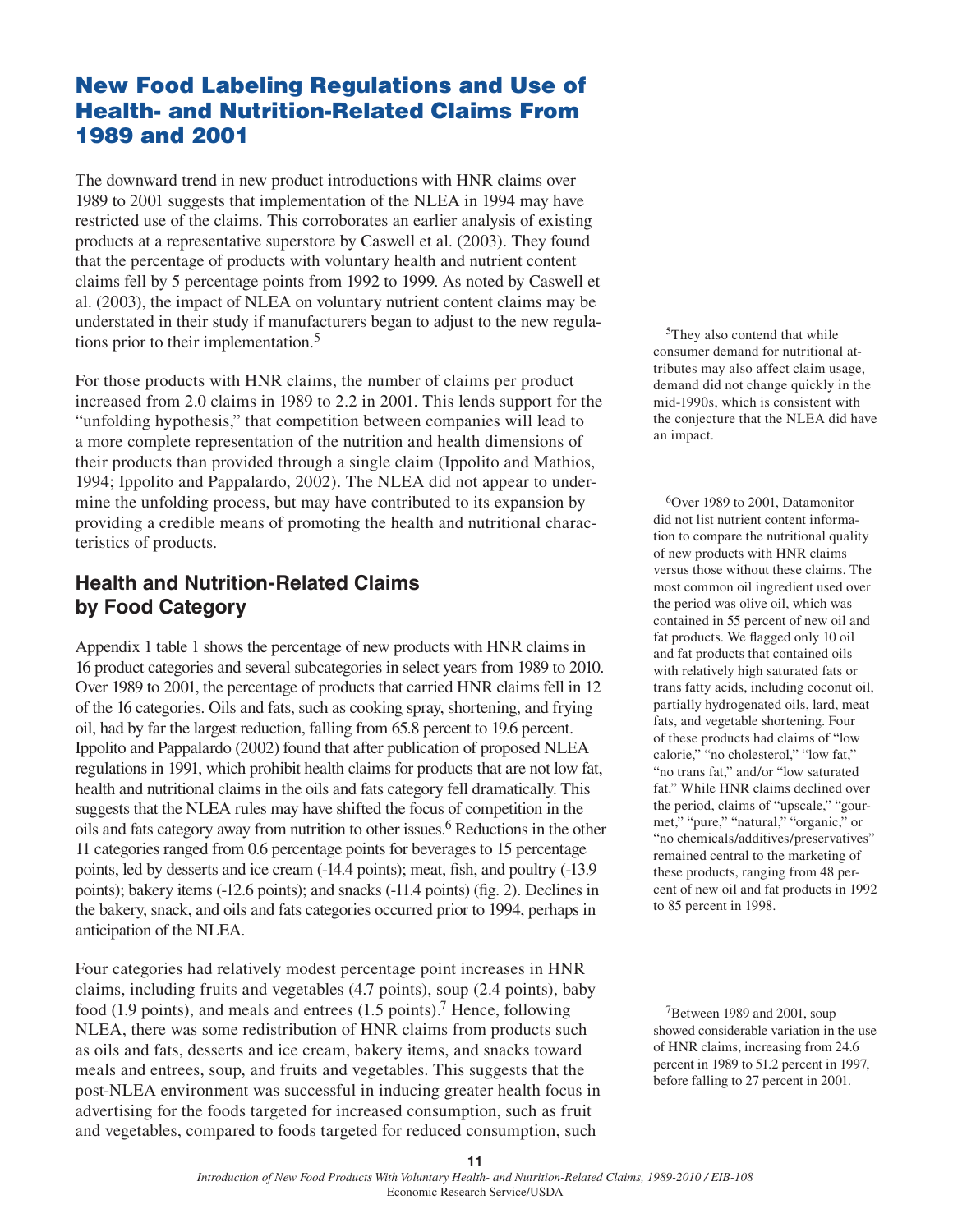#### Figure 2

#### **Percentage of new products with health- and nutrition-related claims, by product category, 1989, 1993, 1997, and 2001**



Source: Datamonitor, Product Launch Analytics database.

as fats and oils. Caswell et al. (2003) also found redistribution of nutrient content claims away from products such as oils and cookies and toward soups and vegetables, based on products sold at a superstore. Lohman and Kant (1998) surmised that after release of the Food Guide Pyramid in 1992, the frequency of advertisements bearing nutrition claims would be expected to decrease for beverages, fats and oils, and sweets, and increase for fruits and vegetables. The 1992 Food Guide Pyramid emphasized eating fewer foods that are high in sugar, including sweet desserts and soft drinks, eating more fruits and vegetables, and using fats and oils sparingly (U.S. Department of Agriculture, 1992).

## **Types of Health- and Nutrition-Related Claims**

For the 19 leading HNR claims used over 1989 to 2010, the percentage of new products bearing the claims are shown in appendix 1 table 2. Low/no fat accounted for the largest share of new products (13.6 percent), outpacing high vitamins/minerals by 5 percentage points. However, there was considerable variation in the importance of specific claims over time.

From 1989 to 2001, five claims had sizeable percentage point reductions in percent of new products carrying the claim, including cholesterol (-10.4 points), sodium (-9.0 points), calories (-7.4 points), fiber (-6.3 points), and sugar  $(-3.2 \text{ points})$  (fig. 3).<sup>8</sup> Each of the five nutrients is required to be listed on the Nutrition Facts label, and conditions under which products qualify for nutrientcontent claims are specifically defined. In addition, except for calories, FDA has established specific requirements for claims made about the health benefits of the nutrients (U.S. Department of Health and Human Services, 2009). The Nutrition Facts label is a potentially important source of background information available to consumers to assess nutrient and health claims (Ippolito and Mathios, 1993). For each of the five claims, reductions in the percentage of new products with the claims appear more pronounced prior to 1994, as the deadline for complying with the NLEA approached (see fig. 3).

8Reductions in whole grain and high fruit claims were less than 0.5 percentage points.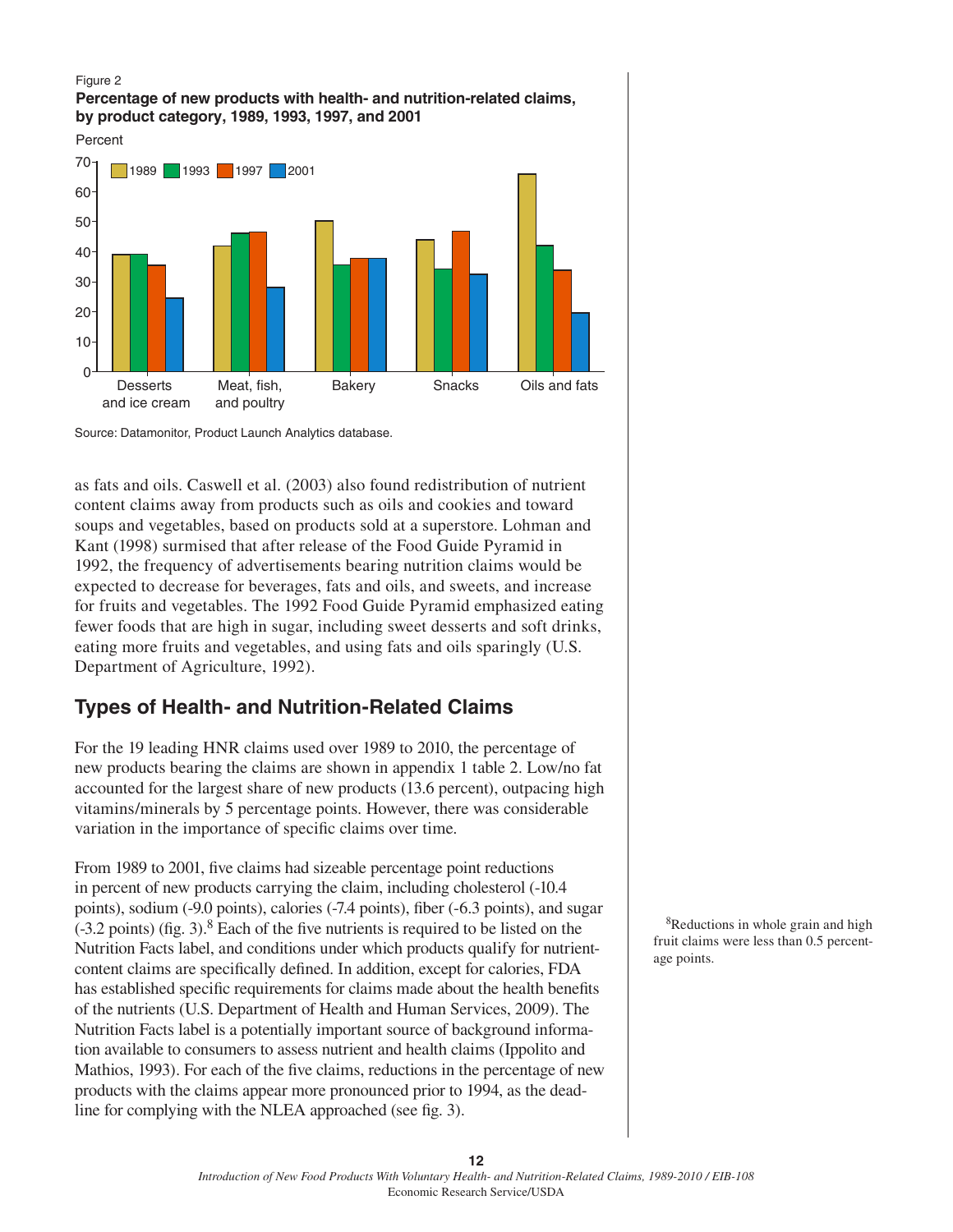#### Figure 3 **Percentage of products with health- and nutrition-related claims, 1989-2001**



These results are consistent with analysis of nutrient content claims in magazine ads by Ippolito and Pappalardo (2002). From 1991 to 1997, they found that the share of food ads with cholesterol content claims decreased from 24.7 percent to 5.8 percent. They also found systematic reductions in sodium, sugar, and calorie claims.

Food industry concerns that consumers associated poor taste with low- and reduced-sodium foods may also have contributed to the decrease in the percentage of new products carrying such claims (IOM, 2010). The industry has used two approaches to reduce sodium content through reformulation of existing products (IOM, 2010). The first is to change the sodium content of foods so that they qualify for sodium claims and market them to consumers interested in low-sodium foods. The second approach is to make gradual reductions in the sodium content of foods that go unadvertised, which is commonly referred to as "silent reductions." This is intended to allow consumers to slowly adjust their taste preferences for salt in the product. Neither approach appears to be widespread given the reduction in sodiumrelated claims and modest reductions in the sodium content across the food supply (IOM, 2010). Research to find replacements for sodium have not been as successful as some other nutrients, such as sugar.<sup>9</sup>

Eleven claims displayed percentage-point increases over 1989 to 2001, including vitamins and minerals (8.3 points), followed by protein (3.7 points) and calcium (3.2 points). Increases in the other 8 claims were each less than 2 percentage points.

## **Top Five Food Categories for Leading Health- and Nutrition-Related Claims**

We evaluate the top five food categories for each of the top 10 HNR claims in 1989, 2001, and 2010. Appendix 2 table 1 shows the top five product categories contributing to each claim. Appendix 2 table 2 illustrates the top five product categories in terms of the share of new products carrying the claim to gauge their importance within a food category.

<sup>9</sup>Recent advances in food science may facilitate further reductions in sodium content. For example, food science innovations enabled Frito-Lay to reduce the sodium content of its seasoned chips by 25 percent without compromising taste by cutting topical salt and other ingredients (Gallagher, 2011). The company chose not to advertise the reduction on its packages.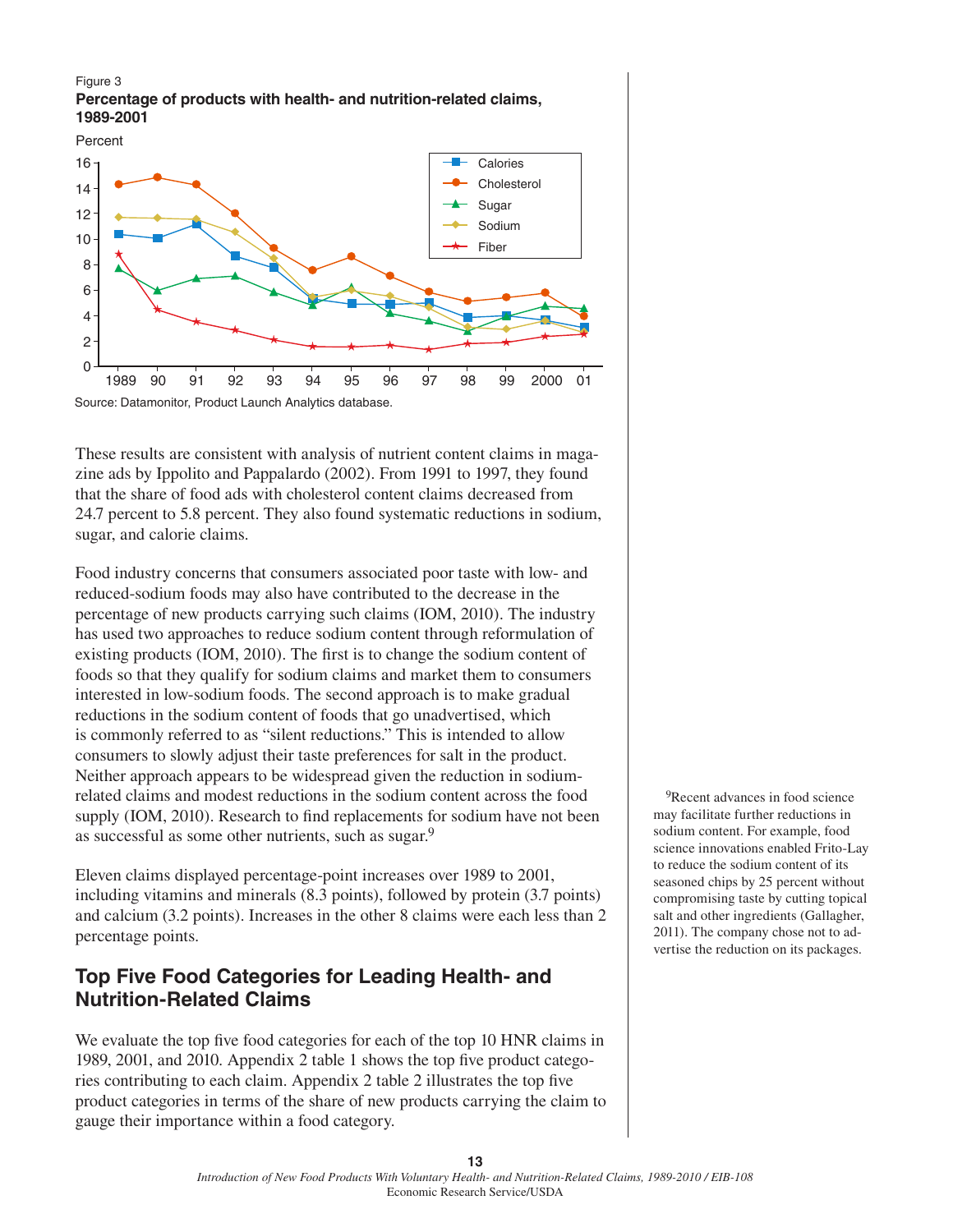From 1989 to 2001, bakery products were important contributors to reductions found in the use of cholesterol-, sodium-, calorie-, fiber-, and sugarrelated claims (fig. 4). Percentage point reductions were especially notable for fiber- (-17.9 points), cholesterol-(-11.5 points), and sodium-related claims (-8.7 points). The reduction in fiber claims carried by breakfast cereal (-14.2 points) was also prominent. In addition, cereal also dropped from the top five food categories making cholesterol-, sodium-, and sugar-related claims.

Snacks and sauces, dressings, and condiments accounted for a smaller percentage of three of the five HNR claims. For snacks, these nutrients included fiber (-6.2 points), sodium (-3.1 points), and cholesterol (-2.1 points). Sauces, dressings, and condiments accounted for a smaller share of sodium- (-5.2 points) and sugar-related claims (-1.1 points) and also fell from the top five categories making calorie-related claims.

In 1989, bakery items, breakfast cereal, and snacks ranked among the leaders in the share of new products with cholesterol-, sodium-, fiber-, or sugarrelated claims (appendix 2 table 2). Consistent with the findings above, these claims became a less important component of new products introduced in the categories from 1989 to 2001. Percentage-point reductions ranged from 3.2 points for sugar claims on bakery products to 47.3 points for fiber claims carried by cereal, which appeared on nearly 70 percent of all new cereal products in 1989.

#### Figure 4





Source: Datamonitor, Product Launch Analytics database.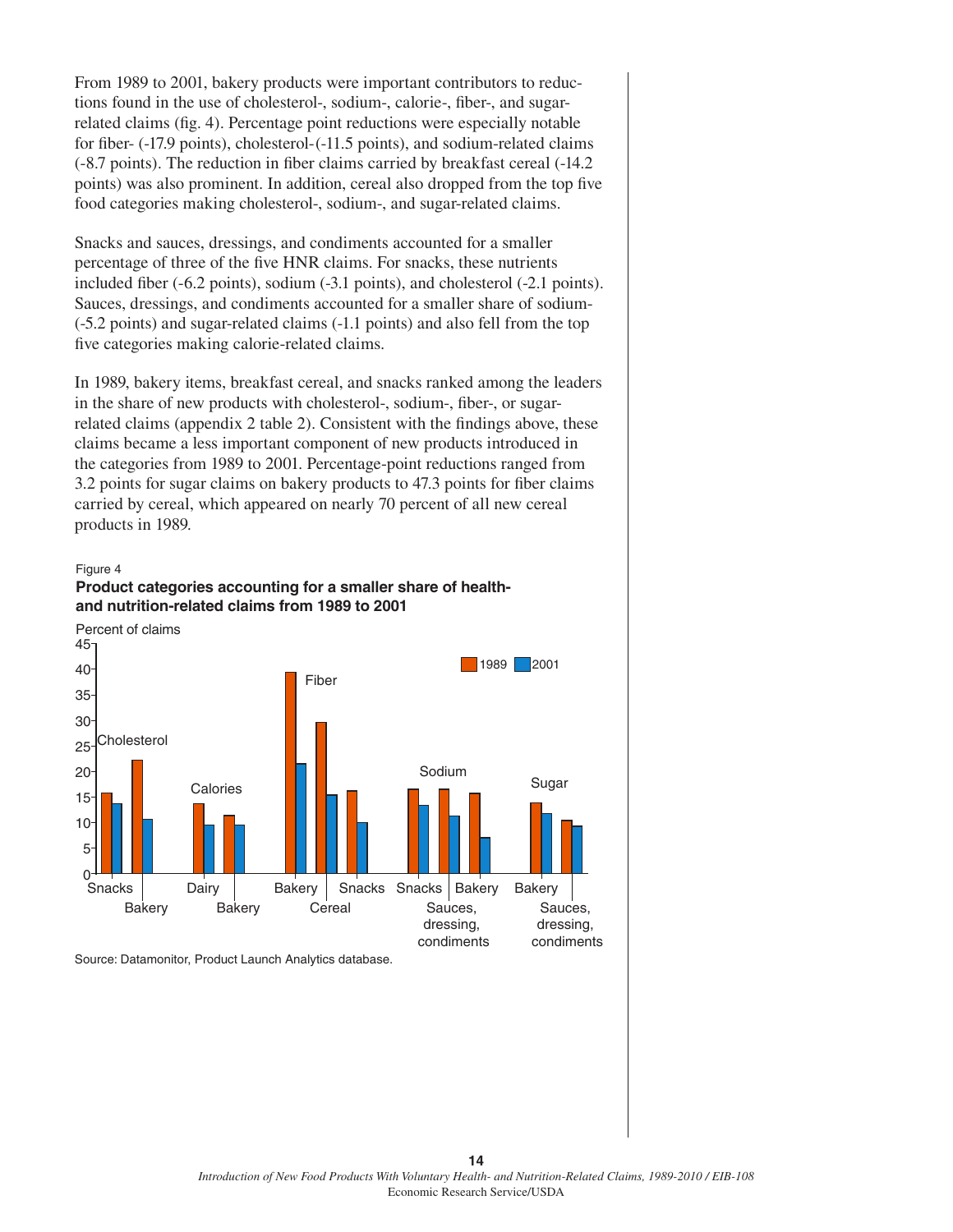## Growth in Health- and Nutrition-Related Claims From 2001 to 2010

From 2001 to 2010, companies relied on HNR claims to a greater extent to market their new products in all product categories (appendix 1 table 1). Breakfast cereals had the largest percentage-point increase (30.1 points). Five categories had increases between 20 and 30 percentage points, including soups (27.5); snacks (26.5); sweet and savory spreads (22.7); meals and entrees (22.0); and pasta, pizza, noodles, and rice (20.6). The remaining 10 categories had increases ranging from 8 percentage points for dairy to 19.6 points for meat, fish, and poultry.

In 2010, breakfast cereal had by far the highest percentage of products with at least one HNR claim in 2010 (90.5 percent). Since cereals are usually sold in large boxes, cereal producers have a relatively low-cost means of highlighting the health and nutritional benefits on the package (Ippolito and Mathios, 1990). Many cereal marketers also have large budgets for advertising and product development. Other categories most likely to carry HNR claims in 2010 included snacks (59 percent), dairy (54.8 percent), soup (54.5 percent), and bakery items (50.9 percent). For subcategories, meat substitutes (93.8 percent), milk (92.2 percent), and yogurt (90.9 percent) ranked among the leaders in HNR claim usage in 2010.

From 2001 to 2010, use of HNR claims increased for all claims except low/ no fat, high calcium, and low/no carbohydrates, each of which fell by less than 1 percentage point (appendix 1 table 2). Many consumers found the taste of fat-free and low-fat foods introduced in the mid-1990s to be unacceptable (Putnam et al., 2002), which may have led companies to limit use of low/no fat claims in later years (see box, "Low/No Fat Claims Peak in the 1990s").

The number of HNR claims per product also increased from 2.2 in 2001 to 2.6 in 2010 for those products making at least one claim. This provides further support for the unfolding hypothesis and competitive pressures based on nutritional issues that led companies to highlight more of the health and nutritional characteristics of their products.

## **New Diet and Nutrition Information and Claims Targeting Weight-Conscious Consumers**

The overall growth in HNR claims from 2001 to 2010 reflects increases in claims related to calories, vitamins/minerals, whole grain, fiber, and sugar  $(f\text{g}, 5)$ .<sup>10</sup> The increase in claims related to calories, fiber, and sugar was a marked reversal from previous trends (see fig. 3). The increase in low/ no calorie claims, compared to a slight reduction in the use of low/no fat claims, is consistent with findings by Kiesel and Villas-Boas (2010). In an experimental setting at a major supermarket chain in 2007, they found that low-fat labels on store shelves significantly reduced sales of microwave popcorn, while low-calorie labels significantly increased sales. This occurred despite the World Health Organization's endorsement of low-fat product promotions to reduce obesity rates. They attributed the results to consumers having less favorable taste perceptions of low-fat products compared to those that are low in calories.

10For each of these claims, the share of new products with the claim increased by over 2.5 percentage points from 2001 to 2010. Sodium claims increased by 2 percentage points, with most of the increase coming in 2010 when they were carried by 4.7 percent of new products, compared to 3.6 percent in 2009.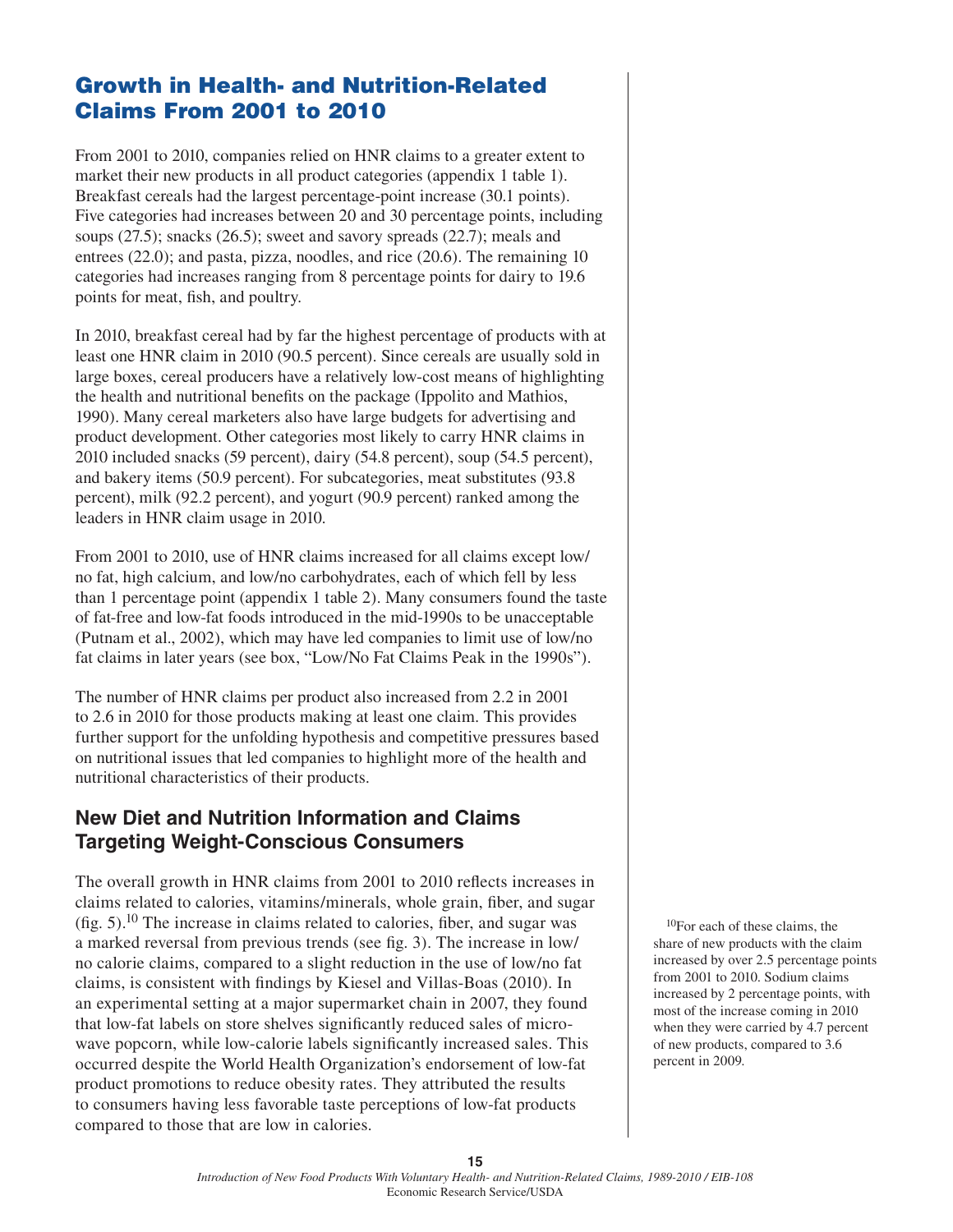#### **Low/No Fat Claims Peaked in the 1990s**

The percentage of new products with low/no fat claims displayed contrasting trends from 1989 to 2010. New products with low/no fat claims grew from 9.2 percent in 1989 to over 25 percent in 1995 and 1996. In 1997, they accounted for 21.7 percent of all new products, far exceeding all other health- and nutrition-related claims (see table 1). According to Putnam et al. (2002), mandatory nutrition labeling and consumer concerns about fat prompted food manufacturers to sell lower fat versions of high-fat foods. This led to a modest decline in added fat consumption from 1993 to 1997.

In contrast, from 1997 to 2001, new products with low/no fat claims fell by 11.8 percentage points to 9.9 percent. Many companies reformulated their low/no fat products in the late 1990s by adding some fat to improve taste (Putnam et al., 2002). Between 1997 and 2000, per capita daily consumption of added fats increased by 16 percent. Since 2001, the percentage of products introduced with these claims has apparently reached an equilibrium between 8 to 13 percent.

The above findings are consistent with other studies of nutrient advertising claims. Ippolito and Pappalardo (2002) found that after NLEA enforcement, total fat claims in magazine food advertising became the primary nutritional focus up to 1997, away from other major nutrients. Analysis of supermarket sales data by LeGault et al. (2004) found that products sold with total fat claims had the largest percentage point *reduction* compared to other nutrient content claims from 1997 to 2000-2001.



#### **Percent of new products with low/no fat claims, 1989-2010**

The increasing emphasis on claims related to calories, fiber, sugar, and whole grain may reflect nutrition information from Government and nongovernment sources related to the obesity problem.<sup>11</sup> Statistics from the National Center for Health Statistics indicate that the percentage of obese U.S. adults and children increased from 1988-1994 to 2009-2010 (Ogden and Carroll, 2010a and 2010b) and Ogden et al. (2012). The prevalence of obesity among different age groups increased from:

- 22.9 percent to 35.7 percent for those 20 years and older,
- 10.5 percent to 18.4 percent for those 12 to 19 years of age,

11Increased emphasis on the obesity problem is also reflected by the formation of the Healthy Weight Commitment Foundation, which is a coalition of retailers (e.g., United Supermarkets), manufacturers (e.g., Kellogg, PepsiCo), nonprofit organizations, and trade associations formed in 2009 with the stated purpose of reducing obesity.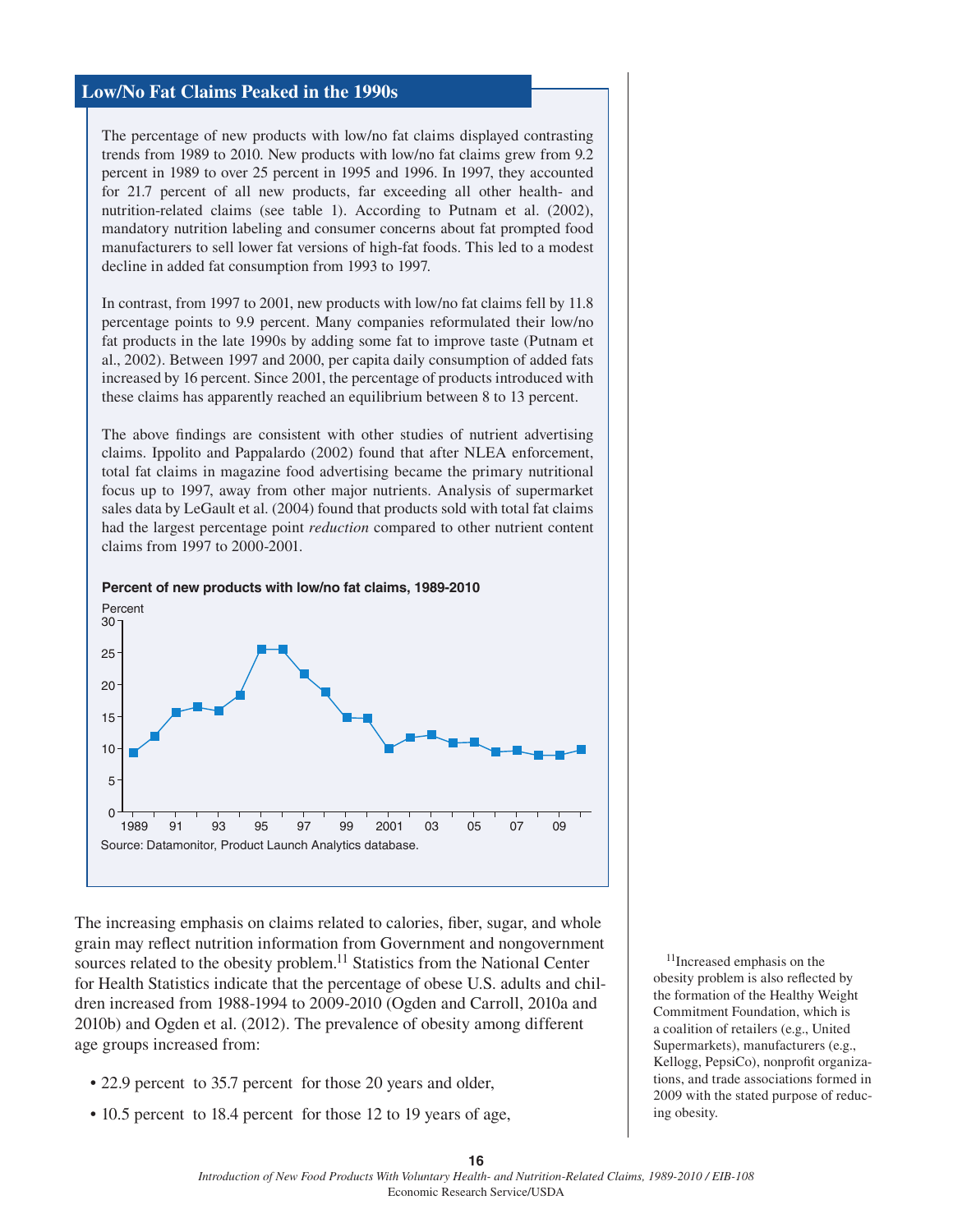#### Figure 5 **Percentage of new products with health- and nutrition-related claims, 2001-2010**



- 11.3 percent to 18 percent for those 6 to 11 years of age, and
- 7.2 percent to 12.1 percent for those 2 to 5 years of age.

In the nutrition area, information is usually disseminated through the release of Government studies or scientific panel recommendations and redistributed through the popular press (Ippolito and Mathios, 1990).<sup>12</sup> This, in turn, may affect consumer food preferences and/or product reformulations and voluntary labeling practices of producers (Chern et al., 1995; Golan and Unnevehr, 2008; Ippolito and Mathios, 1990).

We use U.S. national television network broadcasts related to obesity from 1989 to 2010 to gauge changes in obesity-related coverage. TV-News Search offers a searchable database of material in the collection of the Vanderbilt Television News Archive, which includes evening broadcasts and special news programs airing on CBS, ABC, NBC, CNN, and FOX News (added in 2004). Since the addition of FOX News in 2004 may have contributed to increases in obesity related coverage, rather than expanded coverage by existing networks, the network was excluded from our study.

The number of television news media reports from our search of headlines and abstracts using the keyword "obesity" increased after 2001 (fig. 6). In 2001, obesity was labeled as an epidemic by the World Health Organization (Gogoi, 2004), the Centers for Disease Control and Prevention (Seiders and Petty, 2004), and the U.S. Surgeon General (Gates, 2005). News coverage increased in the 3 succeeding years, with topics such as the National Health and Nutrition Examination Survey statistics on the cost of obesity-related health problems and how the food industry advertises sugary snacks to children. In 2010, news broadcasts rose to their highest level over 1989 to 2010. Thirty-six of the 58 news reports focused on childhood obesity (see fig. 6), including taxing soft drinks to prevent childhood obesity, the First Lady Michelle Obama's *Let's Move* campaign to fight childhood obesity, and the marketing of unhealthy "happy meals" to children.

<sup>12</sup>For example, in 2004, an FDA obesity working group released a report identifying calorie content as a key nutrient in determining weight gain, and recommended giving calories more prominence on the food label (U.S. Department of Health and Human Services, 2004a). In 2005, the Institute of Medicine issued a congressionally mandated study, *Preventing Childhood Obesity: Health in the Balance*, to guide development of a plan to combat the growing obesity epidemic in children (Koplan et al., 2005).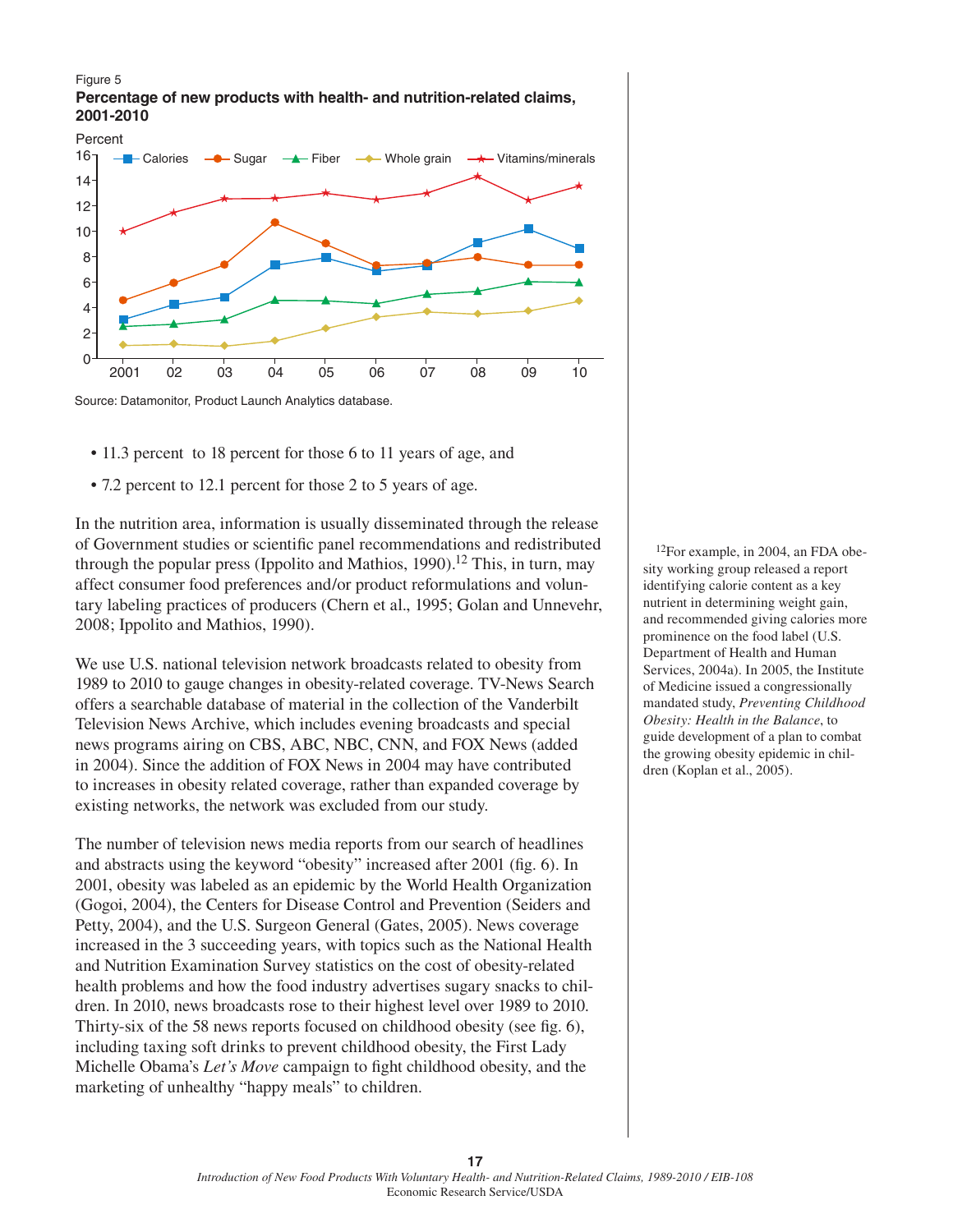#### Figure 6 **Television news reports related to obesity and childhood obesity, 1989-2010**



Source: Vanderbilt Television News Archive.

The Federal *Dietary Guidelines for Americans* may also affect the food industry's focus on new product development and marketing around specific nutrients related to weight control. The 2000 *Dietary Guidelines* recommended that consumers choose a diet to moderate consumption of foods containing sugars added during processing, which are often high in calories and low in vitamins and minerals.13 Recommendations also included choosing a variety of grains, especially whole grains, to increase fiber, vitamins, and minerals. It was also the first edition of the guidelines to recognize the unique benefits of whole grains (*Dietary Guidelines for Americans*, 2000).

Key recommendations from the 2005 Dietary Guidelines included balancing calories consumed with calories expended, limiting calories by reducing consumption of added sugars, fats, and alcohol, and consuming a specific amount of fiber-rich whole-grain products (*Dietary Guidelines for Americans*, 2005).<sup>14</sup> New whole grain products as a percentage of all new products began to increase prior to 2005, most likely in anticipation of the release of the 2005 Dietary Guidelines and food pyramid emphasizing whole grains (see fig. 5). This occurred despite many consumers displaying no knowledge of the new guidelines or preferences for whole grain products (Golan and Unnevehr, 2008).

The whole-grain segment was expected to reenergize a stagnant cereal market, where sales were limited by the low-carb fad, growth in portable meals such as cereal bars, and lower cost private label versions (Lee, 2004). In 2004, General Mills, the Nation's second-leading breakfast cereal producer, announced that it would begin producing all cereals with whole grains (Horovitz, 2004). The move followed a Federal advisory panel recommendation that refined grains be replaced by whole-grain products to reduce risks of heart disease and other conditions. Following the General Mills announcement, Nestle announced a new Lean Cuisine line made with 100-percent whole-grain rice and pastas as sales of frozen meals were also limited by the "low-carb" craze (Thompson, 2004). Such product reformulations may also reflect efforts by manufacturers to improve their brand image (Golan and Unnevehr, 2008).

<sup>13</sup>Another contributing factor to the growth in sugar- and calorie-related claims by manufacturers was encouragement from Walmart to introduce low-calorie and low-sugar versions of their products to counter flat store sales by targeting their more health-conscious customers (Thompson, 2003).

14Dietary fiber was important in the formulation of some companies' products that were targeted to consumers concerned about weight (O'Donnell, 2008).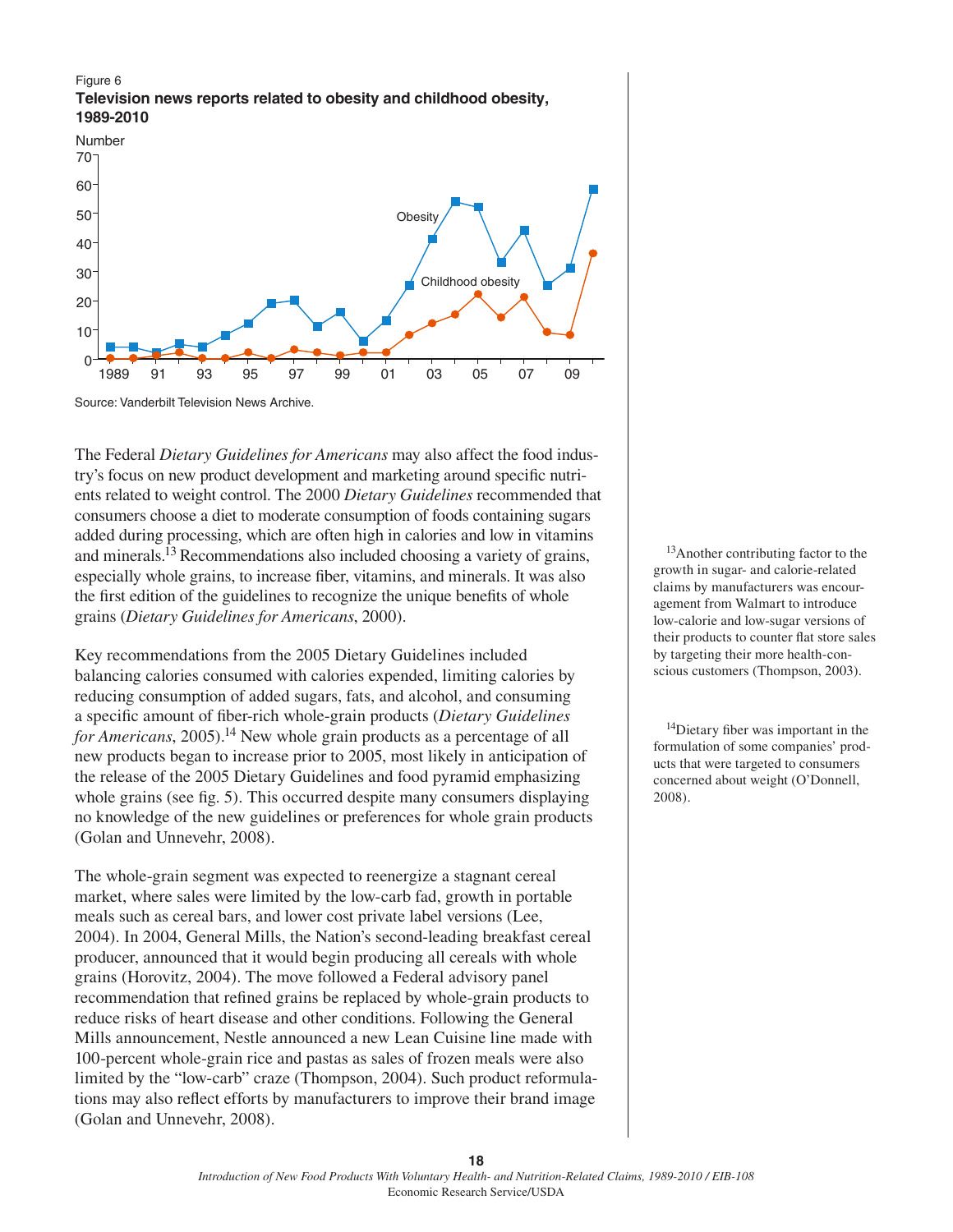According to Mintel, a market research organization, the introduction of the Whole Grains Council stamp in 2005 was a driving force behind the rapid rise in whole-grain claims (Scott-Thomas, 2010). The Whole Grain Stamp program gave manufacturers the opportunity to signify the level of whole grain in their products as consumer recognition of the symbol increased. Companies must be members of the Whole Grains Council, file information about each qualifying product with the Council, and sign a legal agreement that they will abide by all requirements of the Stamp program. Such services strengthen the credibility of voluntary labeling (Golan et al., 2007).<sup>15</sup>

The growing popularity of low-carbohydrate diets also may have contributed to a surge in products with sugar-related claims, as consumption of processed sugars is discouraged in low-carb diets. The percentage of new products with low/no carb claims peaked in 2004, when it was the most popular HNR claim, accounting for 17 percent of all new product introductions (Datamonitor, Product Launch Analytics database). At the same time, the use of sugar-related claims also peaked, accounting for over 10 percent of new product launches. In 2004, 65.1 percent of products introduced with a no-sugar claim also had a low/no carb claim, compared to 5.7 percent in 2000.16 By 2006, as the market for low-carb products had waned, the percentage of new products with sugarrelated claims fell back to levels found in 2003.

Sugar claims in the beverage category accounted for the biggest increase in the share of claims accounted for by a product category from 2001 to 2010, increasing by 21.3 percentage points (fig.7). In addition, there was a notable increase in the share of calorie claims accounted for by beverages. These developments followed the release of the 2000 *Dietary Guidelines* that emphasized the role of soft drinks and other sugar-sweetened beverages in the U.S. obesity problem. The 2005 *Dietary Guidelines* reiterated the need to limit calories from soft drinks and emphasized the importance of consuming nonfat and low-fat milk instead of carbonated soft drinks (*Dietary Guidelines for Americans*, 2005). Diet soda's share of the soda market grew steadily, as

Figure 7





<sup>15</sup>In 2006, the FDA issued guidance to the food industry about what the agency considers "whole grain" to mean, and to assist manufacturers with food label statements related to "whole grain" content (U.S. Department of Health and Human Services, 2006). The guidance contains recommendations that are not legally enforceable.

16Splenda, a no-calorie sweetener approved for use in 1998, was well suited for the low-carbohydrate fad and increasing interest in lower calorie and lower sugar alternatives. Based on a keyword search for the term "Splenda" in Datamonitor's Product Launch Analytics database, use of the sweetener peaked in 2004, accounting for 14 percent of all new products with sugar-, carbohydrate-, or calorie-related claims.

Source: Datamonitor, Product Launch Analytics database.

*Introduction of New Food Products With Voluntary Health- and Nutrition-Related Claims, 1989-2010 / EIB-108* Economic Research Service/USDA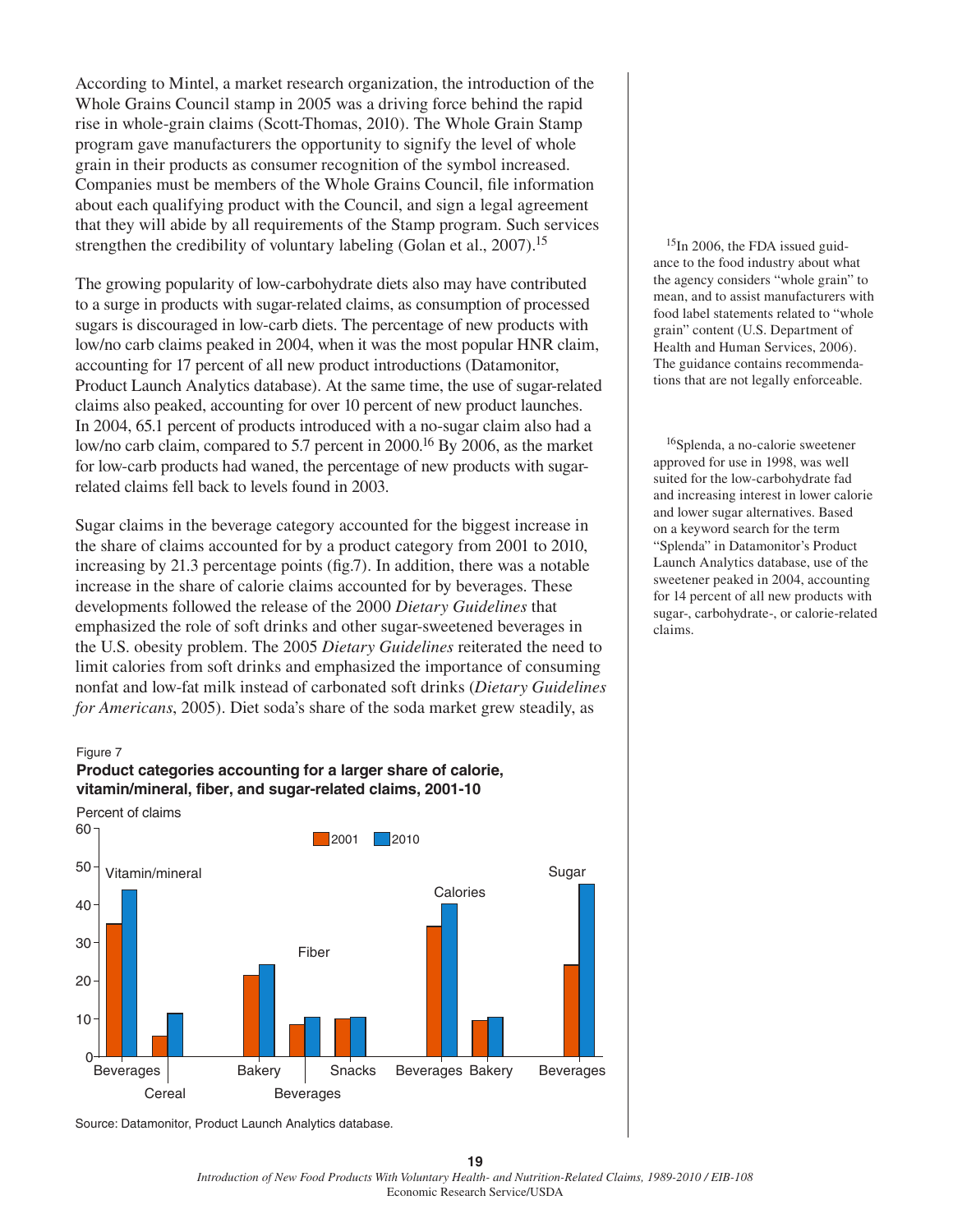retailers gave low-calorie beverages more prominent shelf space to attract calorie-conscious consumers (Hirsch, 2004). Sales were also sparked by new flavors and sweeteners that provided similar taste compared to regular versions, but with fewer calories. While we cannot establish that growth in low/no calorie claims was due to the guidelines without industry corroboration, these results are consistent with those of Dharmasena et al. (2011). They found a statistically significant reduction in caloric intake from at-home consumption of nonalcoholic beverages following implementation of the 2000 *Dietary Guidelines*.

Snacks and desserts and ice cream moved into the top five categories with calorie-related claims in 2010 (see appendix 2 table 1). The growing importance of new beverage and snack products with calorie-related claims is especially relevant given that snacks and beverages between meals account for a quarter of Americans' daily calories (Scott-Thomas, 2011c).

Among calorie-, fiber-, and sugar-related claims, fiber claims in the cereal category accounted for the largest increase in the share of new products with a claim carried by a product category (see appendix 2 table 2). Thirty-eight percent of all new cereal products introduced in 2010 carried a fiber claim, up from 22 percent in 2001. This is a marked reversal from 1989 to 2001, when fiber claims carried by cereal products fell by 47.3 percentage points. Other notable increases included calorie claims carried by desserts and ice cream (11.6 points) and beverage products (9.8 points), and fiber claims in the bakery category (6.2 points). As expected, beverages moved into the top five categories with sugar-related claims, while snacks moved into the top five for low/no calorie claims.

## **Claims Target Evolving Consumer Needs and Preferences for a Healthy Lifestyle**

While claims related to gluten, antioxidants, and omega-3 were used sparingly, if at all, prior to 2001, they ranked among the leading claims by 2010 (table 1). According to the Nielsen Company, products with "high omega-3," "high antioxidant," and "gluten-free" claims ranked among those HNR claims with the highest annual sales growth in 2009, increasing by 42, 29, and 16 percent, respectively (Pirovano, 2010).

Over 2001 to 2010, the percentage of new products with a "no gluten" claim showed the greatest percentage point increase among HNR claims, equaling 11.0 points (see appendix 1 table 2). By 2010, "no gluten" ranked second only to claims related to vitamins/minerals. The introduction of no-gluten products perpetuated sales growth in the category as companies responded to a growing number of consumers adopting a diet that is free from gluten a protein found in wheat, barley, and rye. According to Packaged Facts (February 2011), a market research firm, sales of gluten-free products more than doubled from 2006 to 2010 and is expected to grow from \$2.64 billion in 2010 to \$5.5 billion by  $2015$ .<sup>17</sup>

Some consumers purchase gluten-free products to control celiac disease, an inherited autoimmune condition that can lead to malnutrition, osteoporosis, and other potentially fatal health problems (Beck, 2011). Celiac disease has increased fourfold in the last 50 years and is estimated to afflict 1 in

<sup>17</sup>In 2005, Walmart, the Nation's leading food retailer, introduced gluten-free products and required suppliers to identify whether gluten is used in its store brand products (Associated Press, 2005).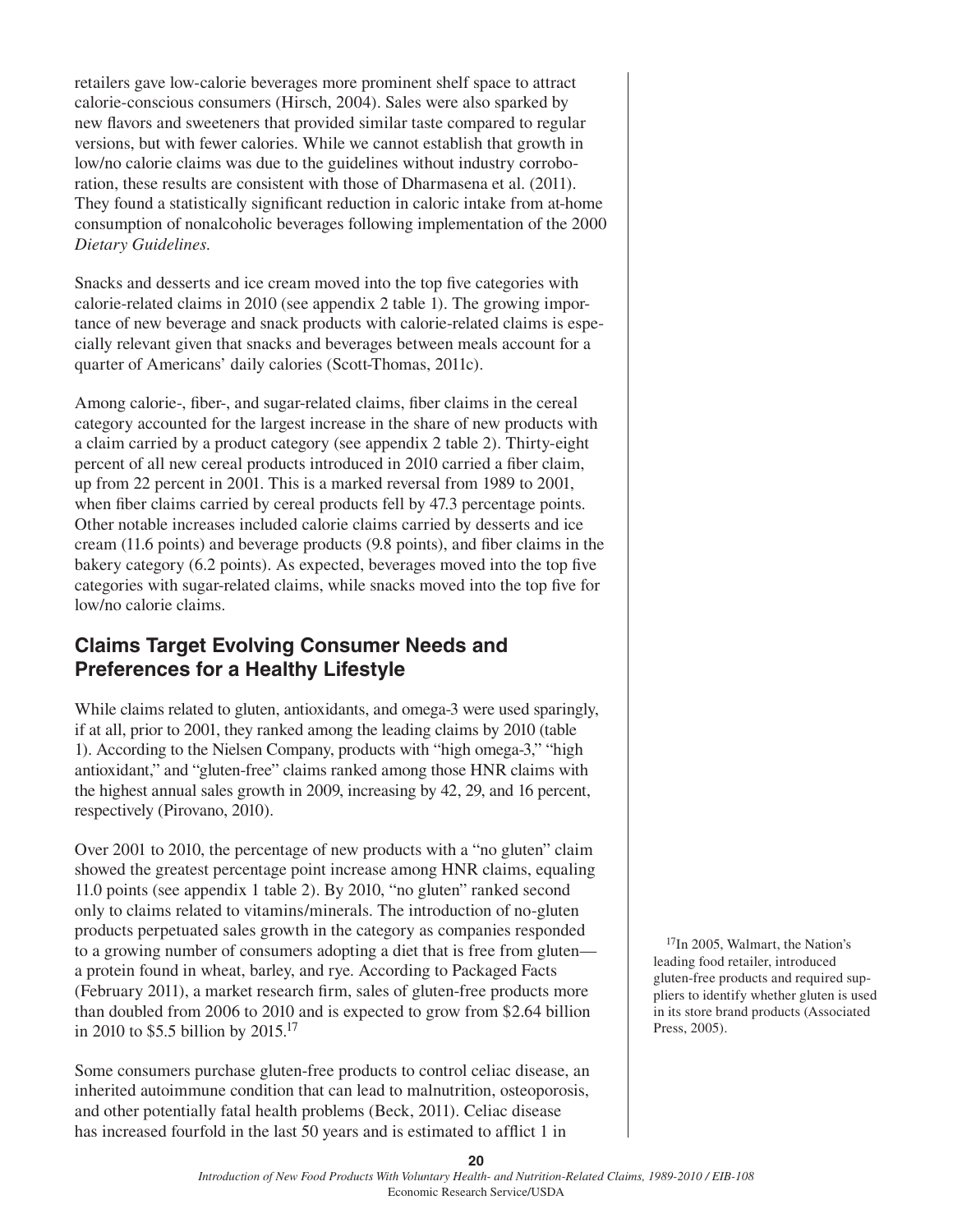Table 1

#### **Leading health- and nutrition-related claims for new food and beverage products in 1989, 2001, and 2010**

| 1989                                                         |                                   | 2001                                                    |                                   | 2010                                         |                                   |  |
|--------------------------------------------------------------|-----------------------------------|---------------------------------------------------------|-----------------------------------|----------------------------------------------|-----------------------------------|--|
| Claim                                                        | Percent<br>of claims <sup>1</sup> | Claim                                                   | Percent<br>of claims <sup>1</sup> | Claim                                        | Percent<br>of claims <sup>1</sup> |  |
|                                                              |                                   | Top 10 claims                                           |                                   |                                              |                                   |  |
| Low/no cholesterol                                           | 20.3                              | High vitamins/minerals                                  | 17.7                              | High vitamins/minerals                       | 12.2                              |  |
| Low/no salt/low/no sodium                                    | 16.6                              | Low/no fat                                              | 17.5                              | No gluten                                    | 10.8                              |  |
| High fiber/high bran                                         | 12.5                              | High protein                                            | 9.2                               | Low/no fat                                   | 8.8                               |  |
| Low/no calories                                              | 14.8                              | No/low sugar/no sweeteners                              | 8.1                               | Low/no calories                              | 7.8                               |  |
| Low/no fat                                                   | 13.1                              | No/low cholesterol                                      | 7.0                               | Low/no trans fats                            | 7.7                               |  |
| Low/no sugar/no sweeteners                                   | 10.9                              | High calcium                                            | 6.8                               | Low/no sugar/no added<br>sugar/no sweeteners | 6.8                               |  |
| High vitamins                                                | 2.4                               | Low/no calories                                         | 5.4                               | High fiber                                   | 5.3                               |  |
| High protein                                                 | 2.2                               | Low/no sodium/low/no salt                               | 4.9                               | High protein                                 | 4.8                               |  |
| Whole grain                                                  | 1.9                               | High fiber                                              | 4.5                               | Low/no cholesterol                           | 4.3                               |  |
| High fruit                                                   | 1.6                               | Low/no carbohydrates                                    | 3.4                               | Low/no salt/low/no sodium/<br>no added salt  | 4.2                               |  |
| Total                                                        | 96.3                              | Total                                                   | 84.5                              | Total                                        | 72.7                              |  |
|                                                              |                                   | Other health- and nutrition-related claims <sup>2</sup> |                                   |                                              |                                   |  |
|                                                              |                                   | No monosodium glutamate<br>(MSG)                        | 2.1                               | High antioxidants                            | 4.1                               |  |
|                                                              |                                   |                                                         |                                   | Whole grain                                  | 4.0                               |  |
|                                                              |                                   |                                                         |                                   | High calcium                                 | 3.0                               |  |
|                                                              |                                   |                                                         |                                   | High omega-3                                 | 2.2                               |  |
|                                                              |                                   |                                                         |                                   | No MSG                                       | 2.0                               |  |
| Number of nutrient claim<br>categories identified            | 17                                | 28                                                      |                                   | 36                                           |                                   |  |
| Total number of health- and<br>nutrition-related claims made | 2,368                             | 2,912                                                   |                                   | 8,098                                        |                                   |  |

<sup>1</sup>Percent of all health- and nutrition-related claims.

2These claims accounted for 2 percent or more of all health- and nutrition-related claims.

Source: Datamonitor, Product Launch Analytics database.

133 Americans (Beck, 2011; Lapid, 2009; National Foundation for Celiac Awareness, 2011).<sup>18</sup> According to the University of Chicago Celiac Disease Center, 97 percent of those with celiac disease are undiagnosed. Gluten may also trigger an allergic reaction to wheat that results in hives, congestion, nausea, or anaphylaxis—an allergic reaction that may be fatal (Beck, 2011).

Surveys suggest that there are other health benefits that consumers attribute to a gluten-free diet. Based on a nationally representative online poll of 1,881 U.S. adults in the fall of 2010, Packaged Facts (February 2011) found that 15 percent reported buying or consuming products with gluten-free claims within the past 30 days.19 Only about 10 percent of gluten-free consumers purchased the products because someone in their household had celiac disease or intolerance to gluten. The top reason given for purchasing gluten-free products is the perception that they are generally healthier (46 percent), followed by weight management (30 percent), and generally higher in quality (22 percent) (Scott-Thomas, 2011a). These findings corroborate an earlier nationally representative survey of 1,730 U.S. adults in July 2009 by The Hartman Group, a research consulting firm specializing in consumer purchase behavior (The Hartman Group, 2011).

<sup>18</sup>In 2007, the FDA issued a proposed rule on gluten-free food labeling that foods bearing the claim cannot contain 20 parts per million or more of gluten, but a final rule has yet to be released (U.S. Department of Health and Human Services, 2011). In August 2011, FDA announced that it was reopening the public comment period on the 2007 gluten-free labeling proposal for 60 days.

<sup>19</sup>The sample was balanced to census data based on measures of age, gender, geographic region, ethnicity, and income.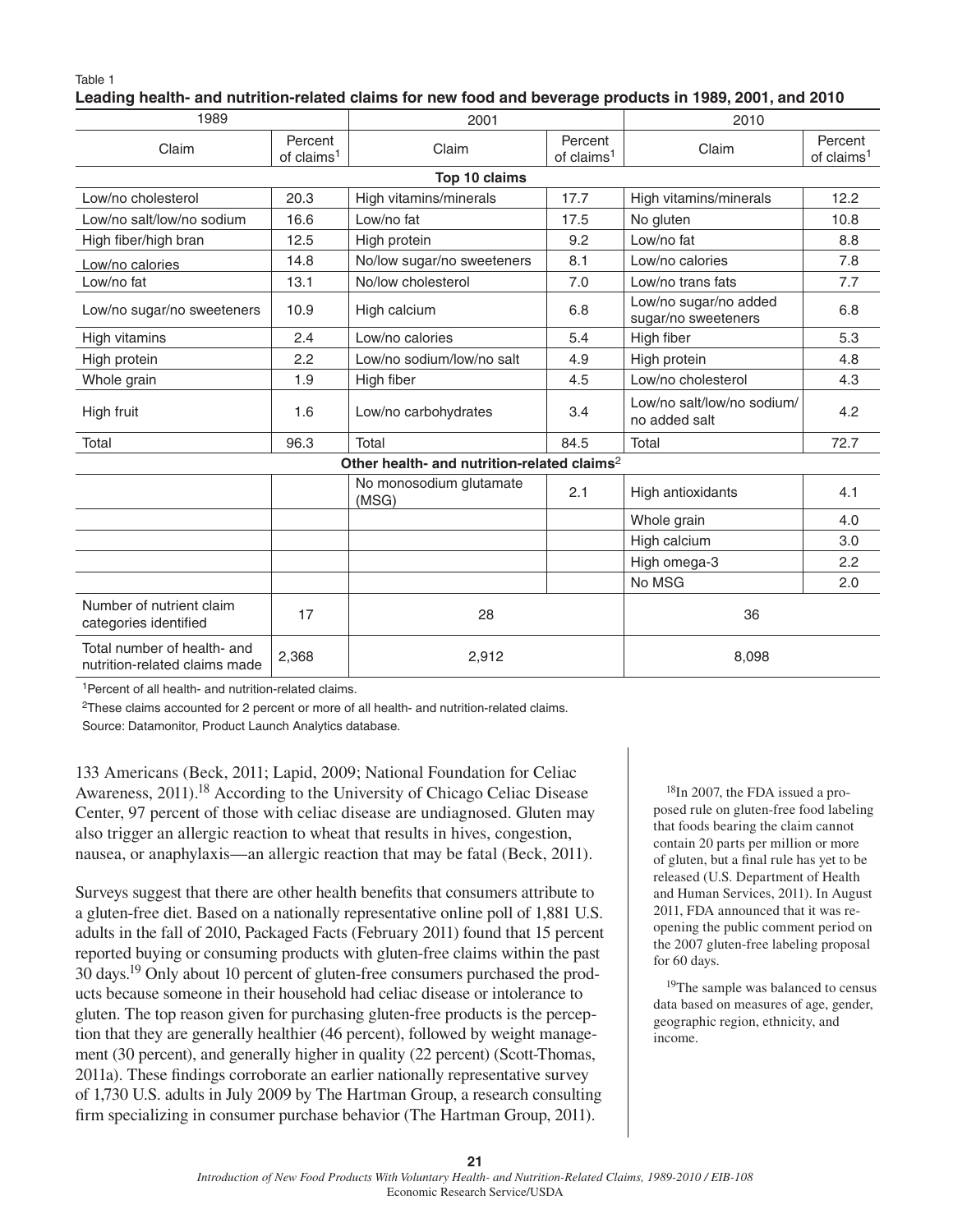Thirteen percent of respondents reported purchasing gluten-free products within the previous 3 months. Among these consumers, 5 percent reported purchasing gluten-free products to treat celiac disease. The top three reasons for purchasing gluten-free products were for digestive health (39 percent), nutritional value (33 percent), and weight loss (25 percent). Other health benefits ascribed to avoiding gluten found on the Internet and popular press include reducing the effects of rheumatoid arthritis, depression, autism, multiple sclerosis, osteoporosis, diabetes, attention-deficit hyperactivity disorder, and fatigue (Wilson, 2012; Scott-Thomas, 2011b; Solan, 2011; Gibeson, 2012; Gorton, 2010; Springen, 2008).20

In 2010, bakery items and snacks were the leading contributors to no-gluten claims (see appendix 2 table 1). Reformulation of products for the "no gluten" market presents challenges in some product categories. For example, removing gluten from cookies requires use of wheat-free flours, such as rice or tapioca flours, that may not provide the same texture and flavor (Wilson, 2012). In addition, alternatives to wheat flours may be deficient in protein, fiber, iron, calcium, and other vitamins and minerals (Gorton, 2011). Specialty ingredients are also more costly to source than wheat flour. As the demand for gluten-free food has expanded, companies have introduced new gluten-free products that overcome much of the sensory issues (Gibeson, 2012; Gorton, 2010).

The introduction and sales of products with antioxidant and omega-3 claims suggest that food companies were responding to consumer preferences for products that promote overall health beyond basic nutrition (Jones and Jew, 2007; Toops, 2008) (see box "Antioxidants and Omega-3 Fatty Acids: What Are They and What Do They Do?"). For example, an analysis based on SymphonyIRI Group's (formerly Information Resources, Inc. or IRI) panel of over 55,000 households found that 60 percent are trying to eat snacks that prevent and/or manage health problems, while 24 percent seek benefits beyond basic nutrition (Wyatt, 2011). A 2010 survey of a nationally representative sample of 1,579 U.S. primary grocery shoppers by the Food Marketing Institute and *Prevention* magazine found that omega-3 and antioxidants ranked among the top 5 ingredients sought by respondents (Scott-Thomas, 2011d). Factors driving demand for such "functional" foods include: scientific advances in understanding the relationship between diet and disease; increasing life expectancy and health-care costs; and growing health awareness by aging baby boomers with monetary resources for slowing the aging process and managing chronic diseases, such as diabetes and cardiovascular disease (Archibald, 2007; Singletary and Morganosky, 2004; Roberfroid, 2000; Jones, 2010).

## **New Labeling Regulations for Trans Fats and Growth of "No Trans Fats" Claims**

In 2003, FDA issued a mandatory disclosure regulation for trans fatty acids, or trans fats, on the nutrition label by 2006, which marked the first significant change to the Nutrition Facts label since the NLEA rules were finalized (Kozup et al., 2006). Prior to the 1990s, there was little consensus from the scientific community on the harmful effects of trans fatty acid intake. In 2002, the Institute of Medicine recommended that trans fatty acids in the diet

20A strong body of scientific research that supports health benefits beyond that related to celiac disease and wheat allergy is lacking (Springen, 2008; Wilson, 2012; Solan, 2011; Gorton, 2010). However, a 2011 study provided scientific evidence of the existence of gluten sensitivity, or gluten intolerance (Beck, 2011). In this case, gluten can trigger a reaction in the intestines and immune system that is less severe than celiac disease. The most common symptoms include stomach problems, headaches, fatigue, and depression.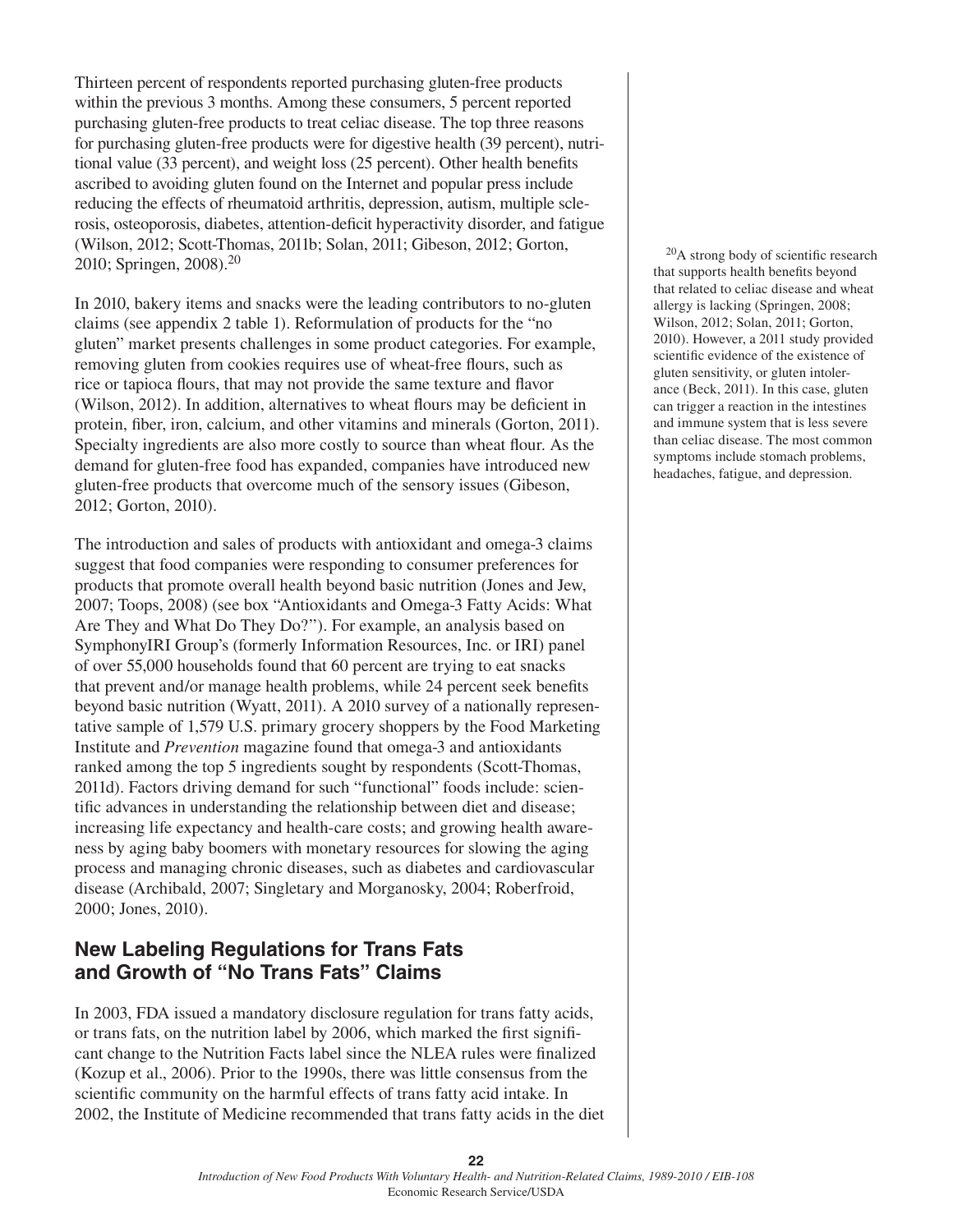#### **Antioxidants and Omega-3 Fatty Acids: What Are They and What Do They Do?**

When the body comes into contact with oxygen, a process called "oxidation" occurs, which can lead to permanent damage to cells and DNA. Oxidative stress may contribute to the development of numerous conditions, such as cancer, cataracts, arthritis, stroke, and heart disease.

Antioxidants are substances that absorb free oxygen molecules, which may prevent damage to the body that occurs naturally through aging (Gray, 2011; Archibald, 2007). Diets high in antioxidant-containing foods have the potential to improve overall health, delay of the onset of many age-related diseases, prevent eye disease, reduce the risk of some cancers, and improve cardiovascular function.<sup>1</sup> Some of the most common antioxidants include vitamin E, vitamin C, and beta carotene.

In 1997, FDA amended regulations to define claims using the term "antioxidant" on labels, which became effective in 1999 (U.S. Department of Health and Human Services, 2008). The antioxidant nutrient must meet the general requirements for nutrient content claims related to "high," "good source," and "more." For example, for a "good source" claim, the food must contain between 10 to 19 percent of the daily value per reference amount customarily consumed per eating occasion (RACC).

Omega-3 fatty acids are a particular type of essential unsaturated fatty acid. These fatty acids cannot be produced naturally in the human body, but are necessary for the body's metabolism. They can only be obtained by eating foods that contain them or by taking a supplement. Research has found that certain omega-3 fatty acids can aid cognitive function; prevent eye disease, depression, and muscle degeneration in the elderly; and prevent the incidence of cardiovascular disease (Packaged Facts, June 2011). A recent study of the mortality effects of 12 modifiable dietary risk factors in the United States found that having a low intake level of omega-3 fatty acids ranked among the top 3 dietary risks, behind intakes of high salt levels and ahead of high trans fatty acids levels (Danaei et al., 2009). Novel production technologies are now allowing omega-3 oils to be added to a greater number of food and beverage products (Packaged Facts, June 2011; Jones and Drew, 2007).

In 2004, FDA approved a health claim for omega-3 fatty acids (U.S. Department of Health and Human Services, 2004b), which may have helped to legitimize and propel the market. According to Packaged Facts (August 2011), the number of consumers who are seeking high omega-3 products has increased dramatically over the past few years and will likely continue to grow rapidly over 2011 to 2015. Future growth is likely to depend on scientific data supporting its health benefits, new product introductions, and consumer awareness and demand.

<sup>&</sup>lt;sup>1</sup>While the general benefits of antioxidants in the diet have been acknowledged, conclusive evidence does not exist for making recommendations concerning the consumption of certain amounts of antioxidants to combat specific diseases (Archibald, 2007).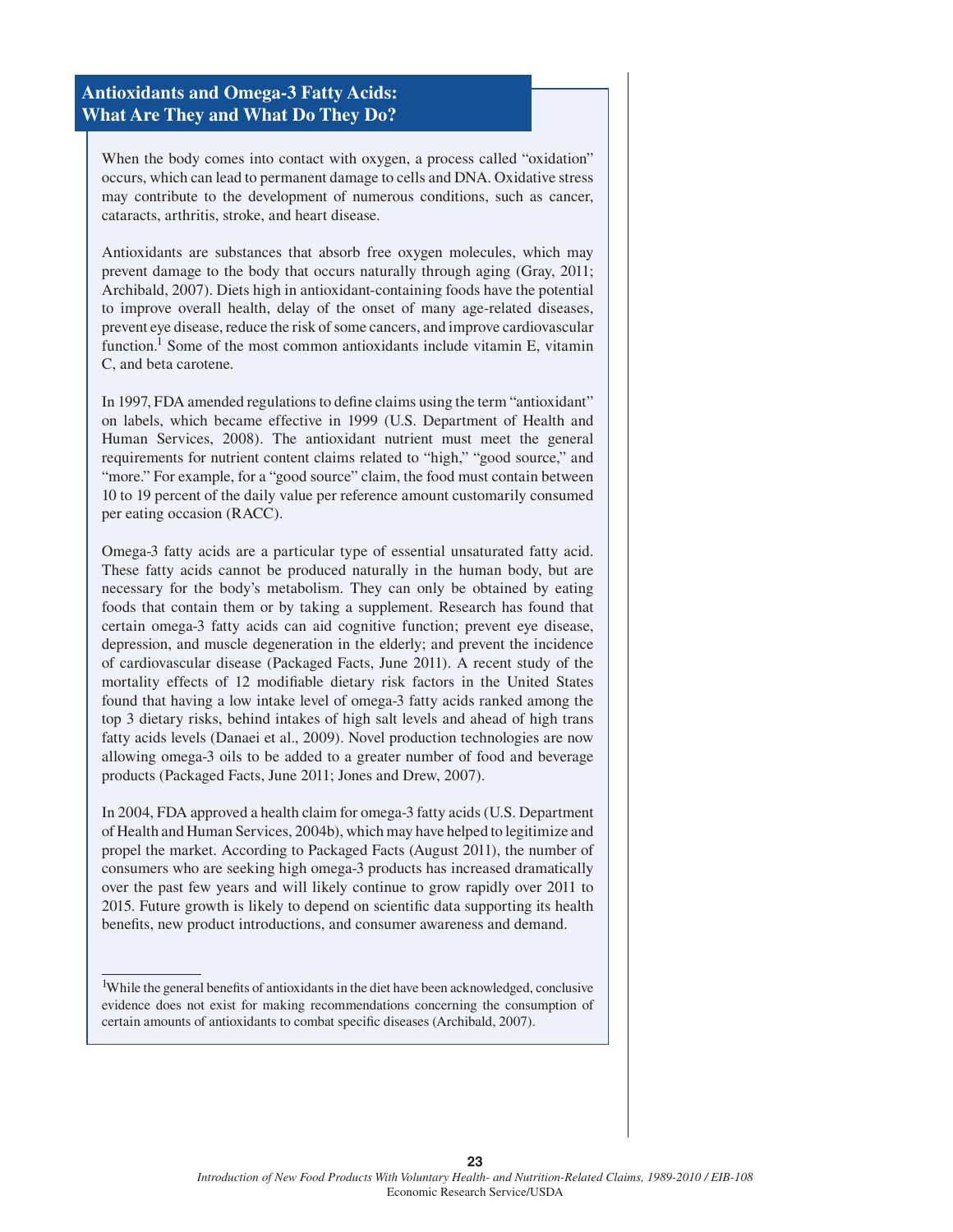should be as low as possible and any intake was associated with increased health risk (Unnevehr and Jagmanaite, 2008). In 2005, the importance of limiting trans fats was further instilled by the *Dietary Guidelines* that recommended lowering trans fatty acid consumption to as low as possible.

As food companies revised labels to meet the impending 2006 deadline, some also reformulated their products with new trans fats-free oils and used claims to tout their lack of trans fats. Prior to 2001, Datamonitor identified no products with "low/no trans fats" claims. The percentage of new products with "no/low trans fats" claims increased from 0.1 percent in 2001 to 7.8 percent in 2005, which was the largest increase among leading HNR claims over the period (see appendix 1 table 2). From 2001 to 2010, the percentage of new products with "low/no trans fats" claims increased by 8.4 percentage points, which was the second largest increase among HNR claims, behind only "no gluten." In 2010, "low/no trans fats" ranked as the fifth most popular claim (see table 1). The increase in products with a "low/no trans fats" claim is testimony to competitive pressures in the food industry, as companies respond to new food labeling regulations and public communications that gave prominence to limiting trans fatty acids.21

In 2010, new bakery items and snacks were the leading contributors to "low/ no trans fats" claims (fig. 8). Growth in bakery and snack products with a "low/no trans fats" claim illustrates differences among product categories in the technical feasibility of reformulating products to contain healthier alternatives. Unnevehr and Jagmanaite (2008) compared oil ingredients used in new cookie and chip products with "no trans fats" claims to those introduced in earlier years. For new cookie products with "no trans fats" claims, partially hydrogenated oils—a source of trans fatty acids—were replaced primarily by palm oil or butter, which contain higher levels of unhealthy saturated fats. On the other hand, new chip products claiming "no trans fats" contained primarily sunflower, corn, or canola oil, which are healthier oil alternatives. While cake, doughnuts, and pastry were the biggest source of trans fats, few products were introduced with a "no trans fats" claim, which

#### Figure 8





Source: Datamonitor, Product Launch Analytics database.

21According to FDA research, "no trans fats" claims by food companies increased despite consumers not knowing whether trans fats were good or bad in the period leading up to mandatory labeling (Golan et al., 2007).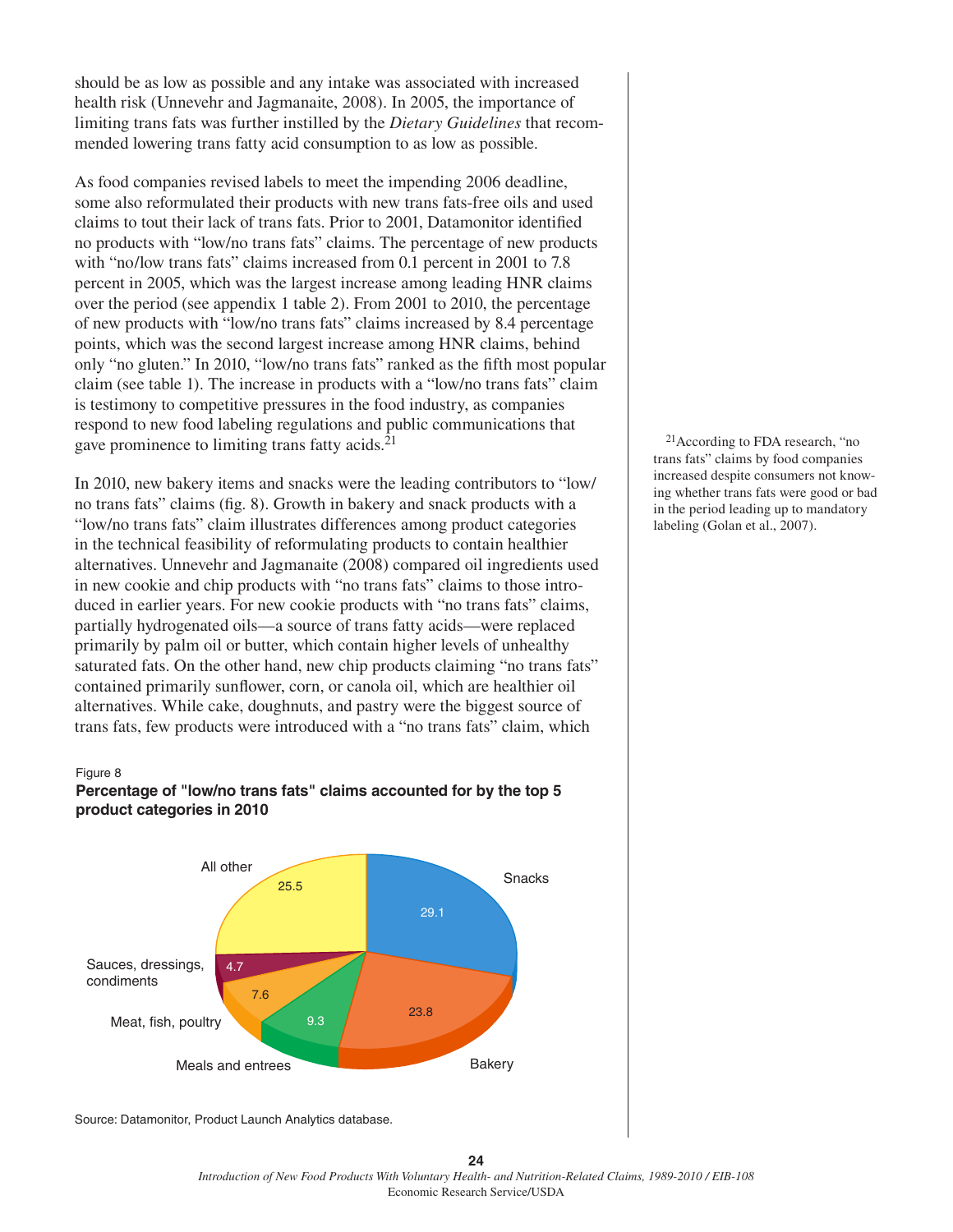is also indicative of technical differences in the ability to find substitutes for partially hydrogenated oils (Unnevehr and Jagmanaite, 2008).

It is possible that companies who reformulated products to contain no trans fats following implementation of the new labeling regulations could compensate by adding unhealthy nutrients. Rahkovsky et al. (2012) found that among products introduced from 2006 to 2010, those that contained no trans fats did not have higher levels of saturated fats, sodium, or calories compared to new products with trans fats. In addition, among products containing no trans fats, generalizations could not be made about the healthfulness of products carrying a "no trans fats" claim versus those without the claim, since it depended on the nutrient.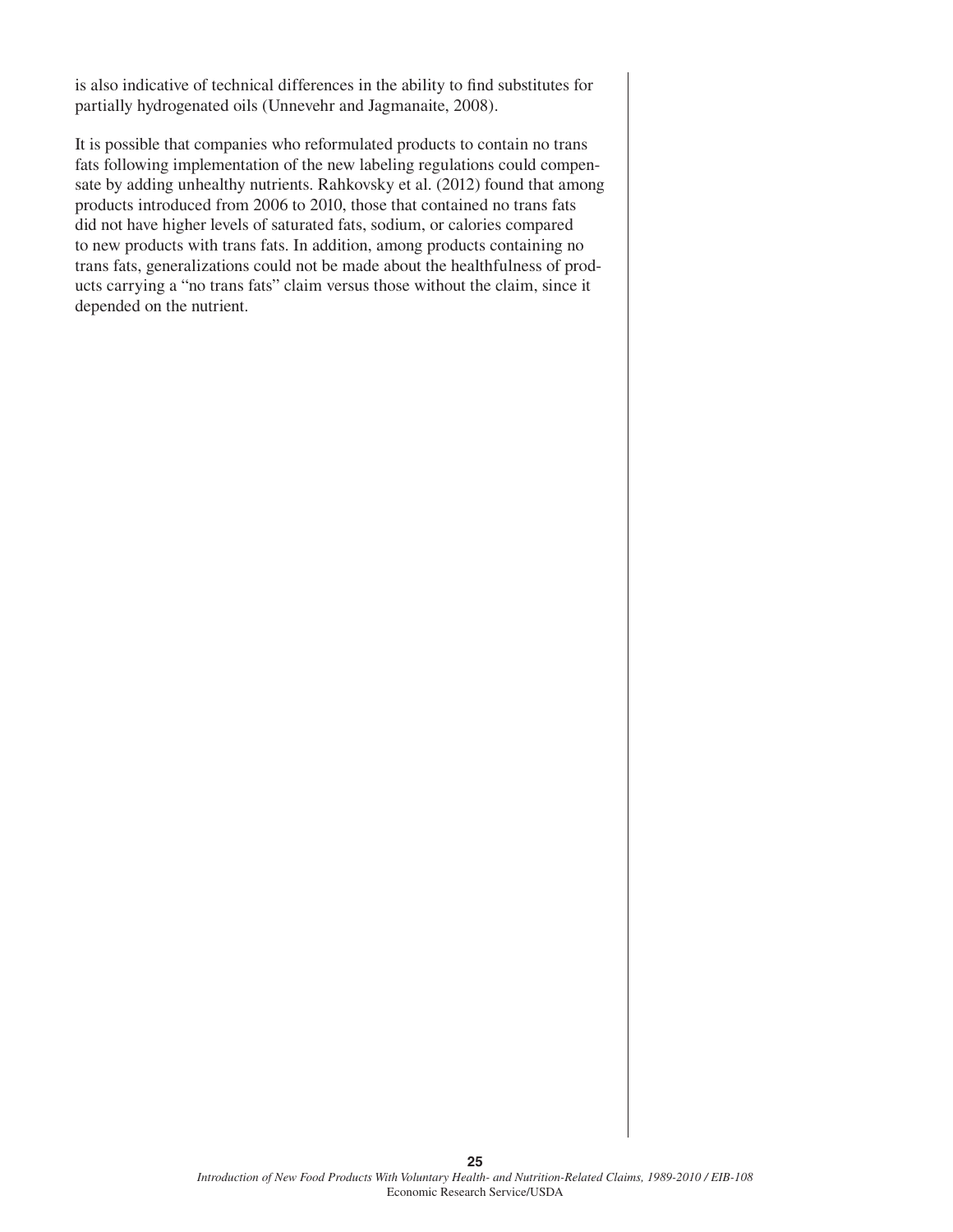## Sales and Nutritional Content of New Products with Health- and Nutrition-Related Claims

The public health impact of new products will depend on whether HNR claims are effective in influencing consumer purchase behavior and the overall nutritional profile of products with such claims. Sales of new products with HNR claims provide some insight into whether these products are purchased and consumed. Because Datamonitor's Product Launch Analytics database does not contain sales data, this section compares sales and nutritional content of new products using market-research firm Mintel's Global New Product Database (Mintel GNPD).

## **New Product Sales**

Mintel GNPD allows users to track new products carrying specific HNR product claims from June 1996 to present. Field associates shop for new products at supermarkets, mass merchants, drug stores, natural food stores, convenience stores, club stores, specialty stores, other independent outlets, mail order/Internet products, and some direct-to-consumer products. Mintel also monitors secondary sources for new product information, including trade publications, trade shows, company websites, press releases, and online newsletters.

The Mintel GNPD database includes information for five types of new products:

- 1. **New product.** New product is assigned when a new range, line, or family of products is encountered.
- 2. **New variety/range extension.** This launch type is used to document an extension to an existing range of products.
- 3. **New packaging.** This launch type is determined by visually inspecting the product for changes, and also when terms like "new look," "new packaging," or "new size" are written on the package.
- 4. **New formulation.** This launch type is assigned when terms such as "new formula," "even better," "tastier," "now lower in fat," "new and improved," or "great new taste" are indicated on the package. The ingredient list is not used to determine whether the product is a new formulation.
- 5. **Relaunch.** This launch type depends entirely on secondary sources of information.

Mintel partnered with SymphonyIRI Group to provide sales information for its new products. SymphonyIRI Group tracks sales of some products in Mintel GNPD at 34,000 grocery stores, drug stores, and supermarkets, with the important exception of Walmart stores, club stores, convenience stores, health food stores, dollar stores, and mail order/Internet products. The web-based tool for tracking sales is referred to as Mintel GNPD IRIS. Sales data are available beginning in January 2005. Tracking begins when a new product reaches 1-percent distribution (percent of stores selling). Each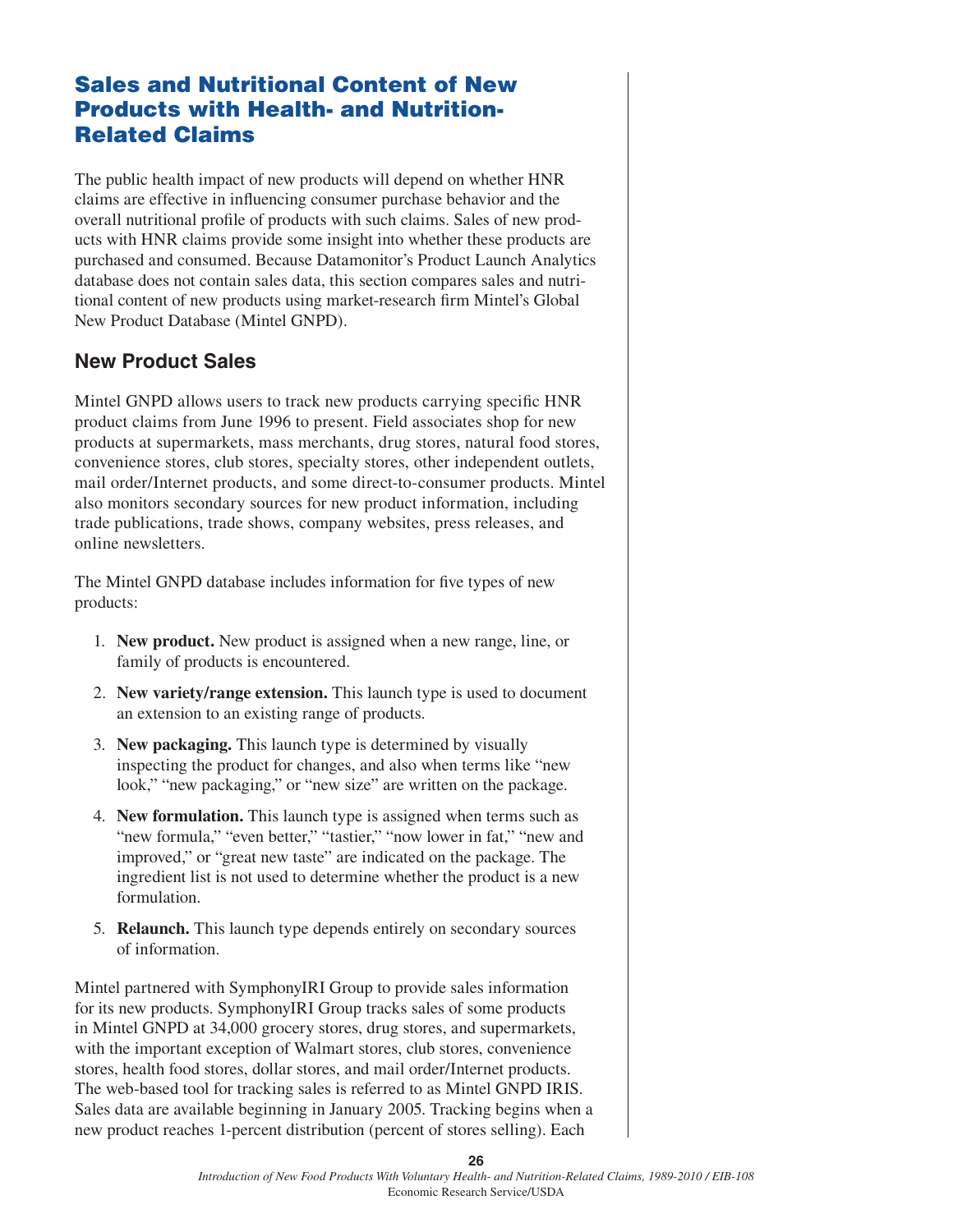product record contains sales data for a maximum of 104 weeks. After this period, the products are no longer considered new, and sales are no longer tracked. The data offer only a limited view of new product sales because sales data are not available for new products that are:

- classified as new packaging, relaunch, or new formulation,
- private label (store brand),
- • found outside of stores not covered by SymphonyIRI Group, as described previously,
- priced over \$24.99, or
- not sold in at least 1 percent of stores.

We compare sales of new products with HNR claims to sales of all new products using Mintel GNPD IRIS.<sup>22</sup> Sales data are available for 27 percent of new products with the claims and 20 percent of all new products in Mintel GNPD because of the product exclusions cited previously. Average unit sales over 4-week blocks of time (i.e., quad weeks) are compared. Sales in week 1 (when the product reaches 1-percent distribution) are aligned for all products, and then tracked for up to 26 quad weeks (104 weeks).

We restrict our comparison to products that were introduced in 2009 and 2010 and that carry at least 1 of the top 10 HNR claims from 2010 (see table 1).23 Sales of new products with nutrient content claims exceed that of all new food products, ranging from 8 percent higher in quad week 2 to 28 percent higher in quad weeks 18 through 20 (fig. 9). This suggests that products introduced with HNR claims were more successful compared to all new product introductions. However, because we do not control for other factors that could affect new product success, such as pricing strategies, packaging, advertising, and product positioning, our results only suggest that HNR product claims could be effective in generating sales.

#### Figure 9

#### **Sales of new products introduced in 2009 and 2010 with healthand nutrition-related (HNR) claims versus all new food products**



Source: Mintel, Global New Product Database IRIS (web-based sales-tracking tool).

22We were not able to compare sales of new products with HNR claims to sales of new products without the claims because of a glitch in the download feature of the web-based Mintel GNPD IRIS. Because users of the online database cannot access the disaggregated sales data, sales of products without the claims could not be derived by subtracting sales of products with claims from sales of all new products.

23Some aspects of relevancy are gone beyond a 2-year comparison, because new product sales data are no longer tracked after 2 years. We chose the most recent 2-year period and the top 10 claims in 2010.

*Introduction of New Food Products With Voluntary Health- and Nutrition-Related Claims, 1989-2010 / EIB-108* Economic Research Service/USDA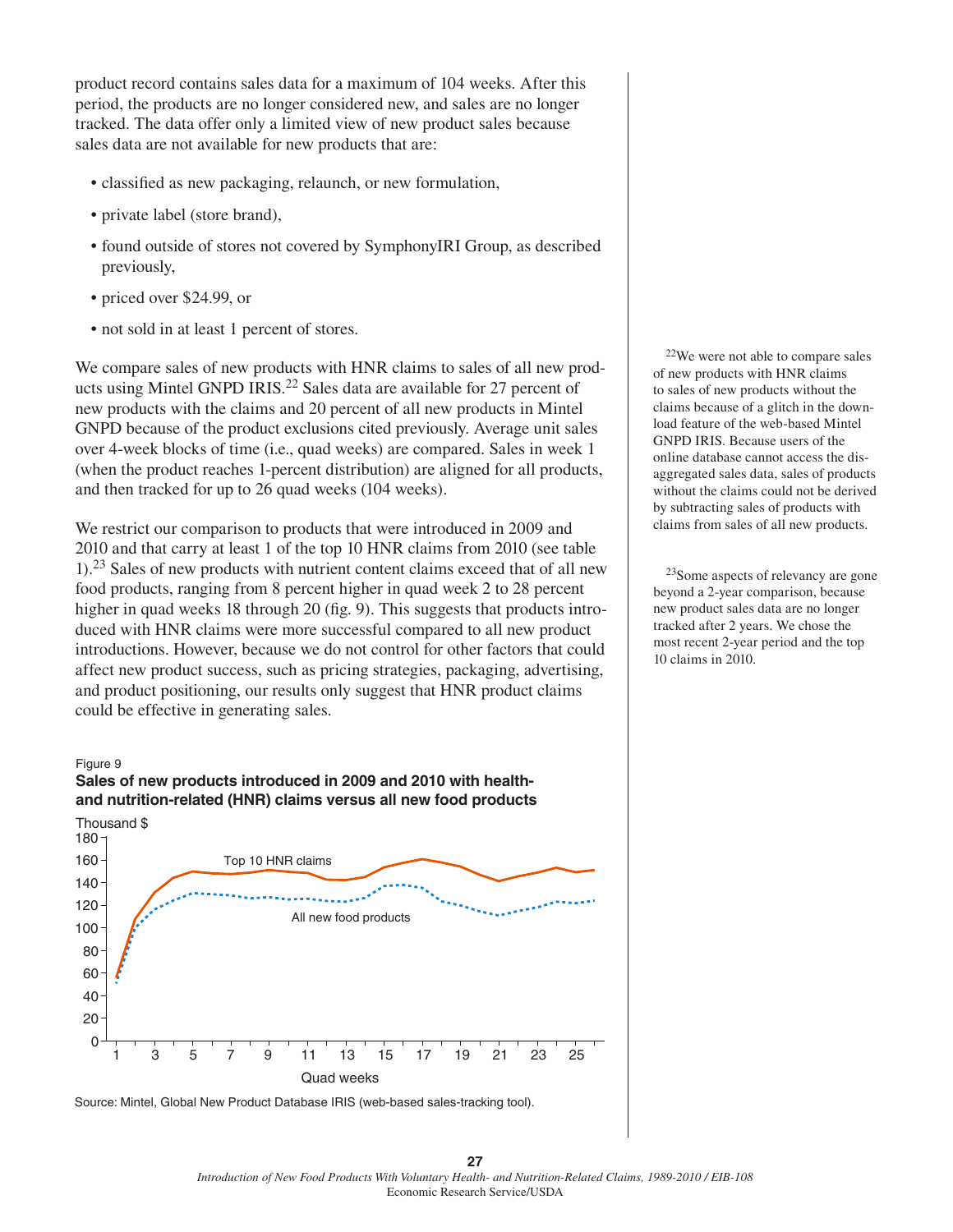These results corroborate findings from a recent study of Nielsen sales data from grocery stores, drug stores, and mass merchandisers by the Hudson Institute, a policy research organization (Hudson Institute, 2011). Nielsen data from 2007 to 2011 were first used to classify food products produced by 15 of the largest food and beverage manufacturers into traditional and "better-for-you" (BFY) product categories. BFY products are comprised of "lite" foods, or those designated as diet, lite, fewer, or zero calories (e.g., Lean Cuisine, Coca-Cola Zero, Tropicana 50), and "good" foods, including those generally considered as wholesome (e.g., whole-grain products) and healthier traditional product formulations that do not qualify as "lite" (e.g., Cheerios, Dannon Yogurt, Nabisco Wheat Thins). Traditional products, or those not considered to be a BFY item (e.g., Pepsi, Kellogg's Frosted Flakes, Hellmann's Mayonnaise), accounted for 61.4 percent of sales, while "lite" and "good" products each accounted for 19.3 percent of sales. While BFY products accounted for less than 40 percent of sales, they accounted for over 70 percent of sales growth between 2007 and 2011.

## **Nutritional Content of New Products**

Producers have incentives to focus on the positive attributes of their products and downplay the negative. For example, Colby et al. (2010) found that nearly half of products with nutritional marketing claims (defined as any marketing, such as marketing on television, radio, or food labels, using health or nutrition information beyond minimum requirements) contained high levels of saturated fat, sodium, and/or sugar. This is of particular concern if consumers assume that products with HNR claims are healthier with respect to nutrients not mentioned in the claim ("halo" effect), or associate inappropriate health benefits to the product ("magic bullet" effect) (Roe et al., 1999). On the other hand, Ippolito and Mathios (1990 and 1991) found that competition among companies can lead them to improve multiple nutritional attributes of their products and market them by providing a more complete depiction of their healthfulness.

In addition to sales, we use data from Mintel GNPD to compare the average nutritional content of products with HNR claims versus all new food products. However, nutrient content information is not available for some products when downloaded from the Mintel GNPD database. Not all products are required to carry a Nutrition Facts label. Exemptions include foods manufactured by small businesses and foods that provide no significant nutrition, such as instant coffee and most spices (U.S. Department of Health and Human Services, 2009). Also, according to Mintel, nutritional information may not be available if the product is not acquired and secondary sources are relied on for new product information. In addition, if the product is a multi-pack item, nutrition information may not be available in separate fields for individual nutrients. Mintel cannot record nutrition information for multiple items on one product record since some products carry nutrition information for more than one component.

Over 2009 to 2010, we compare the nutritional content of new products with at least 1 of the top 10 HNR claims from 2010 to all new products. We focus only on products with no missing nutritional information. These products accounted for 64 percent of new products carrying a top 10 HNR claim and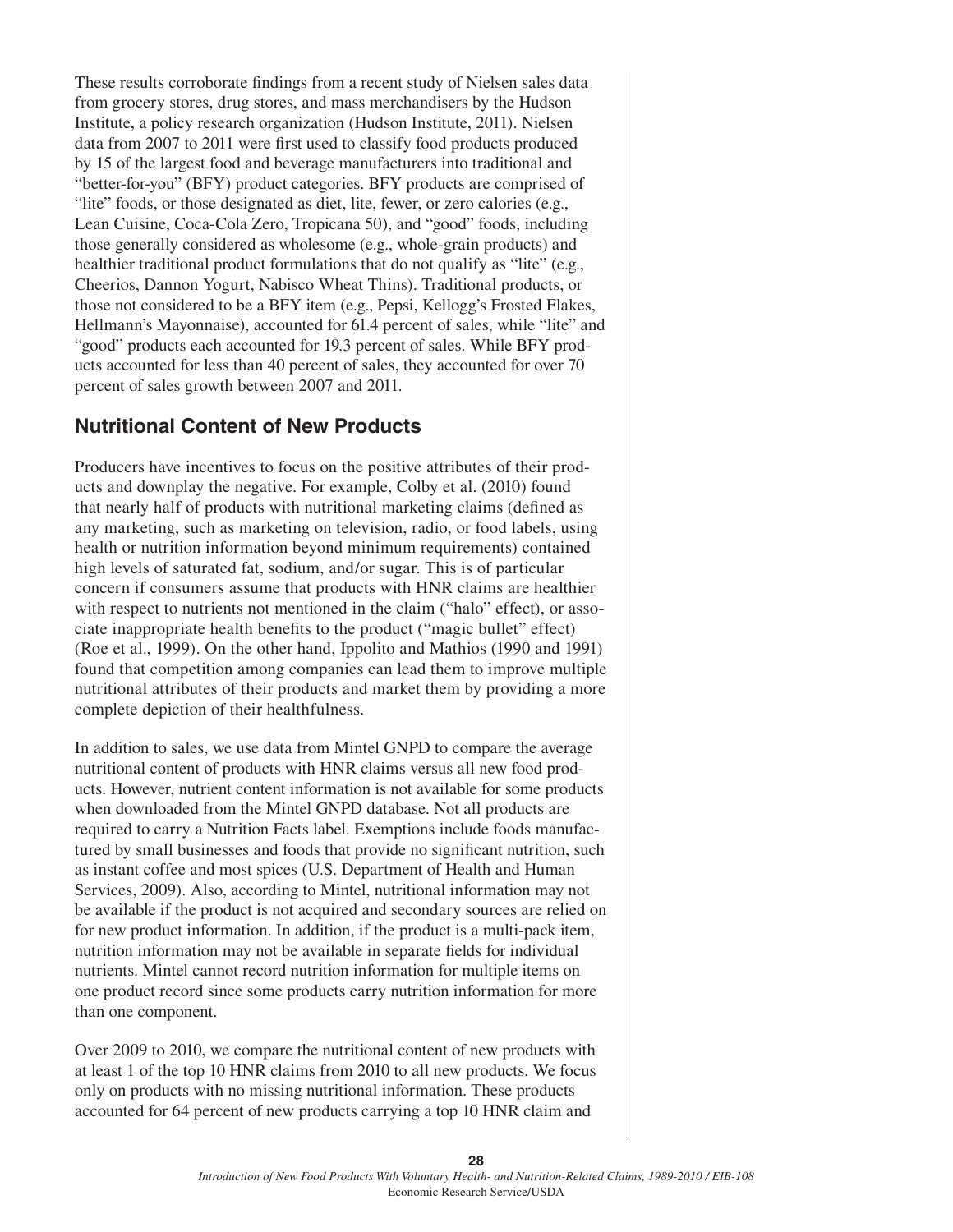56 percent of all new food products. Nutrient contents were standardized to a 48-gram serving to control for variations in serving size.

For each of the seven select nutrients that should be consumed in moderation, all new products had higher levels of the nutrients per serving, on average, compared to those with HNR claims (table 2). This suggests that companies did not use the claims to market products that are more unhealthy with respect to these nutrients. In addition, it suggests that if companies reformulated products to qualify for a HNR claim, they did not compensate by adding unhealthy nutrients.24

#### Table 2

#### **Mean nutrient content of new products with a health- and nutritionrelated claim versus all new products, 2009-10<sup>1</sup>**

| <b>Nutrient</b>   | Unit         | Top $102$ | All new products |
|-------------------|--------------|-----------|------------------|
| Calories from fat | Kilocalories | 46.04     | 56.60            |
| Saturated fat     | Grams        | 1.54      | 2.34             |
| Fat               | Grams        | 5.16      | 6.34             |
| Cholesterol       | Milligrams   | 6.04      | 8.78             |
| Sodium            | Milligrams   | 205.84    | 253.42           |
| Sugar             | Grams        | 6.90      | 8.40             |
| Trans fats        | Grams        | 0.03      | 0.07             |

1Standardized 48 gram serving size. Differences in nutrient content are statistically significant at the 1-percent level of significance for each nutrient.

2Products carrying at least one of the top 10 health- and nutrition-related claims from 2010.

Source: Mintel Global New Product Database.

<sup>24</sup>It is important to note that differences in the nutritional content of aggregate food groups will not necessarily equal nutritional differences in any particular food category. Results represent average nutritional content across all food categories.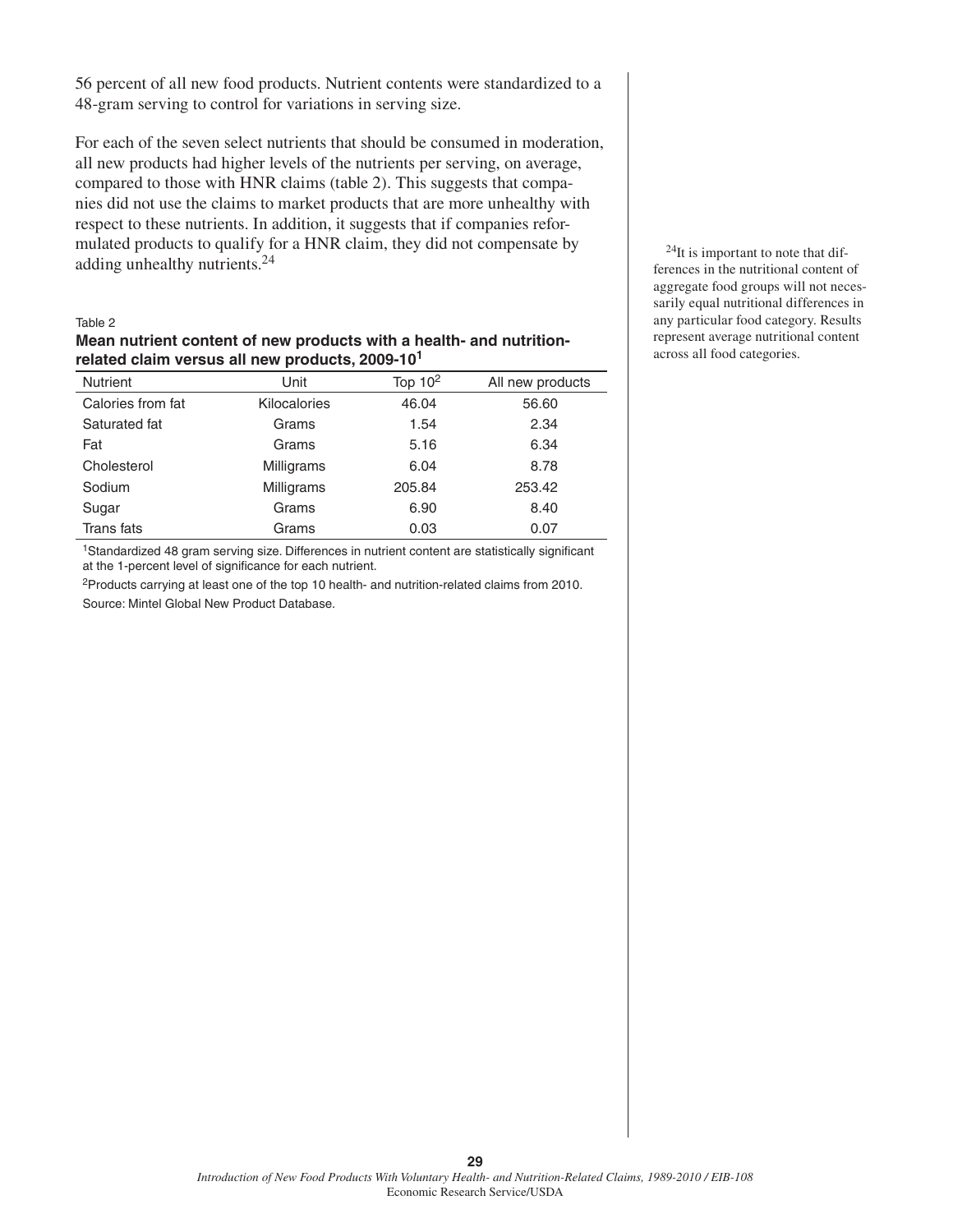## **Conclusions**

The voluntary use of HNR claims on new food products is an important component of food companies' marketing strategy. In 2010, 43 percent of new food products carried at least one HNR claim. This compares to 25 percent of new products in 2001, which suggests that companies have increasingly chosen to compete by targeting health-conscious consumers. The extent of HNR claims on packaged food products introduced into the food supply highlights the importance of understanding how consumers use these claims, in conjunction with nutrition information, to form product evaluations.

Tracking of HNR claims beginning in 1989 reveals that the recent growth in HNR claims stands in marked contrast to reductions found in earlier years. From 1989 to 2001, the percentage of new products with HNR claims fell from 34.6 to 25.2 percent. This followed passage of the Nutrition Labeling and Education Act of 1990 that led to dramatic changes in food labeling by requiring most food products to carry a Nutrition Facts label and establishing rules for voluntary HNR claims. This suggests that the new food labeling regulations may have had an important impact on companies' use of voluntary claims and marketing messages conveyed to consumers.

The growth in "no trans fats" claims after 2001 lends further support to the importance of nutrient labeling regulations on the use of HNR claims. The biggest change to the Nutrition Facts label since NLEA (1990) was issued by FDA in 2003 and required food companies to include trans fatty acids in the Nutrition Facts label by 2006. The increase in new products with a "no trans fats" claim exceeded all other HNR claims from 2001 to 2005.

Claims related to calories, whole grain, fiber, sugar, and vitamins and minerals also were important contributors to the overall growth in HNR claims on new products after 2001. This followed communications regarding the obesity epidemic and educational campaigns by Government and other public information sources that highlighted the importance of calories, moderating sugar intake, and choosing foods high in fiber-rich whole grains. For example, the 2000 and 2005 *Dietary Guidelines for Americans* emphasized the role of sugar-sweetened beverages in the growing obesity problem and recommended limiting calories from consumption of such products. Sizeable increases subsequently occurred in the share of sugar and calorie claims accounted for by beverages over 2001 to 2010.

Other notable increases in HNR claims after 2001 included nontraditional claims related to gluten, antioxidants, and omega-3. For example, the biggest increase among HNR claims from 2001 to 2010 was for "no gluten," and it also ranked as the second most popular nutrient claim in 2010. The decision by food companies to feature these attributes reflects consumer needs and preferences for food products that provide health benefits beyond basic nutrition. Consumer demand for "functional" foods may be impacted by new scientific information linking diet and disease, an aging population, and growing health care costs.

Sales data for new products introduced in 2009 and 2010 suggest that HNR claims may have a positive impact on purchase behavior. This is consistent with the growing use of HNR claims by food companies and further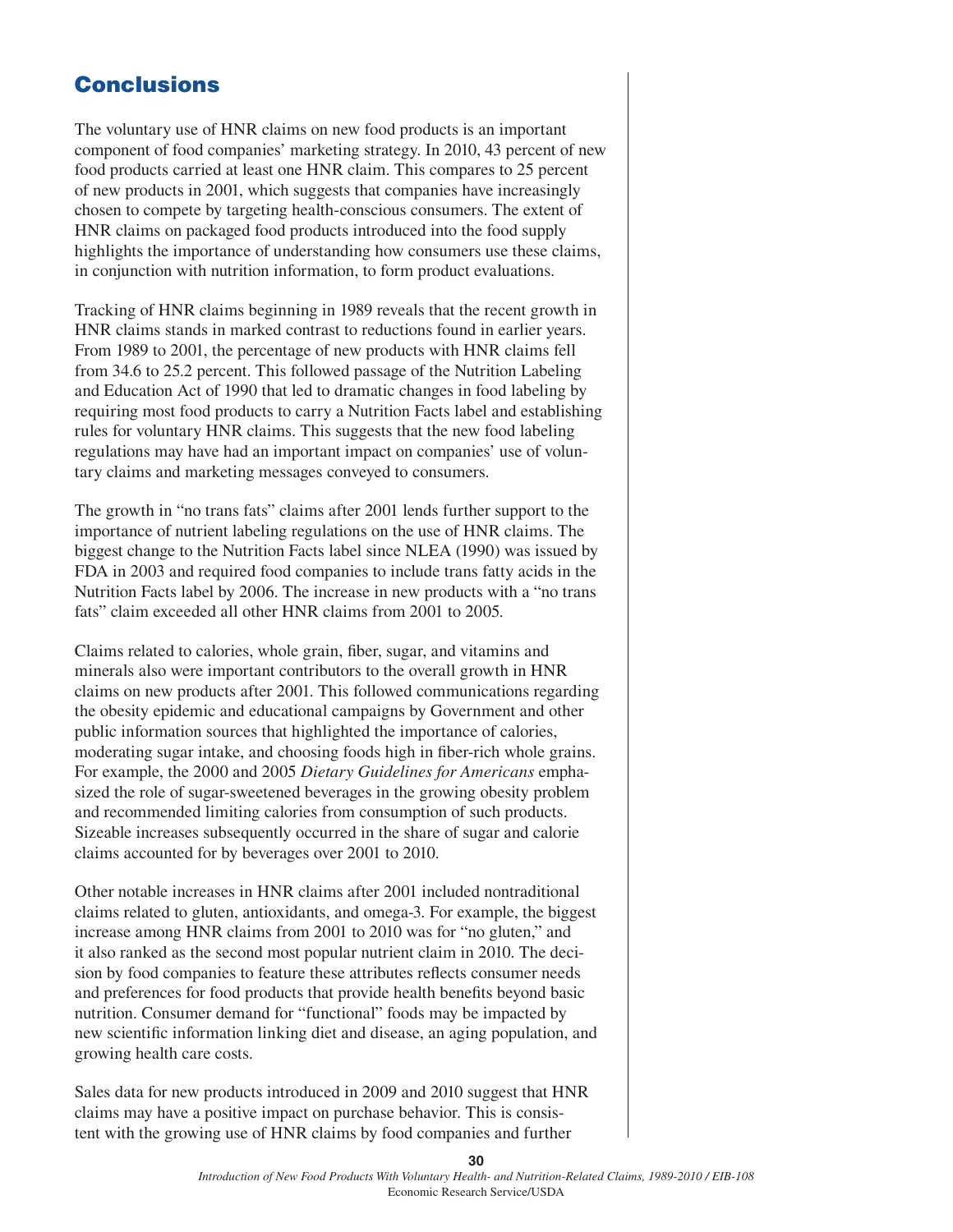highlights the need for understanding the implications of such claims for diet and health. In general, our study indicates that HNR claims not only highlight health and nutritional benefits for consumers targeting specific nutritional characteristics, but also that products with these claims may have a healthier nutritional profile. Competition among food companies, along with a credible means of highlighting nutrient and health impacts, may provide incentives to use HNR claims on products of higher nutritional quality.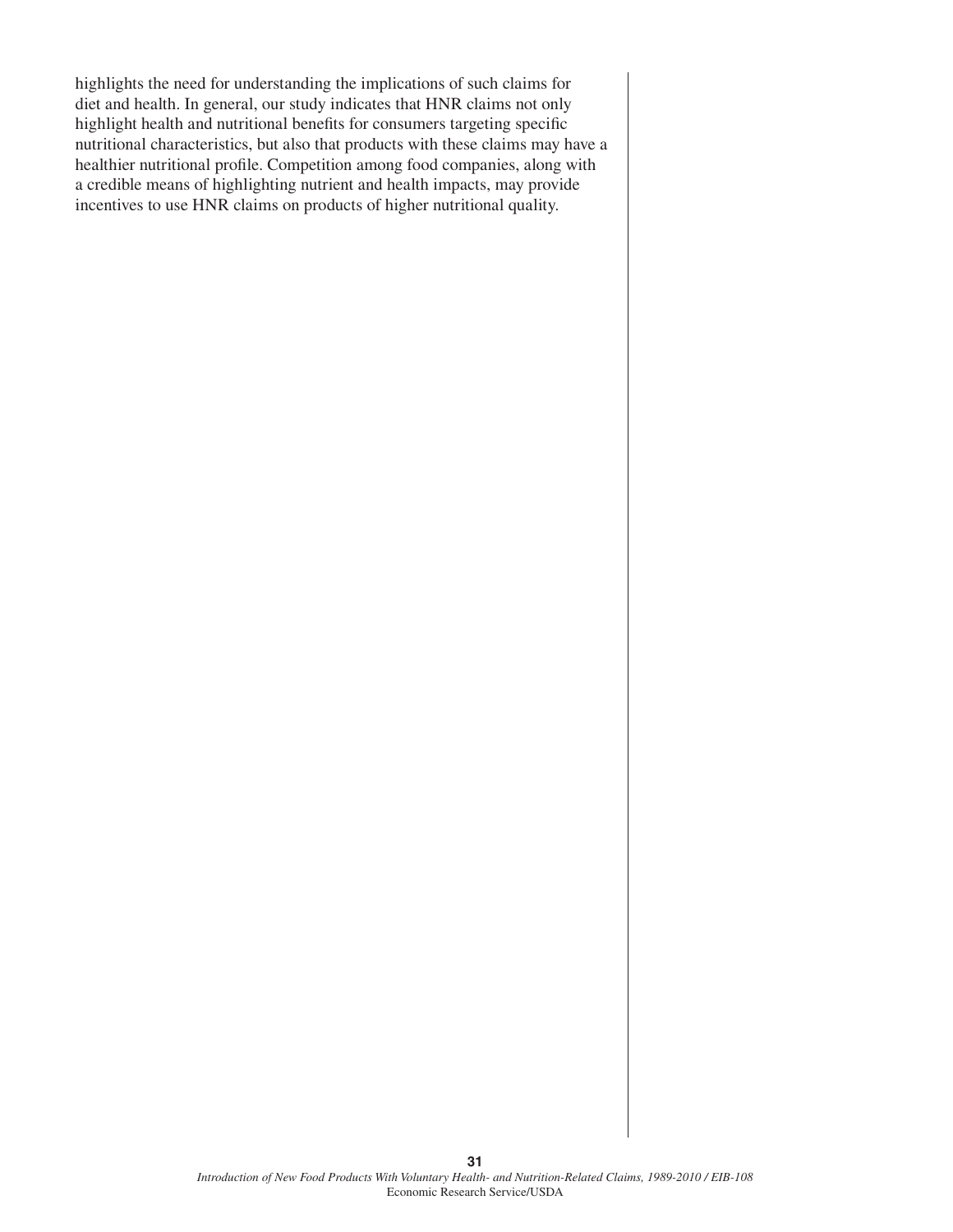## **References**

| Allshouse, J., B. Frazao, and J. Turpening. 2002. "Are Americans Turning<br>Away From Lower Fat Salty Snacks?" Food Review, Vol. 25, pp. 38-43.                                                                                                                                                          |
|----------------------------------------------------------------------------------------------------------------------------------------------------------------------------------------------------------------------------------------------------------------------------------------------------------|
| Archibald, A. 2007. "Antioxidant Products: Nutritional Science and<br>Marketplace Opportunities," Prepared Foods Network, June 11, 2007.<br>Accessed May 5, 2011, at: http://www.preparedfoods.com/articles/<br>print/105875/                                                                            |
| Arsenault, J.E. 2010. "Can Nutrition Labeling Affect Obesity?" Choices,<br>Third Quarter 2010.                                                                                                                                                                                                           |
| Associated Press. 2005. "Gluten-Free Market Goes Mainstream," July 27,<br>2005.                                                                                                                                                                                                                          |
| Beck, M. 2011. "Clues to Gluten Sensitivity," The Wall Street Journal,<br>March 15, 2011.                                                                                                                                                                                                                |
| Brat, I., and P. Ziobro. 2010. "Campbell to Put New Focus on Taste," The<br>Wall Street Journal, November 24, 2010.                                                                                                                                                                                      |
| Brecher, S.J., M.M. Bender, V.L. Wilkening, N.M. McCabe, and E.M.<br>Anderson. 2000. "Status of Nutrition Labeling, Health Claims, and<br>Nutrient Content Claims for Processed Foods: 1997 Food Label and<br>Package Survey," Journal of the American Dietetic Association, Vol. 100:<br>pp. 1057-1062. |
| Carlson, L. 2010. "Front-of-the-Pack and On-Shelf Labeling: Tools for<br>Spotting Nutritious Choices at the Supermarket Shelf," Nutrition Today,<br>Vol. 45: pp. 15-21.                                                                                                                                  |
| Caswell, J.A., Y. Ning, F. Liu, and E.M. Mojduszka. 2003. "The Impact of<br>New Labeling Regulations on the Use of Voluntary Nutrient-Content<br>and Health Claims by Food Manufacturers," Journal of Public Policy &<br>Marketing, Vol. 22: pp. 147-158.                                                |
| Chandon, P., and B. Wansink. 2011. "Is Food Marketing Making us Fat? A<br>Multi-disciplinary Review," Foundations and Trends in Marketing, Vol. 5:<br>pp. 113-196.                                                                                                                                       |
| Chern, W.S., E.T. Loehman, and S.T. Yen. 1995. "Information, Health Risk<br>Beliefs, and the Demand for Fats and Oils," The Review of Economics and<br><i>Statistics</i> , Vol. 77: pp. 555-564.                                                                                                         |
| Colby, S.E., L. Johnson, A. Scheett, and B. Hoverson. 2010. "Nutrition<br>Marketing on Food Labels," Journal of Nutrition Education and<br>Behavior, Vol. 42: pp. 92-98.                                                                                                                                 |
| Connor I 1081 "Food Product Proliferation: A Market Structure Analysis"                                                                                                                                                                                                                                  |

Connor, J. 1981. "Food Product Proliferation: A Market Structure Analysis," *American Journal of Agricultural Economics*, Vol. 63: pp. 607-617.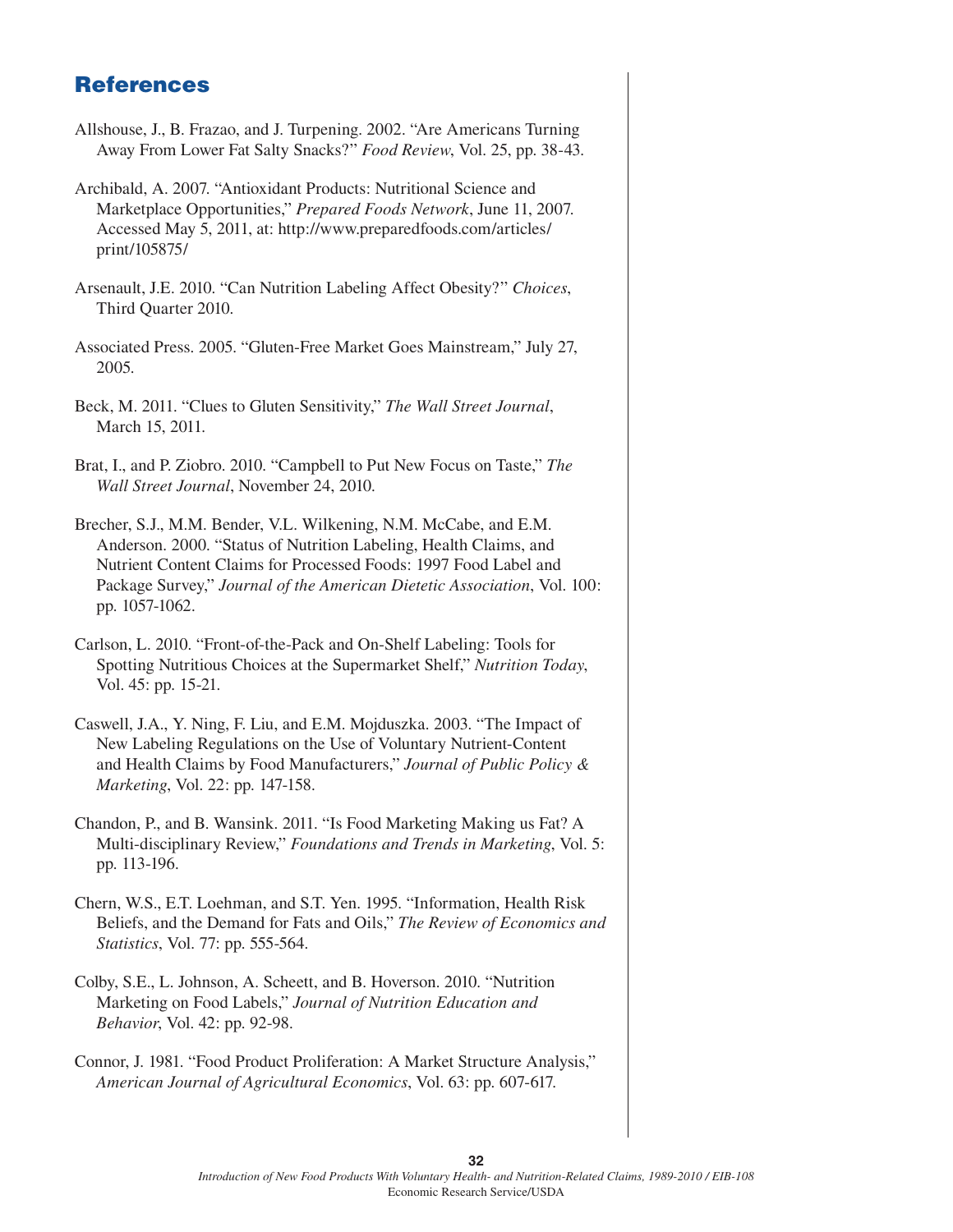- Danaei, G., E.L. Ding, D. Mozaffarian, B. Taylor, J. Rehm, C.J.L. Murray, and M. Ezzati. 2009. "The Preventable Causes of Death in the United States: Comparative Risk Assessment of Dietary, Lifestyle, and Metabolic Risk Factors," *PLoS Medicine*, Vol. 6.
- Dharmasena, S., O. Capps Jr., and A. Clauson. 2011. "Ascertaining the Impact of the 2000 USDA *Dietary Guidelines for Americans* on the Intake of Calories, Caffeine, Calcium, and Vitamin C from At-Home Consumption of Nonalcoholic Beverages," *Journal of Agricultural and Applied Economics*, Vol. 43: pp. 13-27.
- Drewnowski, A., H. Moskowitz, M. Reisner, and B. Krieger. 2010. "Testing Consumer Perception of Nutrient Content Claims Using Conjoint Analysis," *Public Health Nutrition*, Vol. 13: pp. 688–694.
- Drichoutis, A.C., P. Lazaridis, and R.M. Nayga. 2006. "Consumers' Use of Nutritional Labels: A Review of Research Studies and Issues," *Academy of Marketing Science Review*, Vol. 2006. Accessed December 16 2011, at: http://www.amsreview.org/articles/drichoutis09-2006.pdf
- Finkel, Y., E. Alonso, and P. Rosenthal. 2005. "Gluten-Free Food Labeling in the United States," *Journal of Pediatric Gastroenterology and Nutrition*, Vol. 41: pp. 567–568.
- Ford, G.T., M. Hastak, A. Mitra, and D. Jones Ringold. 1996. "Can Consumers Interpret Nutrition Information in the Presence of a Health Claim? A Laboratory Investigation," *Journal of Public Policy and Marketing*, Vol. 15: pp. 16-27.
- French, S.A., M. Story, P. Hannan, K.K. Breitlow, R.W. Jeffery, J.S. Baxter, and M.P. Snyder. 1999. "Cognitive and Demographic Correlates of Low-Fat Vending Snack Choices Among Adolescents and Adults," *Journal of the American Dietetic Association*, Vol. 99: pp. 471-475.
- Gallegher, J. 2011. "Survival of the Fittest," *Supermarket News*, October 24, 2011.
- Garretson, J.A., and S. Burton. 2000. "Effects of Nutrition Facts Panel Values, Nutrition Claims, and Health Claims on Consumer Attitudes, Perceptions of Disease-Related Risks, and Trust," *Journal of Public Policy and Marketing*, Vol. 19: pp. 213-227.
- Gates, K. 2005. "Stepping Up," *Supermarket News*, March 14, 2005.
- Gelski, J. 2005. "Numbers Game Swings Low-Calorie Way," *Milling & Baking News*, July 5, 2005.
- Ghani, W.I., and N.M. Childs. 1999. "Wealth Effects of the Passage of the Nutrition Labeling and Education Act of 1990 for Large U.S. Multinational Food Corporations," *Journal of Public Policy and Marketing*, Vol. 18: pp. 147-158.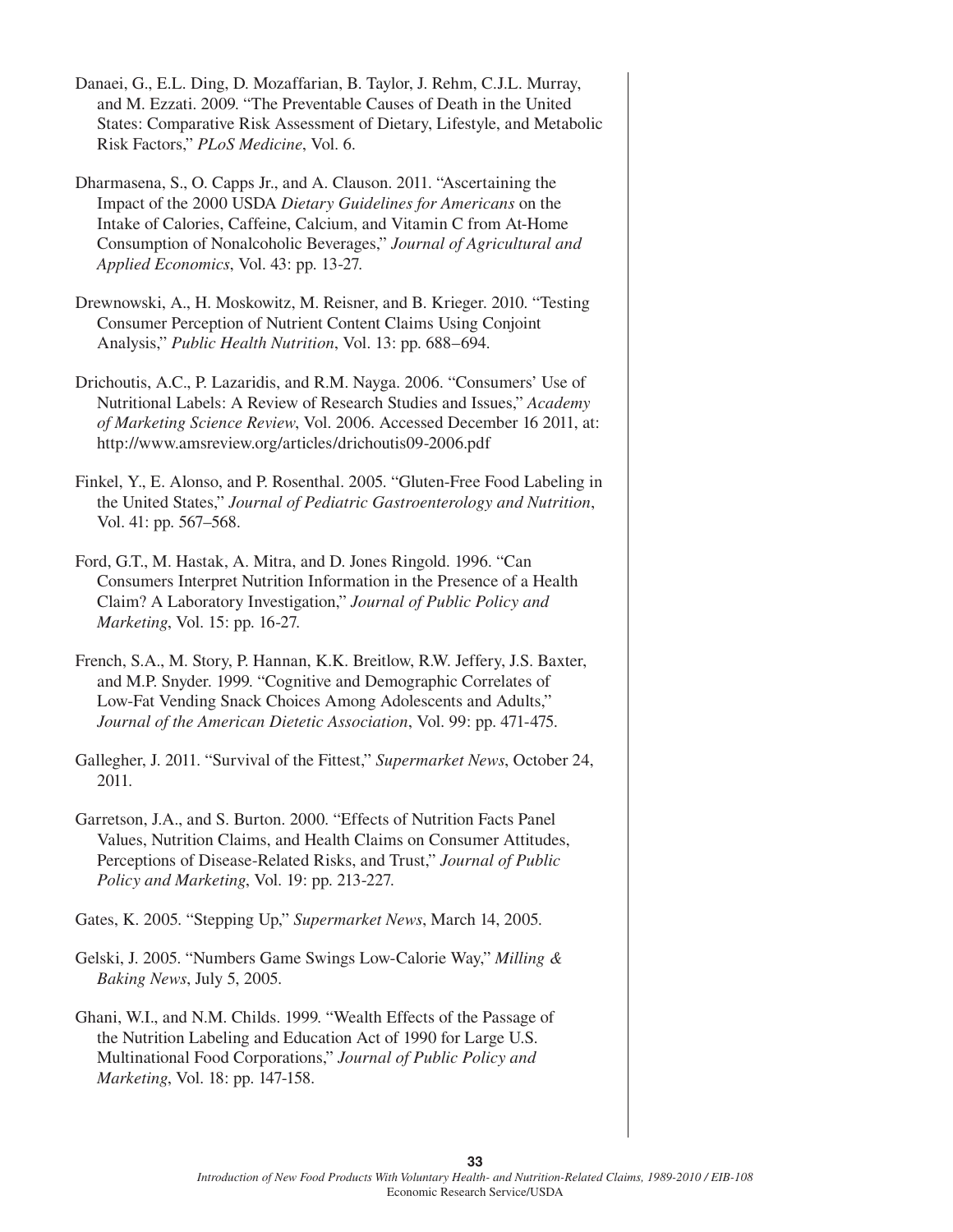- Gibeson, A. 2012. "The Gluten-Free Quandary," *BakingBusiness.com*, January 17, 2012. Accessed February 1, 2012, at: http://www.bakingbusiness.com/News/News%20Home/Features/2012/1/The%20gluten%20 free%20quandary.aspx
- Glanz, K., M. Basil, E. Maibach, J. Goldberg, and D. Snyder. 1998. "Why Americans Eat What They Do: Taste, Nutrition, Convenience, and Weight Control Concerns as Influences on Food Consumption," *Journal of the American Dietetic Association*, Vol. 98: pp. 1118-1126.
- Gogoi, P. 2004. "The Food Giants Go on a Diet: Rising Obesity Worries Force Big Changes," *Bloomberg Businessweek*, November 1, 2004. Accessed April 20 2011, at: http://www.msnbc.msn.com/id/6362472/ print/1/displaymode/1098/
- Golan, E., F. Kuchler, and B. Krissoff. 2007. "Do Food Labels Make a Difference?…Sometimes," *Amber Waves*, November, pp. 11-17.
- Golan, E., and L. Unnevehr. 2008. "Food Product Composition, Consumer Health, and Public Policy: Introduction and Overview of Special Section," *Food Policy*, Vol. 33: pp. 465-469.
- Gorton, L. 2011. "Niche Formulating: The Five Essentials," *BakingBusiness*. *com*, February 3, 2011. Accessed February 1, 2012, at: http://www.bakingbusiness.com/Features/Formulating%20and%20R%20and%20D/2011/2/ The%20Five%20Essentials.aspx
- Gorton, L. 2012. "Ingredient Alternatives: Serious Concern," *BakingBusiness. com*, April 1, 2010. Accessed February 1, 2012, at: http://www.bakingbusiness.com/Features/Formulating%20and%20R%20and%20D/2010/4/ Ingredient%20Alternatives%20Serious%20Concern.aspx
- Gray, E. 2011 "What's a Calorie? (And More Nutrition Buzzwords Defined)," *The Huffington Post*, July 21, 2011. Accessed November 18 2011, at: http://www.huffingtonpost.com/2011/07/21/what-is-a-calorie\_n\_905311. html#s312674&title=Antioxidants
- Harris, J.L., J.M. Thompson, M.B. Schwartz, and K.D. Brownell. 2011. "Nutrition-Related Claims on Children's Cereals: What Do They Mean to Parents and Do They Influence Willingness to Buy?" *Public Health Nutrition*, August 2, 2011.
- Hirsch, J.M. 2004. "Calorie-Conscious Soda Drivers Drive Sales of Diet Products," *The Seattle Times*, December 22, 2004.
- Horovitz, B. 2004. "General Mills Cereals Go Totally Whole Grain," *USA Today*, September 30, 2004.
- Hudson Institute. 2011. *Better-For-You Foods: It's Just Good Business*, Obesity Solutions Initiative, October 2011.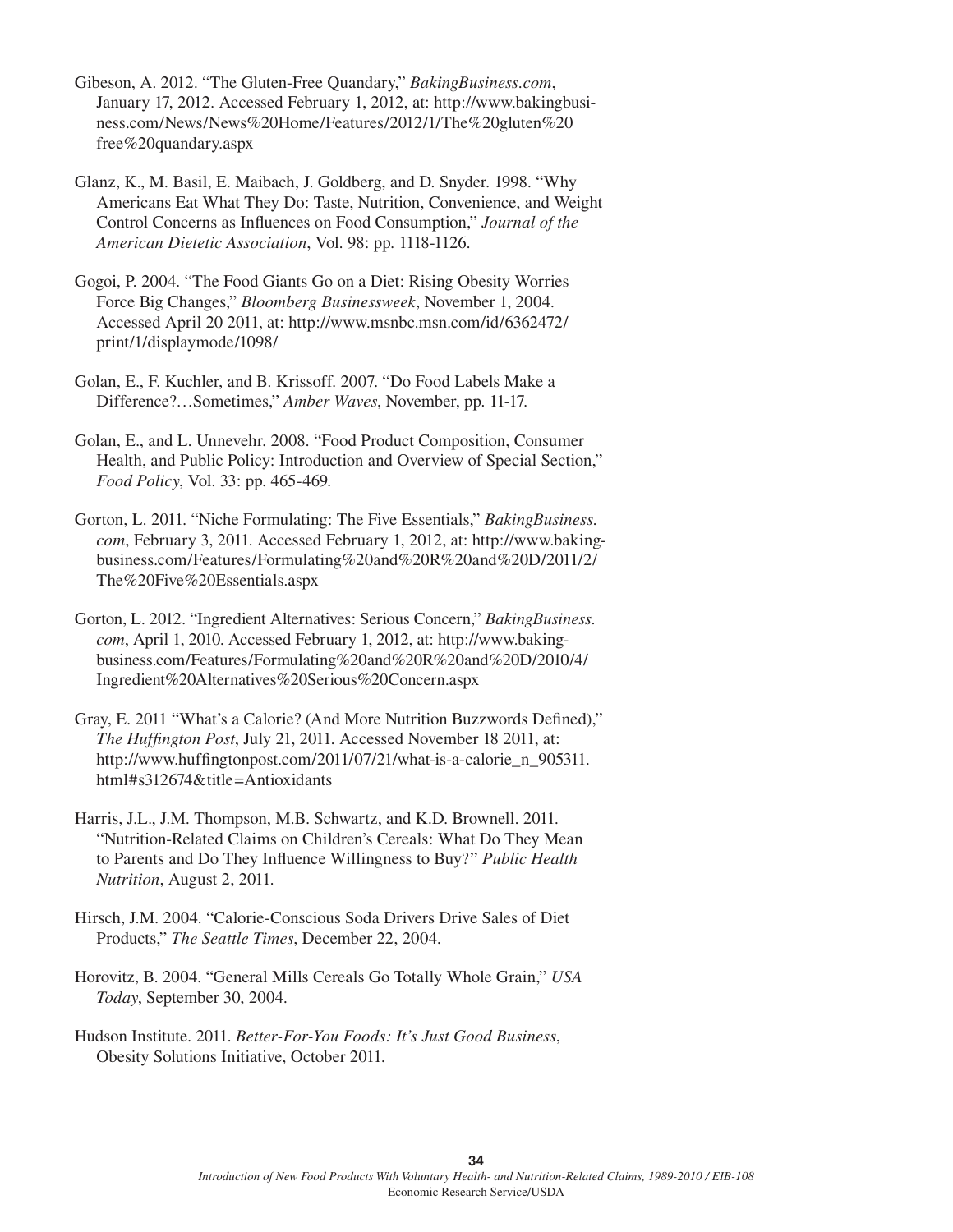- Institute of Medicine, National Academies. 2010. *Strategies to Reduce Sodium Intake in the United States.* Washington, DC: The National Academies Press.
- Ippolito, P.M., and A.D. Mathios. 1990. "Information, Advertising and Health Choices: A Study of the Cereal Market," *The RAND Journal of Economics*, Vol. 21: pp. 459-480.
- Ippolito, P.M., and A.D. Mathios. 1991. "Health Claims in Food Marketing: Evidence on Knowledge and Behavior in the Cereal Market," *Journal of Public Policy & Marketing*, Vol. 10: pp. 15-32.
- Ippolito, P.M., and A.D. Mathios. 1993. "New Food Labeling Regulations and the Flow of Nutrition Information to Consumers," *Journal of Public Policy and Marketing*, Vol. 12: pp. 188-205.
- Ippolito, P.M., and A.D. Mathios. 1994. "Information, Policy, and the Sources of Fat and Cholesterol in the U.S. Diet," *Journal of Public Policy and Marketing*, Vol. 13: pp. 200-217.
- Ippolito, P.M., and J.K. Pappalardo. 2002. *Advertising Nutrition & Health, Evidence from Food Advertising 1977-1997*, Staff Report, Federal Trade Commission, Bureau of Economics
- Jones, B. 2010. "Prepared Foods Exclusive: No Functional Fad," *Prepared Foods Network*, February 2, 2010. Accessed May 26 2011, at: http://www. preparedfoods.com/articles/prepared-foods-exclusive-no-functional-fad
- Jones, P.J., and S. Jew. 2007. "Functional Food Development: Concept to Reality," *Trends in Food Science and Technology*, Vol. 18(7): pp. 387-390, July.
- Kaiser Family Foundation. 2007a. *Children's Exposure to Food Advertising on Television: A Side-by-Side Comparison of Results from Recent Studies by the Federal Trade Commission and the Kaiser Family Foundation.*  Kaiser Family Foundation, Menlo Park, CA. June 5, 2007.
- Kaiser Family Foundation. 2007b. *Food For Thought: Television Food Advertising to Children in the United States.* Kaiser Family Foundation, Menlo Park, CA. March 28, 2007.
- Keller, S.B., M. Landry, J. Olson, A.M. Velliquette, S. Burton, and J.C. Andrews. 1997. "The Effects of Nutrition Package Claims, Nutrition Facts Panels, and Motivation to Process Nutrition Information on Consumer Product Evaluations," *Journal of Public Policy and Marketing*, Vol. 16: pp. 256-269.
- Kemp, E., S. Burton, E.H. Creyer, and T.A. Suter. 2007. "When Do Nutrient Content and Nutrient Content Claims Matter? Assessing Consumer Tradeoffs Between Carbohydrates and Fat," *The Journal of Consumer Affairs*, Vol. 41: pp. 47-73.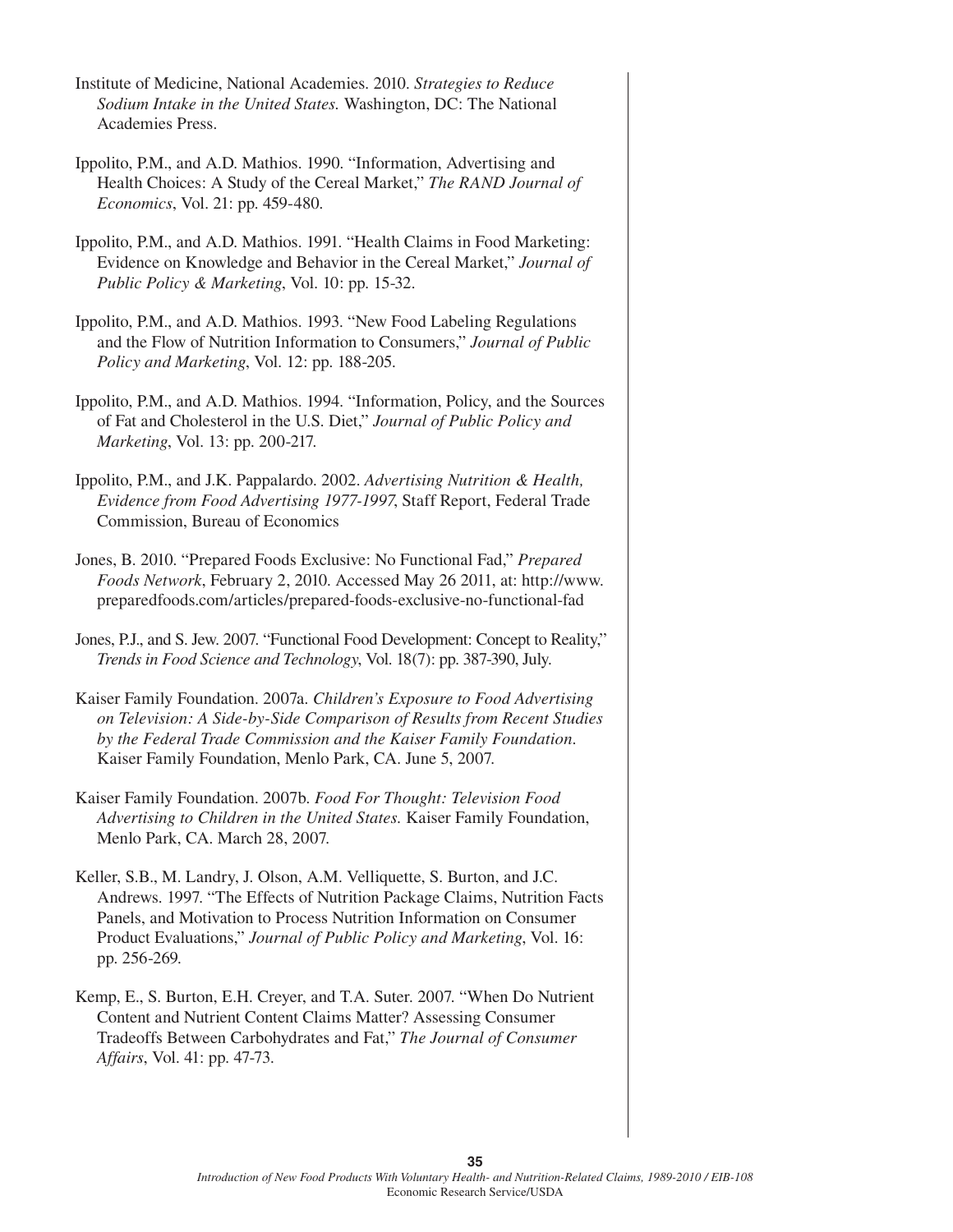- Kiesel, K., S.B. Villas-Boas. 2010. "Can Information Costs Affect Consumer Choice? Nutritional Labels in a Supermarket Experiment," *International Journal of Industrial Organization*, In Press, Corrected Proof. November 26, 2010.
- Kim, S.Y., R.M. Nayga, and O. Capps. 2001. "Food Label Use, Self-Selectivity, and Diet Quality," *The Journal of Consumer Affairs*, Vol. 35: pp. 346-363.
- KPMG International Cooperative. 2011. *KPMG International Survey of Corporate Responsibility Reporting 2011*, Publication No. 110973, November 2011.
- Koplan, J.P., C.T. Liverman, and V.A. Kraak, editors. 2005. *Preventing Childhood Obesity: Health in the Balance.* Washington, DC: The National Academies Press, 2005.
- Koplan, J.P., C.T. Liverman, V.A. Kraak, and S.L. Wisham, editors. 2006. *Progress in Preventing Childhood Obesity: How Do We Measure Up?* Washington, DC: The National Academies Press, 2006.
- Kozup, J., S. Burton, and E.H. Creyer. 2006. "The Provision of Trans Fat Information and Its Interaction with Consumer Knowledge," *The Journal of Consumer Affairs*, Vol. 40: pp. 163-176.
- Kozup, J.C., E.H. Creyer, and S. Burton. 2003. "Making Healthful Food Choices: The Influence of Health Claims and Nutrition Information on Consumers' Evaluations of Packaged Food Products and Restaurant Menu Items," *Journal of Marketing*, Vol. 67: pp. 19-34.
- Lapid, N. 2009. "The Celiac Disease Diagnosis Rate," *About.com*, April 1, 2009. Accessed April 13 2012, at: http://celiacdisease.about.com/od/ diagnosingceliacdisease/a/DiagnosisRate.htm
- Lee, T. "Big G Takes High Road With Whole Grains," *Star Tribune*, October 10, 2004.
- LeGault, L., M.B. Brandt, N. McCabe, C. Adler, A.M. Brown, and S. Brecher. 2004. "2000-2001 Food Label and Package Survey: An Update on Prevalence of Nutrition Labeling and Claims on Processed, Packaged Foods," *Journal of the American Dietary Association*, Vol. 104: pp. 952-958.
- Levi, J., S. Vinter, L. Richardson, R. St. Laurent, and L.M. Segal. 2009. *F as in Fat: How Obesity Policies are Failing in America.* Washington, DC: Trust for America's Health, July 2009.
- Lohmann, J. and A.K. Kant. 1998. "Effect of the Food Guide Pyramid on Food Advertising," *Journal of Nutrition Education*, Vol. 30: pp. 23-28.
- Mancino, L., F. Kuchler, and E. Leibtag. 2008. "Getting Consumers to Eat More Whole Grains: The Role of Policy, Information, and Food Manufacturers," *Food Policy*, Vol. 33: pp. 489-496.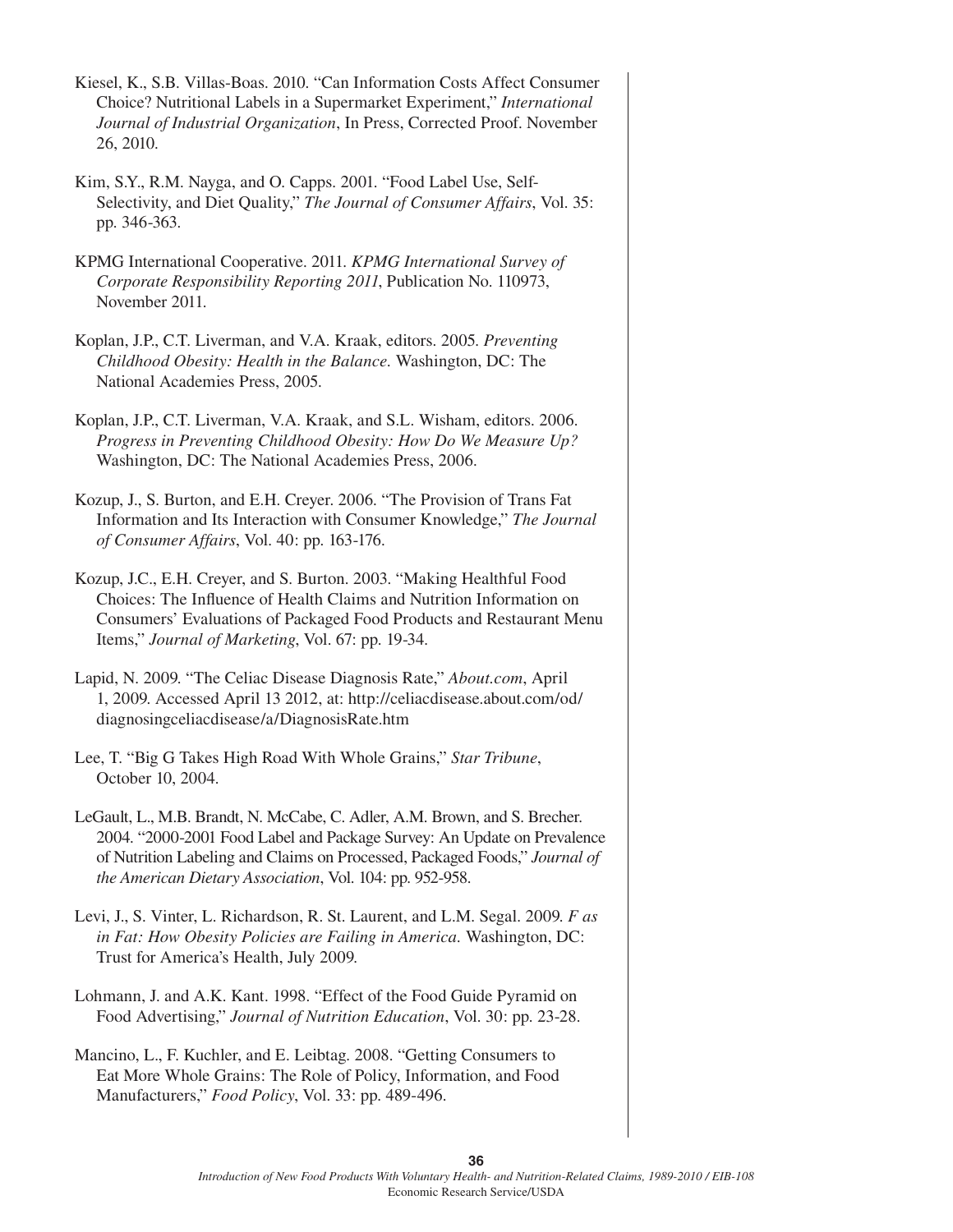McLaughlin, E.W., and V.R. Rao. 1990. "The Strategic Role of Supermarket Buyer Intermediaries in New Product Selection: Implications for Systemwide Efficiency," *American Journal of Agricultural Economics*, Vol. 72: pp. 358-370.

Mitra, A., M. Hastak, G.T. Ford, and D. Jones Ringold. 1999. "Can the Educationally Disadvantaged Interpret the FDA-Mandated Nutrition Facts Panel in the Presence of an Implied Health Claim?" *Journal of Public Policy and Marketing*, Vol. 18: pp. 106-117.

Moorman, C. 1998. "Market-Level Effects of Information: Competitive Responses and Consumer Dynamics," *Journal of Marketing Research*, Vol. 35: pp. 82-98.

Moorman, C., R. Ferraro, and J. Huber. September/October 2012. "Unintended Nutrition Consequences: Firm Responses to the Nutrition and Education Act," *Marketing Science*, Vol. 31:738-755.

National Foundation for Celiac Awareness. 2011. *Celiac Disease Facts and Figures.* Accessed April 13, 2012, at: http://www.celiaccentral.org/ celiac-disease/facts-and-figures/

*Nielsenwire*. 2010. "U.S. Healthy Eating Trends Part 1: Commitment Trumps the Economic Pinch," January 26, 2010. Accessed August 31 2011, at: http://blog.nielsen.com/nielsenwire/consumer/ healthy-eating-trends-pt-1-commitment-trumps-the-economic-pinch/

O'Donnell, C. 2008. "Choices for Weight Management Products," *Prepared Foods Network*, May 2008. Accessed May 5 2011, at: http://www.preparedfoods.com/articles/ article-choices-for-weight-management-products-may-2008

Ogden, C.L., and M.D. Carroll. 2010a. "Prevalence of Overweight, Obesity, and Extreme Obesity Among Adults: United States, Trends 1960- 1962 Through 2007-2008," *Health E-Stats*, National Center for Health Statistics, January 2010.

Ogden, C.L., and M.D. Carroll. 2010b. "Prevalence of Obesity Among Children and Adolescents: United States, Trends 1963-1965 Through 2007-2008," *Health E-Stats*, National Center for Health Statistics, June 2010.

Ogden, C.L., M.D. Carroll, B.K. Kit, K.M. Flegal. 2012. *Prevalence of Obesity in the United States, 2009-2010*, Data Brief No. 82, National Center for Health Statistics, January.

Packaged Facts. 2011. *Gluten-Free Foods and Beverages in the U.S.*, *3rd Edition*, February.

Packaged Facts. 2011. *Omega-3 Foods and Beverages in the U.S.*, *3rd Edition*, June.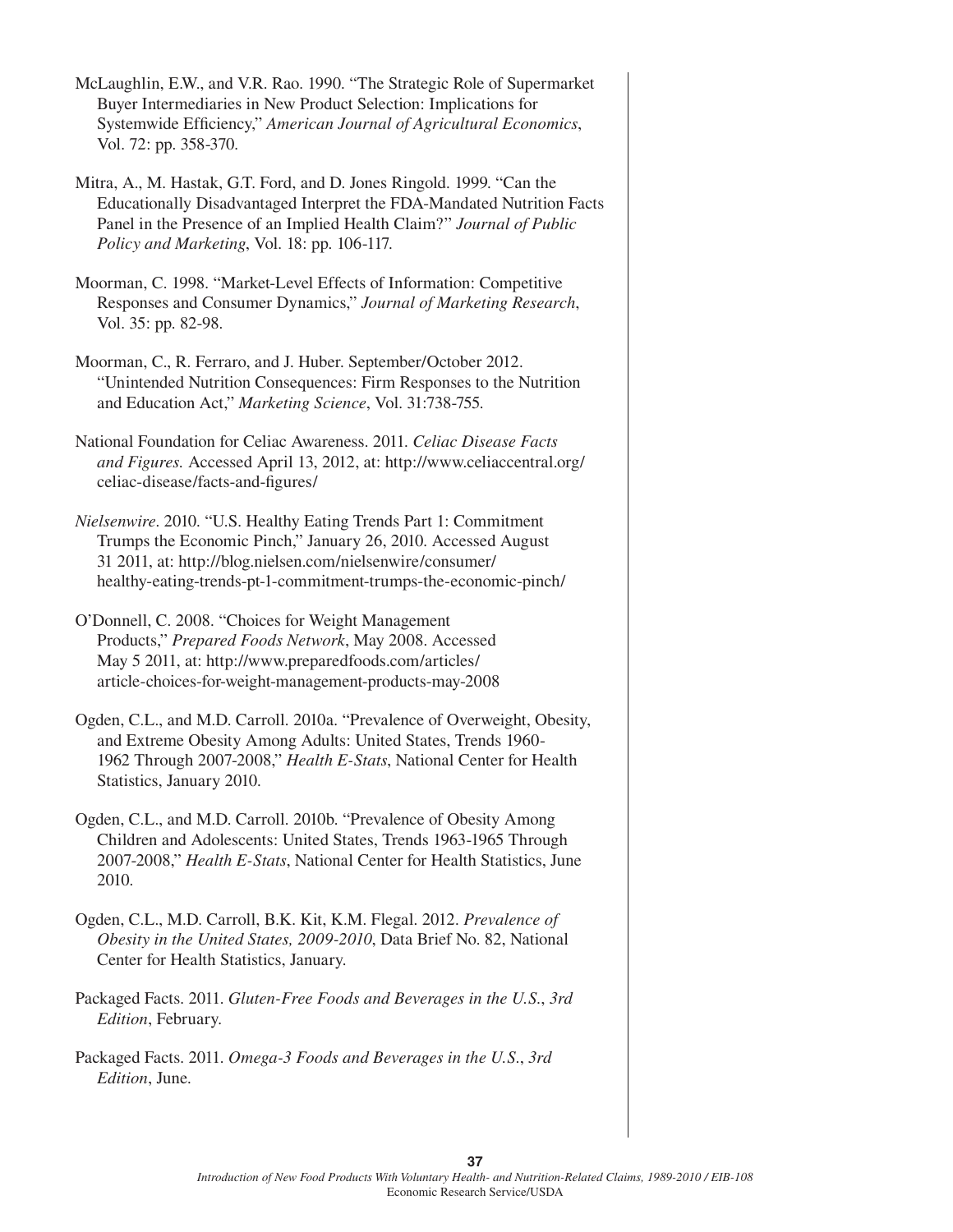| Packaged Facts. 2011. Omega-3: Global Product Trends and Opportunities,<br>August.                                                                                                                                                  |
|-------------------------------------------------------------------------------------------------------------------------------------------------------------------------------------------------------------------------------------|
| Padberg, D.I. 1992. "Nutritional Labeling as a Policy Instrument," American<br>Journal of Agricultural Economics, Vol. 74: pp. 1208-1212.                                                                                           |
| Padberg, D.I., and R.E. Westgren. 1979. "Product Competition and Consumer<br>Behavior in the Food Industries," American Journal of Agricultural<br><i>Economics</i> , Vol. 61: pp. 620-625.                                         |
| Parker, B.J. 2003. "Food for Health: The Use of Nutrient Content, Health,<br>and Structure/Function Claims in Food Advertisements," Journal of<br>Advertising, Vol. 32: pp. 47-55.                                                  |
| Petruccelli, P.J. 1996. "Consumer and Marketing Implications of Information<br>Provision: The Case of the Nutrition Labeling and Education Act of<br>1990," Journal of Public Policy & Marketing, Vol. 15: pp. 150-153.             |
| Pietzak, M. 2005. "Gluten-Free Food Labeling in the United States," Journal<br>of Pediatric Gastroenterology and Nutrition, Vol. 41: pp. 567-568.                                                                                   |
| Pirovano, T. 2010. "U.S. Healthy Eating Trends Part 1: Commitment Trumps<br>the Economic Pinch," Nielsenwire, January 26, 2010.                                                                                                     |
| Progressive Grocer. 1997. "Special Report: Efficient New Product<br>Introduction," July.                                                                                                                                            |
| Putnam, J., J. Allshouse, and L.S. Kantor. 2002. "U.S. Per Capita Food<br>Supply Trends: More Calories, Refined Carbohydrates, and Fats," Food<br>Review, Vol. 25, pp. 2-15.                                                        |
| Rahkovsky, I., S. Martinez, and F. Kuchler. 2012. New Food Choices Free<br>of Trans Fats Better Align U.S. Diets With Health Recommendations,<br>EIB-95, U.S. Department of Agriculture, Economic Research Service,<br>April 2012.  |
| Roberfroid, M.B. 2000. "Concepts and Strategy of Functional Food Science:<br>the European Perspective," The American Journal of Clinical Nutrition,<br>Vol. 71, pp. 1660S-1664S.                                                    |
| Roe, B., A.S. Levy, and B.M. Derby. 1999. "The Impact of Health Claims on<br>Consumer Search and Product Evaluation Outcomes: Results from FDA<br>Experimental Data," Journal of Public Policy & Marketing, Vol. 18: pp.<br>89-105. |
| Röger, C., R. Herrmann, and J. Connor. 2000. "Determinants of New Product<br>Introductions in the US Food Industry: A Panel-Model Approach,"<br>Applied Economics Letters, Vol. 7: pp. 743-748.                                     |
| Sachdev, A. 2001. "New Food Products Battle for Survival," Chicago<br>Tribune, May 8, 2001.                                                                                                                                         |

Scott-Thomas, C. 2010. *Whole Grains Claims Soar in 2010*, Food Navigator-USA.com, September 20, 2010.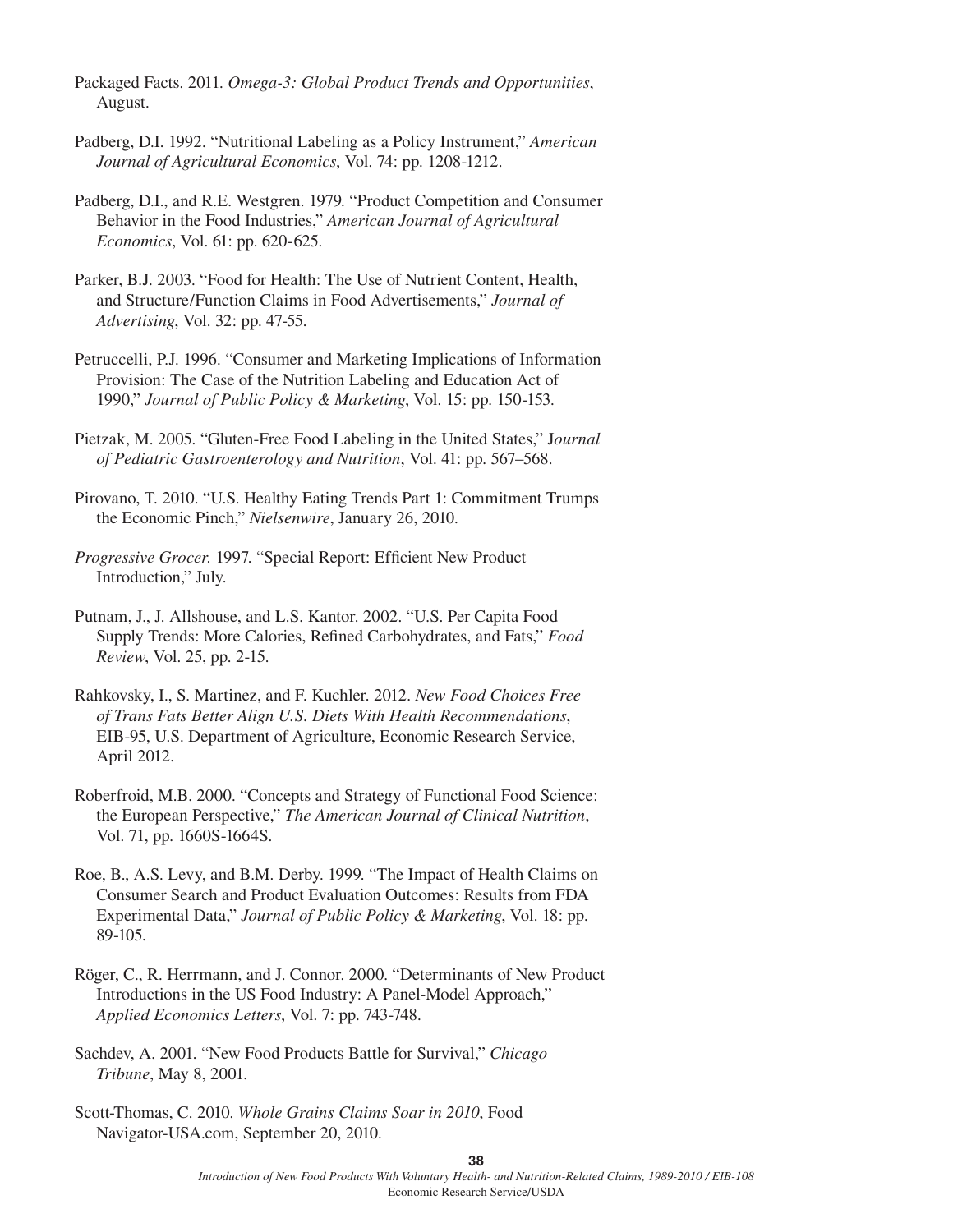| Scott-Thomas, C. 2011a. Celiac Disease May Have Little Influence on<br>Soaring Gluten-Free Market, Food Navigator-USA.com, February 4, 2011.                                                                                                                                                            |
|---------------------------------------------------------------------------------------------------------------------------------------------------------------------------------------------------------------------------------------------------------------------------------------------------------|
| Scott-Thomas, C. 2011b. Gaining Loyalty in the Gluten-Free Market, Food<br>Navigator-USA.com, April 4, 2011.                                                                                                                                                                                            |
| Scott-Thomas, C. 2011c. Snacks Deliver a Quarter of U.S. Calorie Intake,<br>Food Navigator-USA.com, June 24, 2011.                                                                                                                                                                                      |
| Scott-Thomas, C. 2011d. Fortification Drives Consumer Definition of<br>"Healthy," Food Navigator-USA.com, July 25, 2011.                                                                                                                                                                                |
| Silverglade, B., and I.R. Heller. 2010. Food Labeling Chaos: The Case for<br>Reform, Center for Science in the Public Interest, Washington, DC.                                                                                                                                                         |
| Singletary, K.W., and M.A. Morganosky. 2004. "Functional Foods: Consumer<br>Issues and Future Challenges," Journal of Food Distribution Research,<br>Vol. XXV: pp. 1-5.                                                                                                                                 |
| Siro', I., E. Ka'polna, B. Ka'polna, and A. Lugasi. 2008. "Functional Food.<br>Product Development, Marketing and Consumer Acceptance—A Review,"<br>Appetite, Vol. 51: pp. 456-467.                                                                                                                     |
| Solan, M. 2011. "Is Gluten Making Us Fat?" Men's Health, January 31, 2011.                                                                                                                                                                                                                              |
| Springen, K. 2008. "A New Diet Villain-Are Gluten - Free Diets Healthier,<br>or Is It Hype?" Newsweek, December 3, 2008.                                                                                                                                                                                |
| Stewart, H., N. Blisard, and D. Jolliffe. 2006. Let's Eat Out: Americans<br>Weigh Taste, Convenience, and Nutrition, EIB-19, U.S. Department of<br>Agriculture, Economic Research Service, October 2006.                                                                                                |
| Szykman, L.R., P.N. Bloom, and A.S. Levy. 1997. "A Proposed Model of the<br>Use of Package Claims and Nutrition Labels," Journal of Public Policy &<br>Marketing, Vol. 16: pp. 228-241.                                                                                                                 |
| Tanner, J., and M.A. Raymond. 2010. Principles of Marketing. Irvington, NY:<br>Flat World Knowledge.                                                                                                                                                                                                    |
| Teratanavat, R.P., N.H. Hooker, C.P. Haugtvedt, and D.D. Rucker. 2004.<br>Consumer Understanding and Use of Health Information on Product<br>Labels: Marketing Implications for Functional Food, presentation at the<br>2004 American Agricultural Economics Association Annual Meeting.<br>Denver, CO. |
| Thompson, S. 2004. "Nestle to Roll Out Whole-Grain Lean Cuisine Line,"<br>AdAge.com, October 21, 2004.                                                                                                                                                                                                  |
| Thompson, S. 2003. "Wal-Mart Muscles Marketers Toward Low-Cal Foods,"<br>AdAge.com, June 30, 2003.                                                                                                                                                                                                      |
|                                                                                                                                                                                                                                                                                                         |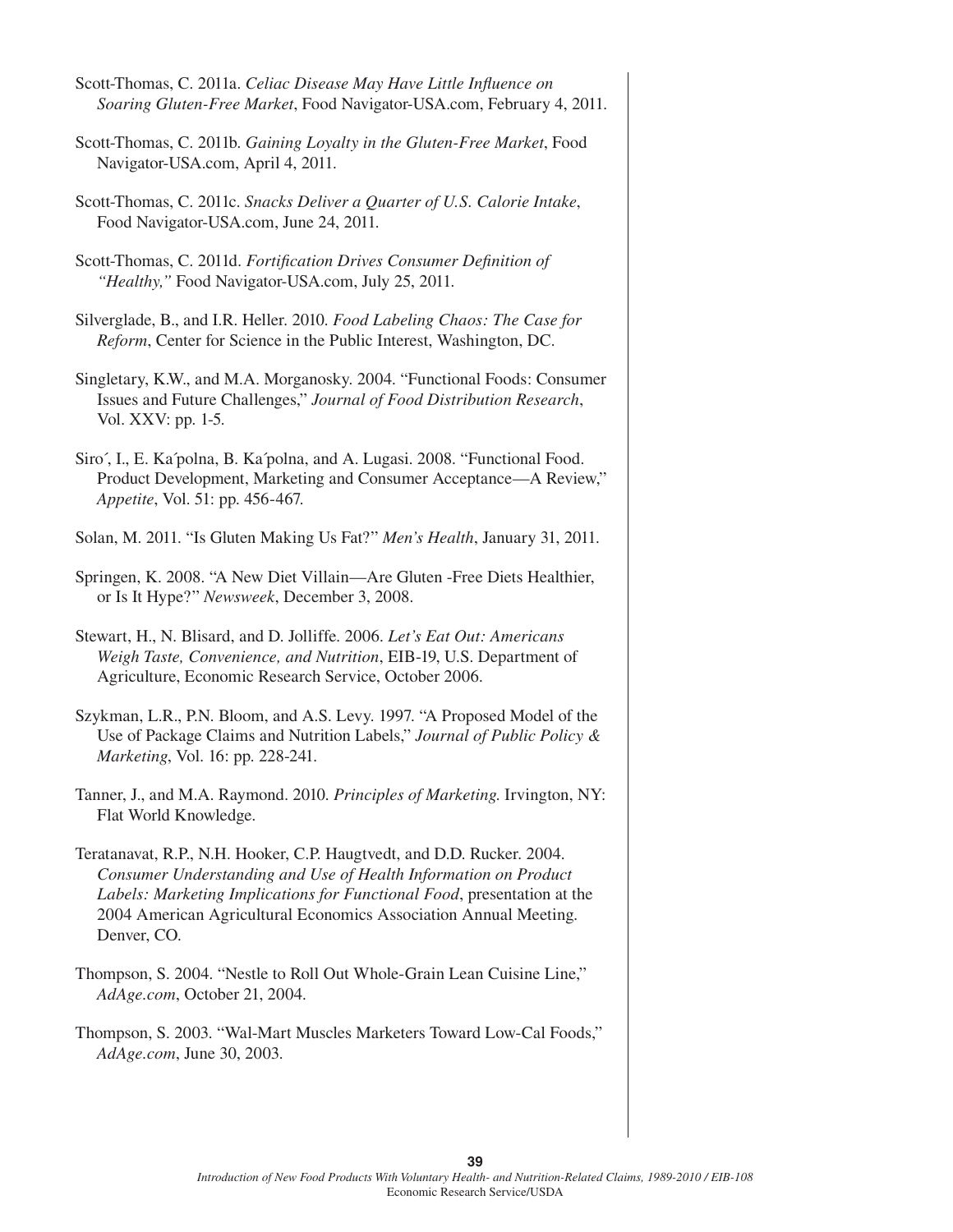| Toops, D. 2008. "The Year's Top-Selling Food Products," FoodProcessing.<br>com, May 2, 2008. Accessed May 26 2011, at: http://www.foodprocessing.<br>com/articles/2008/119.html                                                                                                                                                                                                                                                                                                                                          |
|--------------------------------------------------------------------------------------------------------------------------------------------------------------------------------------------------------------------------------------------------------------------------------------------------------------------------------------------------------------------------------------------------------------------------------------------------------------------------------------------------------------------------|
| Unnevehr, L.J., and E. Jagmanaite. 2008. "Getting Rid of Trans Fats in the<br>U.S. Diet: Policies, Incentives, and Progress," Food Policy, Vol. 33: pp.<br>497-503.                                                                                                                                                                                                                                                                                                                                                      |
| U.S. Department of Agriculture. Center for Nutrition Policy and Promotion.<br>1992. The Food Guide Pyramid, Home and Garden Bulletin Number 252.                                                                                                                                                                                                                                                                                                                                                                         |
| U.S. Department of Agriculture and U.S. Department of Health and<br>Human Services. 2000. Dietary Guidelines for Americans, 2000, U.S.<br>Government Printing Office, Washington, DC.                                                                                                                                                                                                                                                                                                                                    |
| U.S. Department of Agriculture and U.S. Department of Health and<br>Human Services. 2005. Dietary Guidelines for Americans, 2005, U.S.<br>Government Printing Office, Washington, DC.                                                                                                                                                                                                                                                                                                                                    |
| U.S. Department of Health and Human Services, Food and Drug<br>Administration. 2004a. Calories Count: Report of the Working Group on<br>Obesity. 2004.                                                                                                                                                                                                                                                                                                                                                                   |
| U.S. Department of Health and Human Services, Food and Drug<br>Administration. 2004b. FDA Announces Qualified Health Claims for<br>Omega-3 Fatty Acids, FDA News Release, September 8, 2004. Accessed<br>February 9, 2012, at: http://www.fda.gov/NewsEvents/Newsroom/<br>PressAnnouncements/2004/ucm108351.htm                                                                                                                                                                                                          |
| U.S. Department of Health and Human Services, Food and Drug<br>Administration. 2006. Draft Guidance: Whole Grain Label Statements,<br>February 17, 2006. Accessed January19, 2011, at: http://www.fda.gov/<br>Food/GuidanceComplianceRegulatoryInformation/GuidanceDocuments/<br>FoodLabelingNutrition/ucm059088.htm                                                                                                                                                                                                     |
| U.S. Department of Health and Human Services, Food and Drug<br>Administration. 2011. FDA Reopens Comment Period on Proposed<br>"Gluten-free" Food Labeling Rule, FDA News Release, August 2,<br>2011. Accessed December 8, 2011, at: http://www.fda.gov/NewsEvents/<br>Newsroom/PressAnnouncements/ucm265838.htm                                                                                                                                                                                                         |
| U.S. Department of Health and Human Services, Food and Drug<br>Administration. 2008. Guidance for Industry: Food Labeling; Nutrient<br>Content Claims; Definition for "High Potency" and Definition<br>for "Antioxidant" for Use in Nutrient Content Claims for Dietary<br>Supplements and Conventional Foods; Small Entity Compliance Guide.<br>July 2008. Accessed December 28 2011, at: http://www.fda.gov/Food/<br>GuidanceComplianceRegulatoryInformation/GuidanceDocuments/<br>FoodLabelingNutrition/ucm063064.htm |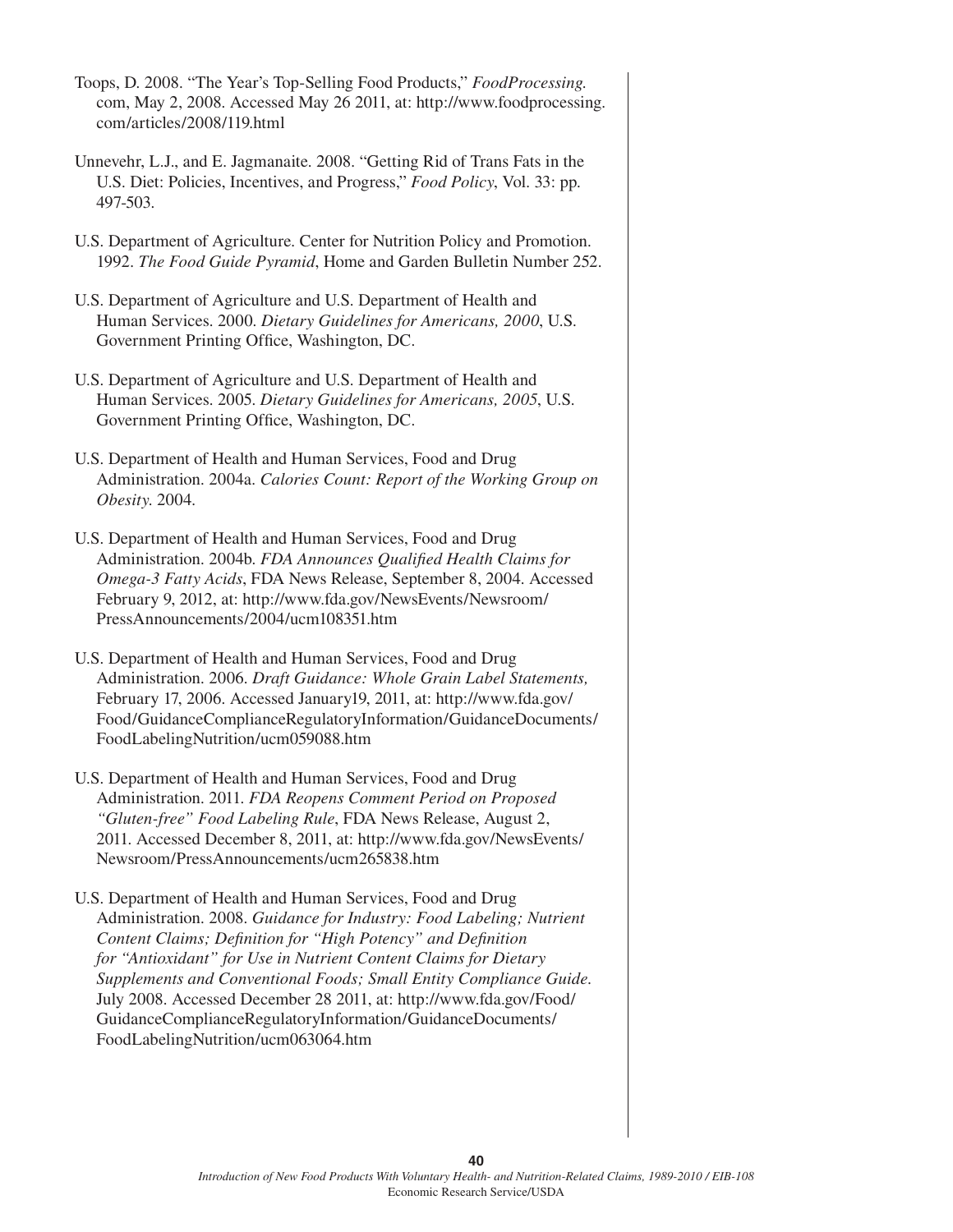- U.S. Department of Health and Human Services, Food and Drug Administration. 2009. *Food Labeling Guide*. October 2009. Accessed November 17 2011, at: http://www.fda.gov/Food/ GuidanceComplianceRegulatoryInformation/GuidanceDocuments/ FoodLabelingNutrition/FoodLabelingGuide/default.htm
- U.S. Department of Health and Human Services, Public Health Service, Office of the Surgeon General. 2001. *The Surgeon General's Call to Action to Prevent and Decrease Overweight and Obesity*. 2001.
- U.S. General Accountability Office. 2011. *Food Labeling: FDA Needs to Reassess its Approach to Protecting Consumers From False or Misleading Claims.* January 2011.
- Van Camp, D.J., N.H. Hooker, and D.M. Souza-Monteiro. 2010. "Adoption of Voluntary Front of Package Nutrition Schemes in UK Food Innovations," *British Food Journal*, Vol. 112: pp. 580-591.
- Wansink, B., and P. Chandon. 2006. "Can Low-Fat Nutrition Labels Lead to Obesity?" *Journal of Marketing Research*, Vol. 43: 605-617.
- White House Task Force on Childhood Obesity. 2010. *Report to the President: Solving the Problem of Childhood Obesity Within a Generation*. May 2010.
- Wilson, N.L.W. 2012. "How the Cookie Crumbles: A Case Study of Gluten-Free Cookies and Random Utility," *American Journal of Agricultural Economics*, Vol. 94: pp. 576-582.
- Wyatt, S.L. 2011. *State of the Snack Industry 2010*. SymphonyIRI Group, 2011.
- Yach, D., M. Khan, D. Bradley, R. Hargrove, S. Kehoe, and G. Mensah. 2010. "The Role and Challenges of the Food Industry in Addressing Chronic Disease," *Globalization and Health*, Vol. 6: pp. 1-8.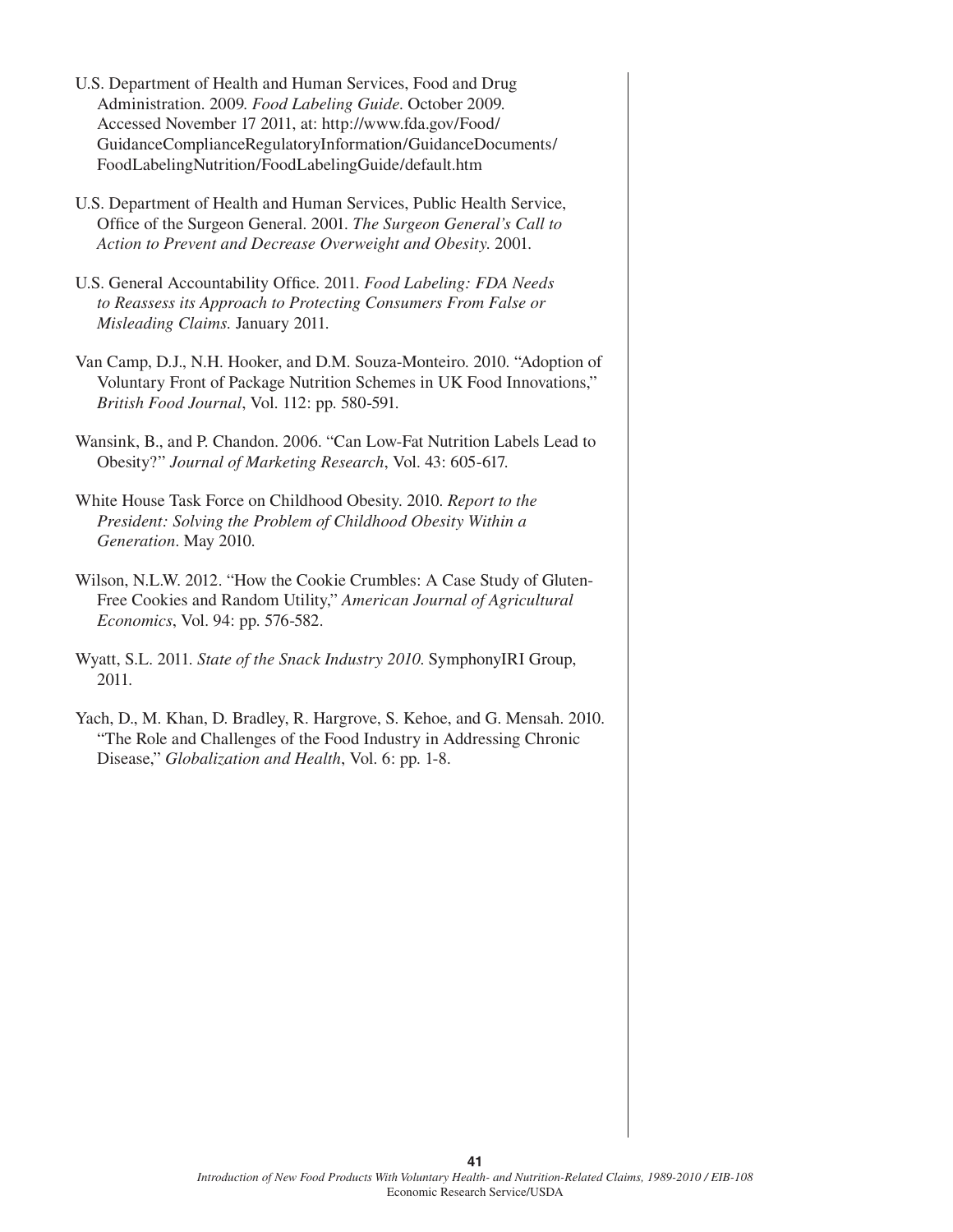## Appendix 1 Tables

Appendix 1 table 1

**New products with health- and nutrition-related claims by product category, select years, 1989-2010**

| Product category                           | Percent of new products with a health- and nutrition-related claim |      |      |      |      |      |      |  |
|--------------------------------------------|--------------------------------------------------------------------|------|------|------|------|------|------|--|
|                                            | 1989                                                               | 1993 | 1997 | 2001 | 2005 | 2009 | 2010 |  |
| <b>Snacks</b>                              | 43.9                                                               | 34.2 | 46.8 | 32.5 | 52.7 | 61.0 | 59.0 |  |
| Potato snacks                              | 57.3                                                               | 44.0 | 54.3 | 25.6 | 64.6 | 79.2 | 71.0 |  |
| Other snacks                               | 36.8                                                               | 30.6 | 44.0 | 34.4 | 49.5 | 55.9 | 54.3 |  |
| <b>Bakery</b>                              | 50.3                                                               | 35.6 | 37.8 | 37.7 | 60.8 | 54.1 | 50.9 |  |
| Sweet biscuits/cookies                     | 30.8                                                               | 33.5 | 32.5 | 12.7 | 33.5 | 42.7 | 40.8 |  |
| Bread and bread products                   | 64.9                                                               | 31.6 | 30.1 | 35.9 | 64.3 | 51.5 | 51.6 |  |
| Savory Biscuits/Crackers                   | 57.9                                                               | 42.3 | 52.8 | 31.0 | 71.7 | 59.2 | 48.3 |  |
| Other bakery                               | 78.3                                                               | 66.7 | 61.9 | 78.9 | 85.6 | 68.1 | 61.4 |  |
| Processed fish, meat, and poultry products | 42.0                                                               | 46.2 | 46.5 | 28.0 | 39.9 | 41.2 | 47.6 |  |
| Meat and meat products                     | 40.0                                                               | 45.8 | 40.3 | 18.3 | 29.0 | 26.3 | 34.0 |  |
| Poultry and poultry products               | 43.2                                                               | 50.0 | 51.9 | 16.0 | 34.8 | 53.2 | 60.0 |  |
| Meat substitutes                           | 71.4                                                               | 73.9 | 87.5 | 70.3 | 81.8 | 94.4 | 93.8 |  |
| Fish and fish products                     | 25.5                                                               | 13.0 | 21.3 | 32.8 | 51.4 | 41.0 | 40.0 |  |
| <b>Meals and entrees</b>                   | 13.0                                                               | 13.3 | 20.5 | 14.5 | 32.1 | 38.3 | 36.5 |  |
| Pasta, pizza, noodles, and rice            | 28.0                                                               | 31.5 | 24.5 | 18.5 | 36.3 | 46.4 | 39.1 |  |
| Sauces, dressings, and condiments          | 26.0                                                               | 29.2 | 28.9 | 16.2 | 25.3 | 28.2 | 30.7 |  |
| Dressings                                  | 49.4                                                               | 40.5 | 52.3 | 26.3 | 50.0 | 38.3 | 46.4 |  |
| Seasonings                                 | 26.7                                                               | 33.0 | 23.8 | 13.1 | 24.8 | 21.1 | 27.7 |  |
| Other sauces and condiments                | 18.8                                                               | 26.2 | 25.7 | 15.2 | 20.6 | 28.8 | 28.5 |  |
| <b>Dairy</b>                               | 56.0                                                               | 53.7 | 53.9 | 46.8 | 52.9 | 45.9 | 54.8 |  |
| Yogurt                                     | 84.6                                                               | 67.4 | 90.9 | 73.6 | 84.1 | 87.5 | 90.9 |  |
| Milk                                       | 61.1                                                               | 76.2 | 71.4 | 72.5 | 82.6 | 77.3 | 92.2 |  |
| Cheese                                     | 34.6                                                               | 31.6 | 33.0 | 19.2 | 31.2 | 19.2 | 22.6 |  |
| Other dairy                                | 68.2                                                               | 63.5 | 58.3 | 48.5 | 58.1 | 51.2 | 45.8 |  |
| <b>Breakfast cereal</b>                    | 63.8                                                               | 57.3 | 52.9 | 60.4 | 86.4 | 61.5 | 90.5 |  |
| Chocolate, sugar, and gum confectionery    | 12.4                                                               | 9.9  | 19.5 | 11.5 | 20.8 | 19.7 | 23.0 |  |
| <b>Desserts and ice cream</b>              | 38.9                                                               | 39.1 | 35.5 | 24.5 | 46.7 | 49.5 | 43.3 |  |
| <b>Beverages</b>                           | 26.4                                                               | 21.9 | 19.4 | 25.8 | 33.1 | 39.8 | 44.0 |  |
| <b>Bottled water</b>                       | 57.8                                                               | 34.3 | 28.2 | 40.7 | 73.9 | 56.5 | 50.0 |  |
| Other beverages                            | 23.1                                                               | 20.5 | 18.6 | 24.5 | 30.9 | 39.0 | 43.6 |  |
| Soup                                       | 24.6                                                               | 40.9 | 51.2 | 27.0 | 33.3 | 54.4 | 54.5 |  |
| <b>Sweet and savory spreads</b>            | 24.4                                                               | 23.5 | 28.0 | 15.6 | 26.8 | 35.8 | 38.3 |  |
| <b>Fruit and vegetables</b>                | 18.1                                                               | 22.6 | 25.5 | 22.8 | 34.4 | 34.0 | 39.1 |  |
| <b>Baby food</b>                           | 9.5                                                                | 22.2 | 12.9 | 11.4 | 20.8 | 23.9 | 20.6 |  |
| <b>Oils and fats</b>                       | 65.8                                                               | 42.1 | 33.9 | 19.6 | 28.3 | 26.5 | 28.6 |  |
| All food and beverage                      | 34.6                                                               | 30.3 | 30.8 | 25.2 | 37.8 | 40.8 | 43.3 |  |

Source: Datamonitor, Product Launch Analytics database.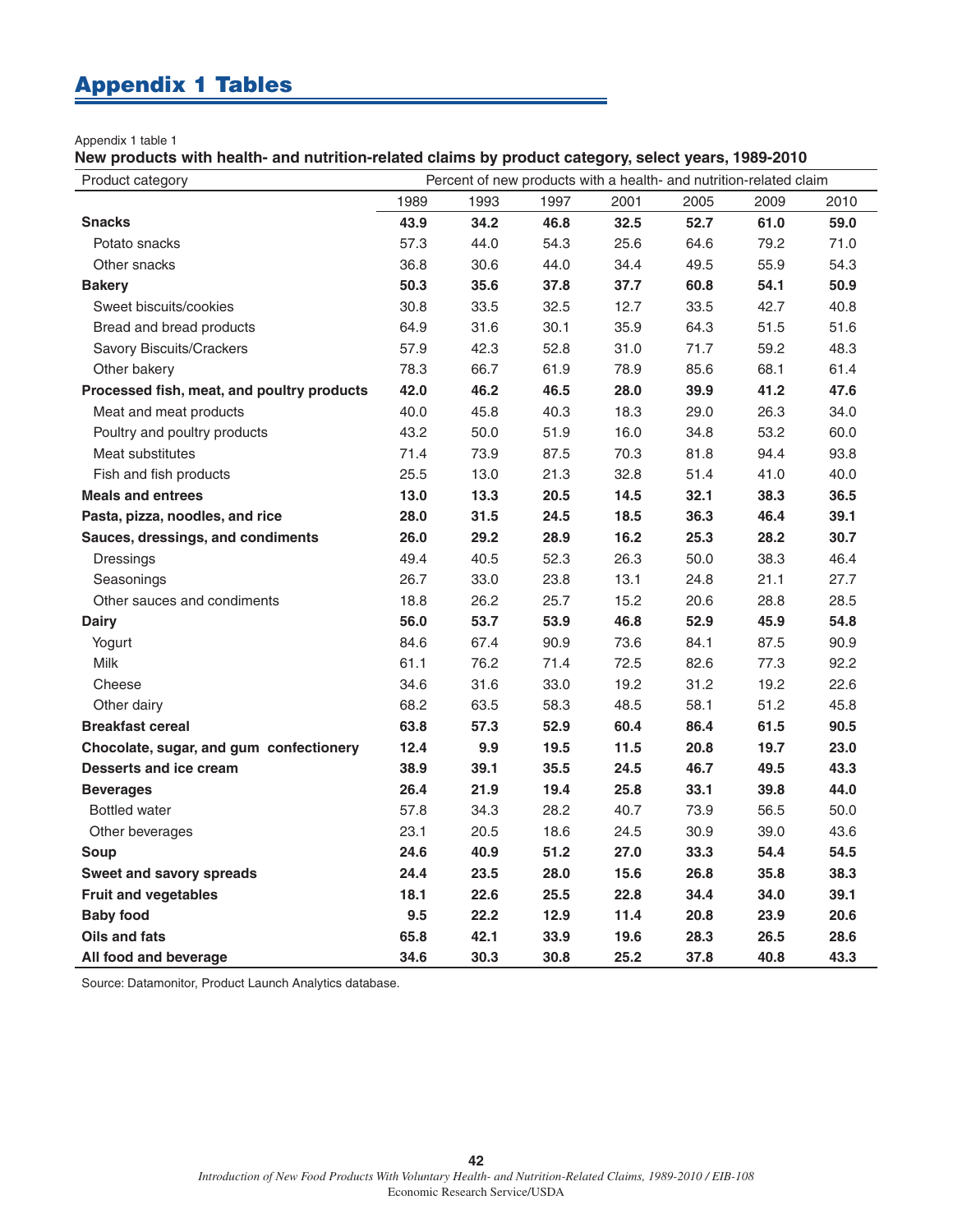#### Appendix 1 table 2 **Leading health- and nutrition-related claims on new food and beverage products, select years, 1989 to 2010**

| Claim <sup>1</sup><br>Percent of new products with claim <sup>2</sup> |      |      |      |      |      |      |      |      |      |      |      |      |                          |
|-----------------------------------------------------------------------|------|------|------|------|------|------|------|------|------|------|------|------|--------------------------|
|                                                                       | 1989 | 1991 | 1993 | 1995 | 1997 | 1999 | 2001 | 2003 | 2005 | 2007 | 2009 | 2010 | 1989<br>to<br>$2010^{3}$ |
| Low/no fat                                                            | 9.2  | 15.6 | 15.9 | 25.5 | 21.7 | 14.8 | 9.9  | 12.1 | 11.0 | 9.6  | 8.9  | 9.7  | 13.6                     |
| High minerals/high vitamins                                           | 1.7  | 2.2  | 1.9  | 2.2  | 3.9  | 6.5  | 10.0 | 12.5 | 13.0 | 13.0 | 12.4 | 13.5 | 8.5                      |
| Low/no calories                                                       | 10.4 | 11.1 | 7.7  | 4.9  | 5.0  | 4.0  | 3.0  | 4.8  | 7.9  | 7.3  | 10.2 | 8.6  | 6.7                      |
| Low/no cholesterol                                                    | 14.3 | 14.2 | 9.3  | 8.6  | 5.8  | 5.4  | 3.9  | 5.3  | 4.6  | 5.3  | 3.6  | 4.8  | 6.5                      |
| Low/no sugar, no added sugar, no sweeteners                           | 7.7  | 6.9  | 5.8  | 6.2  | 3.6  | 3.9  | 4.5  | 7.3  | 9.0  | 7.5  | 7.3  | 7.3  | 6.4                      |
| Low/no sodium, low/no salt, no added salt                             | 11.7 | 11.5 | 8.4  | 5.9  | 4.6  | 2.9  | 2.7  | 3.2  | 3.6  | 3.9  | 3.6  | 4.7  | 5.0                      |
| High protein                                                          | 1.5  | 2.2  | 1.3  | 1.2  | 1.5  | 3.7  | 5.2  | 6.3  | 5.7  | 4.7  | 5.8  | 5.3  | 4.0                      |
| High fiber/high bran                                                  | 8.8  | 3.5  | 2.1  | 1.5  | 1.3  | 1.9  | 2.5  | 3.0  | 4.5  | 5.0  | 6.0  | 6.0  | 3.7                      |
| Low/no trans fats                                                     | 0.0  | 0.0  | 0.0  | 0.0  | 0.0  | 0.0  | 0.1  | 1.2  | 7.8  | 10.6 | 9.3  | 8.5  | 3.5                      |
| No gluten                                                             | 0.0  | 0.0  | 0.0  | 0.0  | 0.0  | 0.0  | 1.0  | 3.0  | 4.1  | 5.6  | 9.0  | 12.0 | 2.9                      |
| High calcium                                                          | 0.6  | 0.5  | 0.6  | 0.8  | 1.1  | 3.6  | 3.8  | 4.2  | 3.9  | 3.4  | 3.6  | 3.3  | 2.6                      |
| Low/no carbohydrates                                                  | 0.0  | 0.0  | 0.0  | 0.0  | 0.1  | 0.4  | 1.9  | 3.9  | 6.5  | 1.5  | 1.7  | 1.2  | 2.2                      |
| Contains whole grains                                                 | 1.3  | 1.0  | 1.0  | 0.9  | 0.5  | 0.7  | 1.0  | 1.0  | 2.3  | 3.7  | 3.7  | 4.5  | 1.9                      |
| No monosodium glutamate (MSG)                                         | 1.0  | 2.1  | 2.2  | 2.0  | 1.9  | 2.1  | 1.2  | 1.8  | 1.8  | 1.7  | 1.6  | 2.2  | 1.7                      |
| High antioxidants                                                     | 0.0  | 0.0  | 0.0  | 0.0  | 0.0  | 0.0  | 0.0  | 0.1  | 2.9  | 4.8  | 5.6  | 4.5  | 1.7                      |
| Low/no saturated fat                                                  | 0.2  | 2.0  | 1.2  | 1.1  | 0.8  | 1.3  | 1.1  | 1.0  | 1.3  | 1.7  | 1.3  | 1.2  | 1.2                      |
| High fruit                                                            | 1.1  | 0.7  | 0.4  | 0.7  | 1.6  | 1.2  | 1.0  | 1.4  | 0.8  | 1.6  | 1.5  | 1.4  | 1.1                      |
| No/low lactose                                                        | 0.4  | 0.5  | 0.7  | 0.6  | 1.0  | 0.9  | 0.9  | 1.2  | 1.4  | 1.0  | 1.4  | 1.8  | 1.1                      |
| High omega-3                                                          | 0.0  | 0.0  | 0.1  | 0.0  | 0.1  | 0.4  | 0.8  | 0.8  | 1.8  | 2.2  | 2.5  | 2.4  | 1.0                      |

<sup>1</sup>Includes those claims that accounted for 1 percent or more of all new products introduced over 1989 to 2010.

2Darkened line between the years 1993 and 1995 denotes pre- and post-Nutrition Labeling Education Act (NLEA).

3Includes all years between 1989 and 2010.

Source: Datamonitor, Product Launch Analytics database.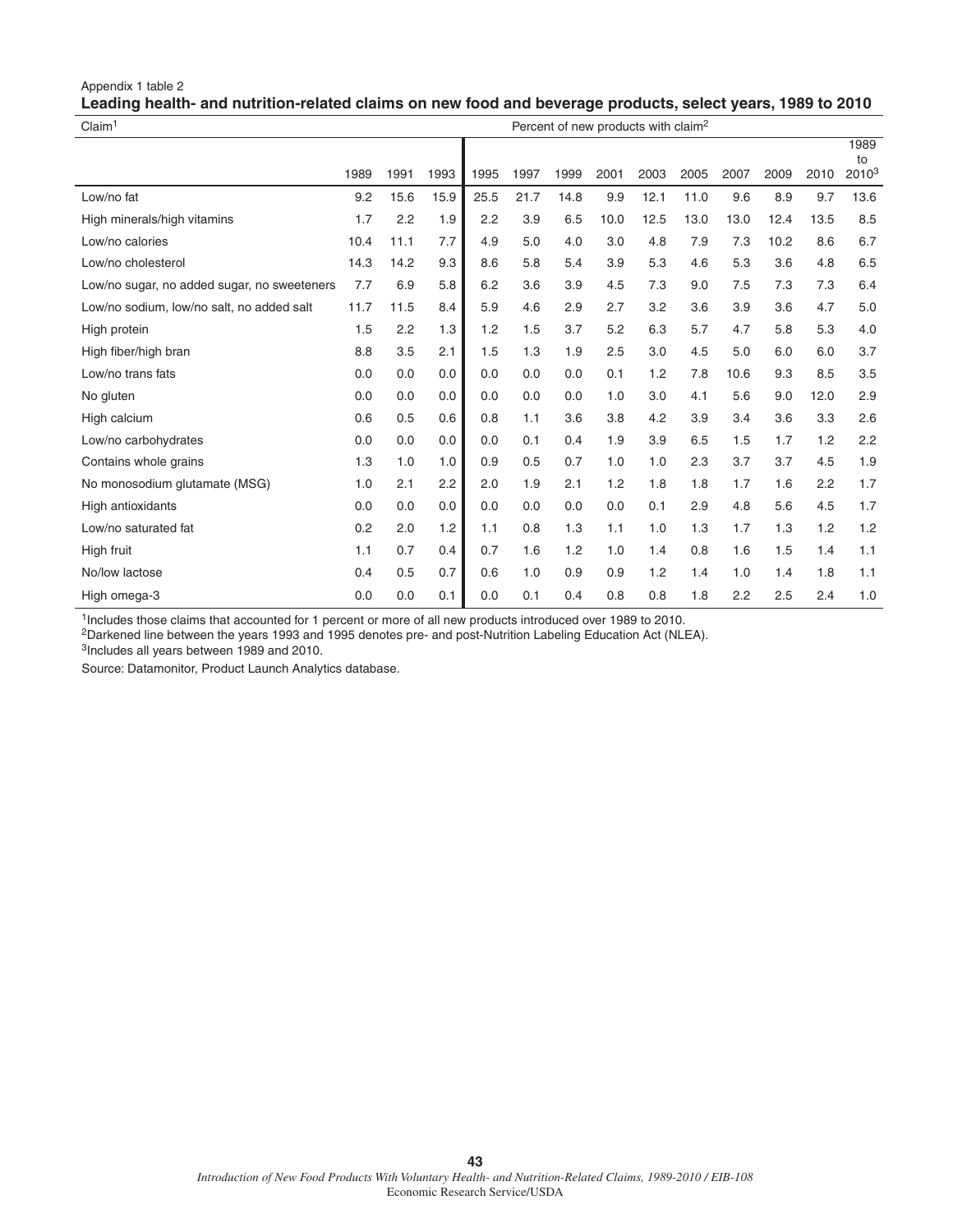## Appendix 2 Tables

#### Appendix 2 table 1

**Top 5 product categories for leading health- and nutrition-related claims, percent of claims, 1989, 2001, and 2010**

| Top 10 claims in 1989  |                                                     |                      |                       | Top 10 claims in 2001                         |                      | Top 10 claims in 2010 |                                               |                      |  |
|------------------------|-----------------------------------------------------|----------------------|-----------------------|-----------------------------------------------|----------------------|-----------------------|-----------------------------------------------|----------------------|--|
| Type of claim          | Top 5 product<br>groups                             | Percent <sup>1</sup> | Type of claim         | Top 5 product<br>groups                       | Percent <sup>1</sup> | Type of claim         | Top 5 product<br>groups                       | Percent <sup>1</sup> |  |
| Cholesterol            | <b>Bakery</b>                                       | 22.2                 | Vitamins/<br>minerals | <b>Beverages</b>                              | 34.9                 | Vitamins/<br>minerals | <b>Beverages</b>                              | 43.8                 |  |
|                        | <b>Snacks</b>                                       | 15.8                 |                       | <b>Bakery</b>                                 | 19.2                 |                       | Cereal                                        | 11.4                 |  |
|                        | Sauces,<br>dressings,<br>condiments                 | 10.4                 |                       | Dairy                                         | 13.2                 |                       | Dairy                                         | 9.2                  |  |
|                        | Dairy                                               | 9.4                  |                       | Snacks                                        | 5.6                  |                       | <b>Bakery</b>                                 | 7.6                  |  |
|                        | Cereal                                              | 6.2                  |                       | Cereal                                        | 5.4                  |                       | Snacks                                        | 5.2                  |  |
| Sodium                 | Snacks                                              | 16.5                 | <b>Total fat</b>      | Dairy                                         | 18.6                 | No gluten             | Snacks                                        | 16.3                 |  |
|                        | Sauces,<br>dressings,<br>condiments                 | 16.5                 |                       | Snacks                                        | 15.5                 |                       | <b>Bakery</b>                                 | 15.1                 |  |
|                        | <b>Bakery</b>                                       | 15.7                 |                       | <b>Bakery</b>                                 | 10.8                 |                       | <b>Beverages</b>                              | 15.1                 |  |
|                        | <b>Beverages</b>                                    | 12.9                 |                       | Meat, fish,<br>poultry                        | 10.0                 |                       | Sauces,<br>dressings,<br>condiments           | 12.6                 |  |
|                        | Cereal                                              | 11.2                 |                       | Sauces,<br>dressings,<br>condiments           | 7.8                  |                       | Chocolate,<br>sugar, and gum<br>confectionery | 6.4                  |  |
| Fiber/bran-<br>related | <b>Bakery</b>                                       | 39.4                 | Protein               | <b>Bakery</b>                                 | 25.7                 | <b>Total fat</b>      | Dairy                                         | 18.6                 |  |
|                        | Cereal                                              |                      |                       | <b>Snacks</b>                                 | 14.2                 |                       | <b>Snacks</b>                                 |                      |  |
|                        |                                                     | 29.6                 |                       |                                               |                      |                       | Meat, fish,                                   | 13.1                 |  |
|                        | Snacks                                              | 16.2                 |                       | <b>Beverages</b><br>Meat, fish,               | 9.3                  |                       | poultry                                       | 9.9                  |  |
|                        | Pasta, pizza,<br>noodles, rice                      | 7.4                  |                       | poultry                                       | 8.6                  |                       | <b>Bakery</b>                                 | 8.7                  |  |
|                        | Fruits and<br>vegetables;<br>meat, fish,<br>poultry | 2.4                  |                       | Pasta, pizza,<br>noodles, rice                | 6.0                  |                       | <b>Beverages</b>                              | 8.0                  |  |
| Calorie-related        | Dairy                                               | 13.7                 | Sugar                 | <b>Beverages</b>                              | 24.1                 | Calorie-related       | <b>Beverages</b>                              | 40.2                 |  |
|                        | <b>Beverages</b>                                    | 12.3                 |                       | Chocolate,<br>sugar, and gum<br>confectionery | 21.5                 |                       | <b>Bakery</b>                                 | 10.4                 |  |
|                        | Bakery                                              | 11.4                 |                       | <b>Bakery</b>                                 | 11.8                 |                       | Snacks                                        | 8.2                  |  |
|                        | Desserts and<br>ice cream                           | 10.6                 |                       | Sauces,<br>dressings,<br>condiments           | 9.3                  |                       | Dairy                                         | 5.7                  |  |
|                        | Sauces,<br>dressings,<br>condiments                 | 9.4                  |                       | Desserts and<br>ice cream                     | 6.8                  |                       | Desserts and<br>ice cream                     | 5.5                  |  |
| Total fat              | Dairy                                               | 25.7                 | Cholesterol           | Dairy                                         | 21.0                 | <b>Trans</b> fats     | Snacks                                        | 29.1                 |  |
|                        | Meat, fish,<br>poultry                              | 16.4                 |                       | Snacks                                        | 13.7                 |                       | <b>Bakery</b>                                 | 23.8                 |  |
|                        | Desserts and<br>ice cream                           | 15.1                 |                       | <b>Bakery</b>                                 | 10.7                 |                       | Meals and<br>entrees                          | 9.3                  |  |

*—continued*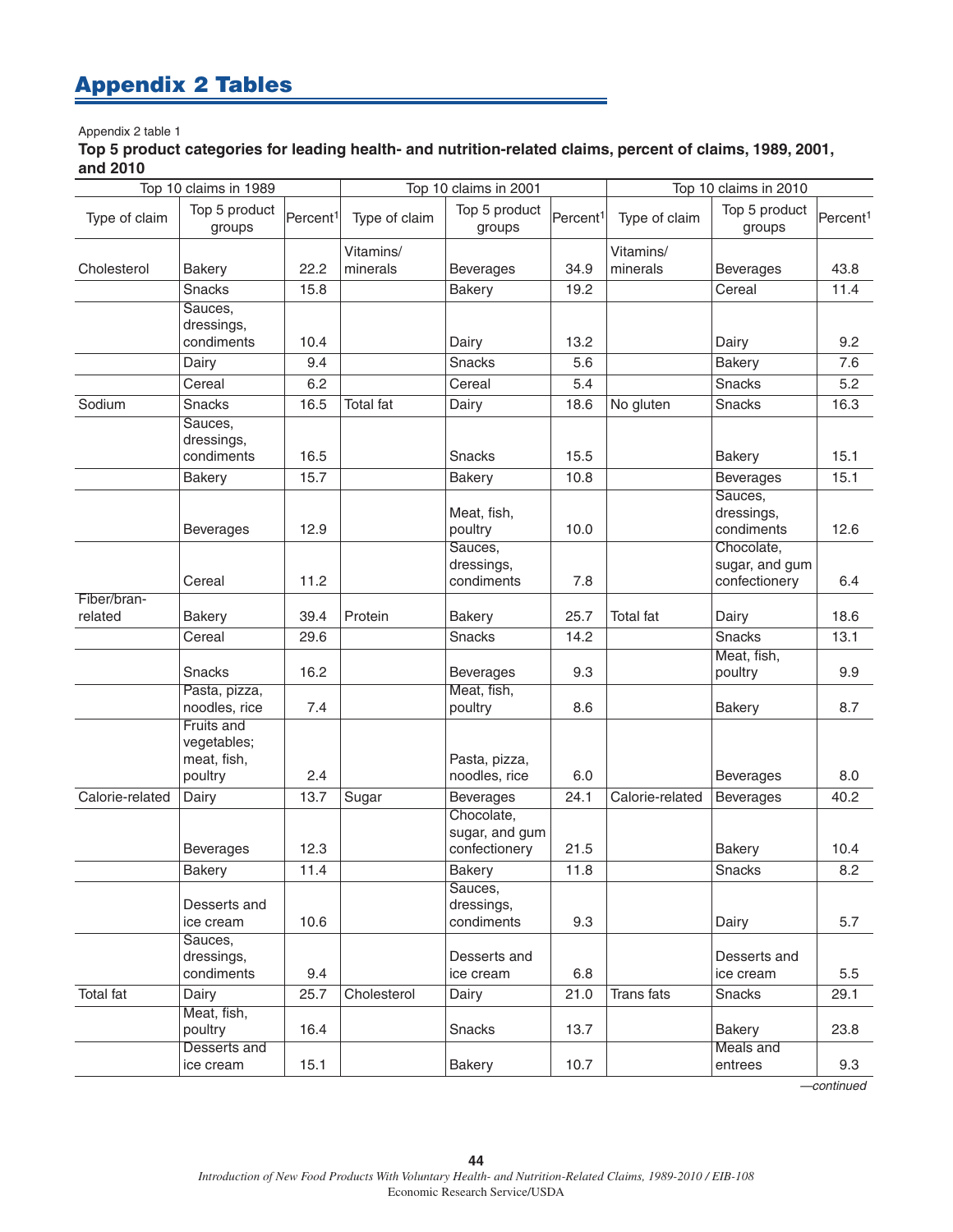#### Appendix 2 table 1

#### **Top 5 product categories for leading health- and nutrition-related claims, percent of claims, 1989, 2001, and 2010—Continued**

| Top 10 claims in 1989 |                                                                                                                          |                      | Top 10 claims in 2001 |                                               | Top 10 claims in 2010 |               |                                               |                      |
|-----------------------|--------------------------------------------------------------------------------------------------------------------------|----------------------|-----------------------|-----------------------------------------------|-----------------------|---------------|-----------------------------------------------|----------------------|
| Type of claim         | Top 5 product<br>groups                                                                                                  | Percent <sup>1</sup> | Type of claim         | Top 5 product<br>groups                       | Percent <sup>1</sup>  | Type of claim | Top 5 product<br>groups                       | Percent <sup>1</sup> |
|                       | <b>Bakery</b>                                                                                                            | 10.3                 |                       | Meat, fish,<br>poultry                        | 10.7                  |               | Meat, fish,<br>poultry                        | 7.6                  |
|                       | Snacks                                                                                                                   | 7.4                  |                       | Sauces,<br>dressings,<br>condiments           | 10.7                  |               | Sauces,<br>dressings,<br>condiments           | 4.7                  |
| Sugar                 | <b>Beverages</b>                                                                                                         | 19.3                 | Calcium               | Dairy                                         | 36.5                  | Sugar         | <b>Beverages</b>                              | 45.4                 |
|                       | <b>Bakery</b>                                                                                                            | 13.9                 |                       | <b>Beverages</b>                              | 24.4                  |               | Chocolate,<br>sugar, and gum<br>confectionery | 11.7                 |
|                       | Cereal                                                                                                                   | 12.4                 |                       | <b>Bakery</b>                                 | 16.2                  |               | <b>Bakery</b>                                 | 10.4                 |
|                       | Sauces,<br>dressings,<br>condiments                                                                                      | 10.4                 |                       | Cereal                                        | 3.6                   |               | Sauces,<br>dressings,<br>condiments           | 6.6                  |
|                       | Chocolate,<br>sugar, and gum<br>confectionery                                                                            | 8.5                  |                       | Pasta, pizza,<br>noodles, rice                | 3.6                   |               | Fruits and<br>vegetables                      | 6.2                  |
| Vitamins              | <b>Beverages</b>                                                                                                         | 26.3                 | Calorie-related       | Beverages                                     | 34.2                  | Fiber-related | <b>Bakery</b>                                 | 24.2                 |
|                       | Cereal                                                                                                                   | 21.1                 |                       | Dairy                                         | 9.5                   |               | Cereal                                        | 13.9                 |
|                       | Pasta, pizza,<br>noodles, rice                                                                                           | 7.0                  |                       | <b>Bakery</b>                                 | 9.5                   |               | Snacks                                        | 10.4                 |
|                       | Fruits and<br>vegetables                                                                                                 | 3.5                  |                       | Meat, fish,<br>poultry                        | 6.3                   |               | <b>Beverages</b>                              | 10.4                 |
|                       | Dairy                                                                                                                    | 3.5                  |                       | Chocolate,<br>sugar, and gum<br>confectionery | 6.3                   |               | Fruits and<br>vegetables                      | 7.4                  |
| Protein               | Meat, fish,<br>poultry                                                                                                   | 45.1                 | Sodium                | <b>Beverages</b>                              | 23.9                  | Protein       | <b>Bakery</b>                                 | 20.8                 |
|                       | Dairy                                                                                                                    | 13.7                 |                       | Snacks                                        | 13.4                  |               | <b>Beverages</b>                              | 18.4                 |
|                       | Snacks                                                                                                                   | 11.8                 |                       | Sauces,<br>dressings,<br>condiments           | 11.3                  |               | Meals and<br>entrees                          | 11.2                 |
|                       | <b>Bakery</b>                                                                                                            | 7.8                  |                       | Dairy                                         | 10.6                  |               | Snacks                                        | 10.1                 |
|                       | Sauces,<br>dressings,<br>condiments,<br>pasta, pizza,<br>noodles, rice                                                   | 5.9                  |                       | <b>Bakery</b>                                 | 7.0                   |               | Dairy                                         | 9.9                  |
| Whole grain           | <b>Bakery</b>                                                                                                            | 31.1                 | Fiber-related         | <b>Bakery</b>                                 | 21.5                  | Cholesterol   | <b>Snacks</b>                                 | 21.9                 |
|                       | Cereal                                                                                                                   | 22.2                 |                       | Cereal                                        | 15.4                  |               | <b>Bakery</b>                                 | 15.9                 |
|                       | Snacks                                                                                                                   | 13.3                 |                       | Snacks                                        | 10.0                  |               | Cereal                                        | 8.5                  |
|                       | <b>Beverages</b>                                                                                                         | 4.4                  |                       | <b>Beverages</b>                              | 8.5                   |               | Sauces,<br>dressings,<br>condiments           | 7.4                  |
|                       | Pasta, pizza,<br>noodles,<br>rice, sauces,<br>dressings,<br>condiments;<br>chocolate,<br>sugar, and gum<br>confectionery | 2.2                  |                       | Pasta, pizza,<br>noodles, rice                | 7.7                   |               | Dairy                                         | 6.5                  |

*—continued*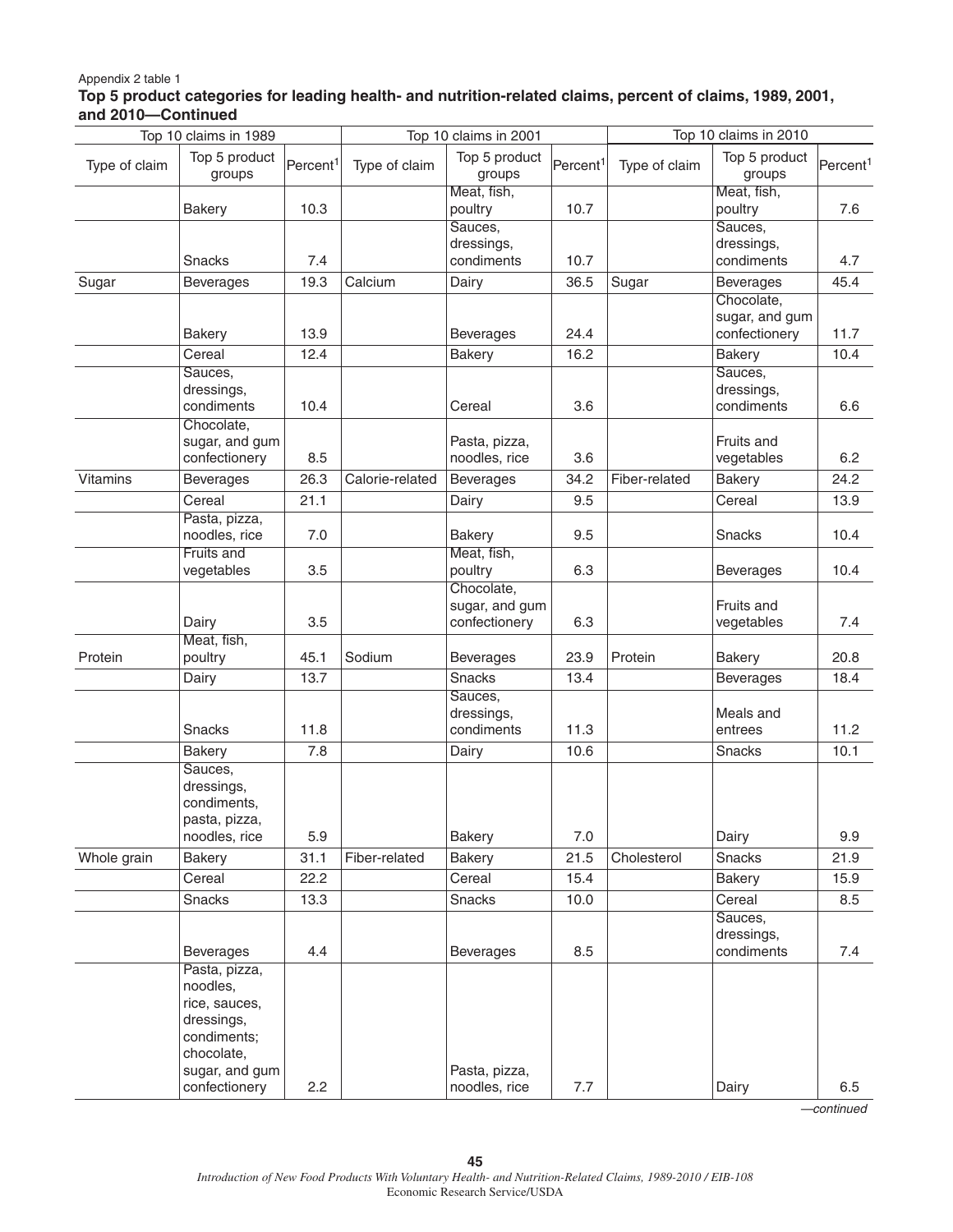#### Appendix 2 table 1 **Top 5 product categories for leading health- and nutrition-related claims, percent of claims, 1989, 2001, and 2010—Continued**

|               | Top 10 claims in 1989       |                      |               | Top 10 claims in 2001                         |                       | Top 10 claims in 2010 |                                     |                      |  |
|---------------|-----------------------------|----------------------|---------------|-----------------------------------------------|-----------------------|-----------------------|-------------------------------------|----------------------|--|
| Type of claim | Top 5 product<br>groups     | Percent <sup>1</sup> | Type of claim | Top 5 product<br>groups                       | Percent <sup>11</sup> | Type of claim         | Top 5 product<br>groups             | Percent <sup>1</sup> |  |
| High fruit    | <b>Beverages</b>            | 36.8                 | Carbohydrates | Bakery                                        | 26.0                  | Sodium                | Snacks                              | 15.8                 |  |
|               | Cereal                      | 18.4                 |               | <b>Beverages</b>                              | 21.0                  |                       | <b>Beverages</b>                    | 15.5                 |  |
|               | Desserts and<br>ice cream   | 13.2                 |               | Snacks                                        | 12.0                  |                       | Sauces,<br>dressings,<br>condiments | 15.2                 |  |
|               | Sweet and<br>savory spreads | 10.5                 |               | Chocolate,<br>sugar, and gum<br>confectionery | 6.0                   |                       | Bakery                              | 13.2                 |  |
|               | Snacks                      | 5.3                  |               | Sauces,<br>dressings,<br>condiments           | 5.0                   |                       | Meat, fish,<br>poultry              | 7.9                  |  |

<sup>1</sup> Percent of claims accounted for by the product category.

Source: Datamonitor, Product Launch Analytics database.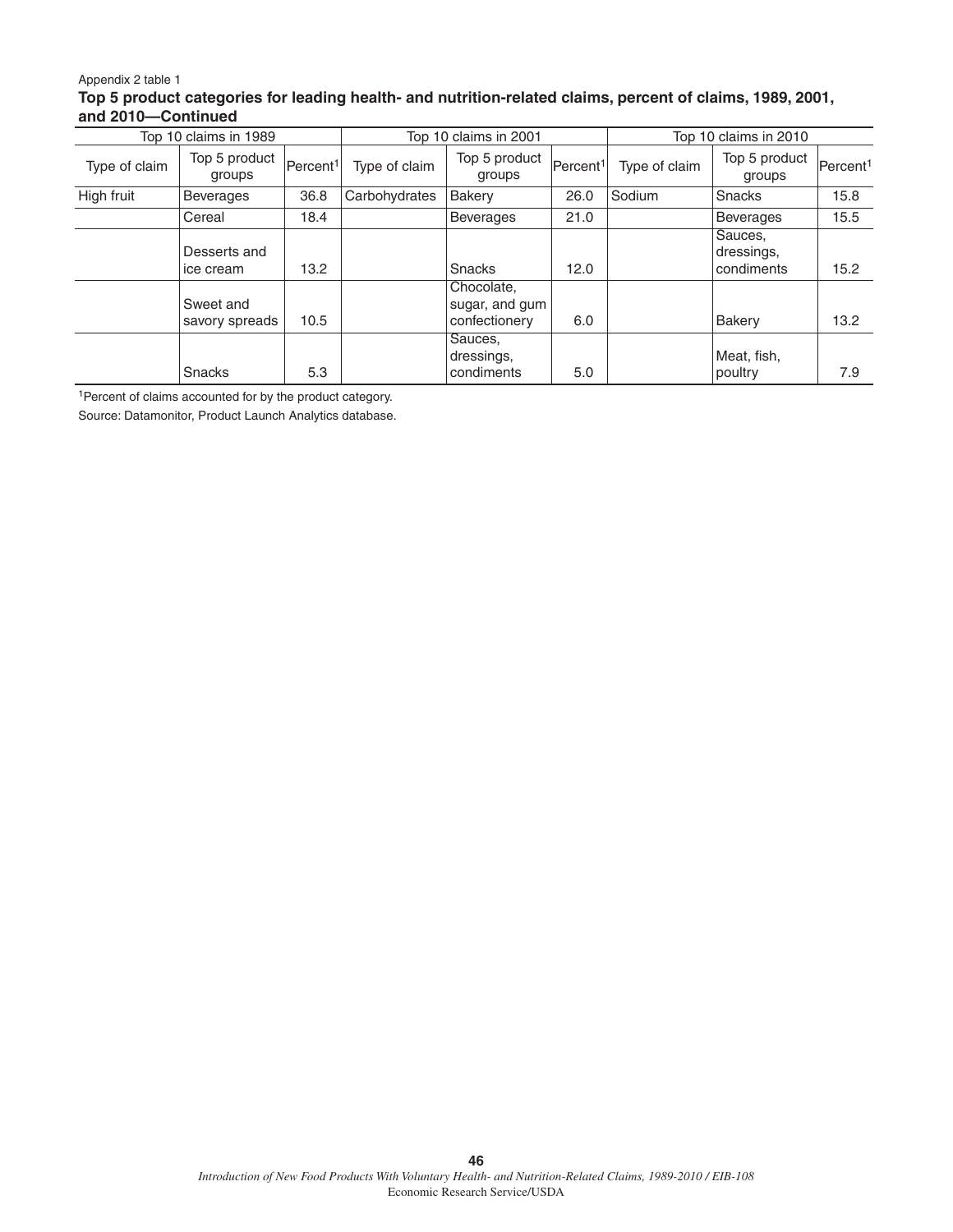#### Appendix 2 table 2

#### **Top 5 product categories for leading health- and nutrition-related claims, percent of new products introduced, 1989, 2001, and 2010**

| Top 10 claims in 1989 |                                |                      | Top 10 claims in 2001 |                                               |                      | Top 10 claims in 2010 |                                          |                      |
|-----------------------|--------------------------------|----------------------|-----------------------|-----------------------------------------------|----------------------|-----------------------|------------------------------------------|----------------------|
| Type of claim         | Top 5 product<br>groups        | Percent <sup>1</sup> | Type of claim         | Top 5 product<br>groups                       | Percent <sup>1</sup> | Type of claim         | Top 5 product<br>groups                  | Percent <sup>1</sup> |
|                       |                                |                      | Vitamins/             |                                               |                      | Vitamins/             |                                          |                      |
| Cholesterol           | Oils and fats                  | 55.3                 | minerals              | Cereal                                        | 30.8                 | minerals              | Cereal                                   | 70.9                 |
|                       | <b>Bakery</b>                  | 28.9                 |                       | <b>Bakery</b>                                 | 23.0                 |                       | <b>Beverages</b>                         | 25.8                 |
|                       | <b>Snacks</b>                  | 27.3                 |                       | Dairy                                         | 22.1                 |                       | Dairy                                    | 24.5                 |
|                       | Dairy                          | 24.7                 |                       | <b>Beverages</b><br>Fruits and                | 17.9                 |                       | Fruits and<br>vegetables<br>Desserts and | 11.9                 |
|                       | Cereal                         | 23.6                 |                       | vegetables                                    | 14.8                 |                       | ice cream                                | 11.6                 |
| Sodium                | Cereal                         | 34.6                 | <b>Total fat</b>      | Dairy                                         | 30.8                 | No gluten             | Snacks                                   | 22.6                 |
|                       | Oils and fats                  | 28.9                 |                       | Cereal                                        | 22.0                 |                       | Soup                                     | 17.0                 |
|                       | Snacks                         | 23.4                 |                       | Snacks                                        | 19.9                 |                       | Desserts and<br>ice cream                | 16.3                 |
|                       | <b>Bakery</b>                  | 16.8                 |                       | Meat, fish,<br>poultry                        | 18.8                 |                       | <b>Bakery</b>                            | 16.0                 |
|                       | Pasta, pizza,<br>noodles, rice | 16.5                 |                       | Soup                                          | 15.7                 |                       | Sauces,<br>dressings,<br>condiments      | 14.9                 |
| Fiber/bran-           |                                |                      |                       |                                               |                      |                       |                                          |                      |
| related               | Cereal<br><b>Bakery</b>        | 69.3<br>31.6         | Protein               | <b>Bakery</b><br>Cereal                       | 16.0<br>12.1         | Total fat             | Dairy<br>Desserts and<br>ice cream       | 35.5<br>26.0         |
|                       | <b>Snacks</b>                  |                      |                       | <b>Snacks</b>                                 |                      |                       |                                          |                      |
|                       |                                | 17.3                 |                       |                                               | 9.6                  |                       | Cereal<br>Meat, fish,                    | 22.2                 |
|                       | Pasta, pizza,<br>noodles, rice | 13.4                 |                       | Meat, fish,<br>poultry                        | 8.5                  |                       | poultry                                  | 19.7                 |
|                       | Fruits and<br>vegetables       | 6.0                  |                       | Pasta, pizza,<br>noodles, rice                | 7.6                  |                       | Soup                                     | 17.0                 |
| Calorie-related       | Dairy                          | 26.4                 | Sugar                 | Sweet and<br>savory spreads                   | 9.5                  | Calorie related       | Desserts and<br>ice cream                | 16.3                 |
|                       | Desserts and<br>ice cream      | 22.8                 |                       | Desserts and<br>ice cream                     | 8.3                  |                       | <b>Beverages</b>                         | 15.2                 |
|                       | Oils and fats                  | 15.8                 |                       | Cereal                                        | 7.7                  |                       | Soup                                     | 12.5                 |
|                       | Soup                           | 13.1                 |                       | <b>Bakery</b>                                 | 6.5                  |                       | Dairy                                    | 9.7                  |
|                       | Meals and<br>entrees           | 11.1                 |                       | Chocolate,<br>sugar, and gum<br>confectionery | 6.4                  |                       | Snacks                                   | 8.3                  |
| Total fat             | Dairy                          | 44.0                 | Cholesterol           | Oils and fats                                 | 14.3                 | Trans fats            | Snacks                                   | 28.9                 |
|                       | Meat, fish,<br>poultry         | 29.3                 |                       | Dairy                                         | 14.0                 |                       | <b>Bakery</b>                            | 17.9                 |
|                       | Desserts and<br>ice cream      | 29.0                 |                       | Cereal                                        | 8.8                  |                       | Meals and<br>entrees                     | 13.3                 |
|                       | Oils and fats                  | 23.7                 |                       | Meat, fish,<br>poultry                        | 8.1                  |                       | Cereal                                   | 13.3                 |
|                       | <b>Bakery</b>                  | 8.6                  |                       | Snacks                                        | 7.1                  |                       | Meat, fish,<br>poultry                   | 13.2                 |
| Sugar                 | Cereal                         | 25.2                 | Calcium               | Dairy                                         | 23.4                 | Sugar                 | <b>Beverages</b>                         | 14.9                 |
|                       | Sweet and<br>savory spreads    | 13.4                 |                       | Cereal                                        | 7.7                  |                       | Sweet and<br>savory spreads              | 14.4                 |
|                       | <b>Beverages</b>               | 10.7                 |                       | <b>Bakery</b>                                 | 7.4                  |                       | Cereal                                   | 12.0                 |

*—continued*